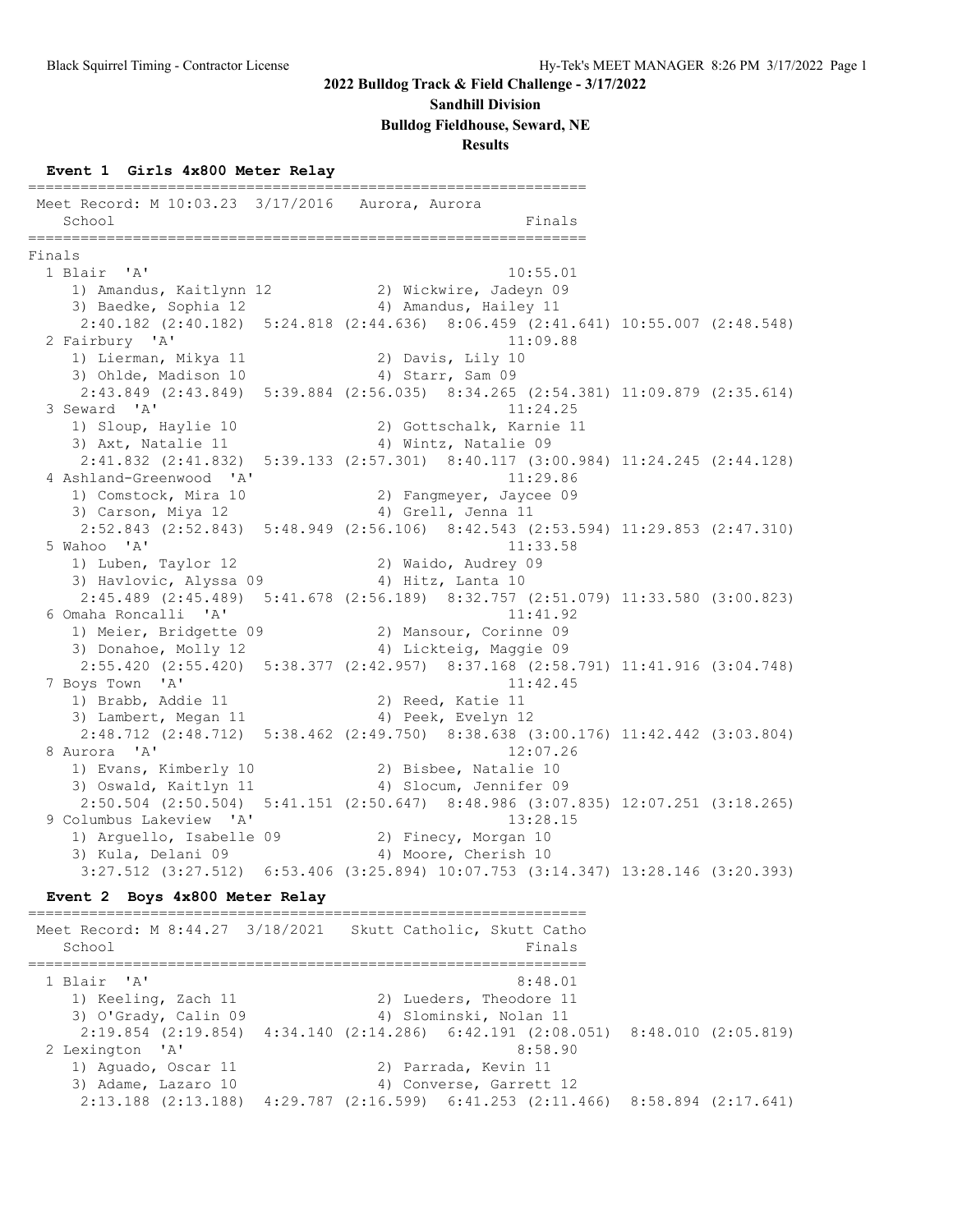#### **Sandhill Division**

**Bulldog Fieldhouse, Seward, NE**

#### **Results**

#### **....Event 2 Boys 4x800 Meter Relay**

 3 Boys Town 'A' 9:06.61 1) Taylor, Ziachia 11 and 2) Kramer, Alex 11 3) Cupp, Dominick 12 4) Burke, Alexander 11 2:20.653 (2:20.653) 4:32.968 (2:12.315) 6:49.313 (2:16.345) 9:06.602 (2:17.289) 4 Wahoo 'A' 9:15.82 1) Shellito, Silas 12 2) Babst, Kyle 10 3) Waido, Andrew 12 4) Harris, Gabe 10 2:19.089 (2:19.089) 4:35.020 (2:15.931) 6:51.833 (2:16.813) 9:15.817 (2:23.984) 5 Aurora 'A' 9:31.36 1) Gautier, Lucas 10 (2) Evans, Charlie 09 3) Hohm, Karsten 09 4) Daugherty, Jalen 10 2:14.024 (2:14.024) 4:34.866 (2:20.842) 7:04.374 (2:29.508) 9:31.357 (2:26.983) 6 Ashland-Greenwood 'A' 9:50.60 1) McVay, Logan 09 2) Alexander, Payden 09 3) Wilhite, Nick 09 4) Gossin, Elliot 10 2:29.208 (2:29.208) 5:03.085 (2:33.877) 7:31.297 (2:28.212) 9:50.593 (2:19.296) 7 Omaha Concordia 'A' 9:52.18 1) Peck, Ethan 12 2) Garvey, Ryan 12 3) Rice, David 10 4) Dieckman, Avery 10 2:21.384 (2:21.384) 4:51.090 (2:29.706) 7:32.985 (2:41.895) 9:52.176 (2:19.191) 8 Fairbury 'A' 10:06.76 1) Johnson, Ethan 12 2) Nippert, Korey 09 3) Novotny, Aiden 09 4) Buxton, Alex 12 2:31.211 (2:31.211) 5:03.731 (2:32.520) 7:37.796 (2:34.065) 10:06.757 (2:28.961) 9 West Point-Beemer 'A' 10:45.35<br>1) Hittle, Evan 09 2) Pena, Kris 10 1) Hittle, Evan 09 2) Pena, Kris 10 3) Stigge, Collin 09 4) Gatzemeyer, Mitchell 10 2:43.865 (2:43.865) 5:24.411 (2:40.546) 8:07.125 (2:42.714) 10:45.341 (2:38.216) 10 Columbus Lakeview 'A' 10:51.01 1) Hill, Trey 10 2) Letjuluche, Levi 3) Escen, Eli 09 4) Burns, Jack 10 2:41.593 (2:41.593) 5:19.720 (2:38.127) 8:03.329 (2:43.609) 10:51.010 (2:47.681) 11 Omaha Roncalli 'A' 11:02.94 1) Kennedy, Caleb 09 2) Graves, Lincoln 10 3) Langenfeld, Nile 11 (4) Benson, Bobby 12 2:48.309 (2:48.309) 5:23.765 (2:35.456) 8:06.141 (2:42.376) 11:02.940 (2:56.799)

**Event 3 Girls 3200 Meter Run**

| Meet Record: M 11:46.52 3/16/2013 Corbin Ubben, Lincoln Sout<br>Name | Year School           |                   |                        | Finals   |                        |  |
|----------------------------------------------------------------------|-----------------------|-------------------|------------------------|----------|------------------------|--|
| 1 Greisen, Tessa                                                     | 09 Seward             |                   |                        | 12:38.87 |                        |  |
| 45.392 (45.392)                                                      | $1:32.829$ $(47.437)$ |                   | $2:19.934$ (47.105)    |          | $3:08.502$ (48.568)    |  |
| 3:55.905(47.403)                                                     | 4:43.472 (47.567)     |                   | $5:30.762$ (47.290)    |          | $6:18.821$ $(48.059)$  |  |
| 7:06.616 (47.795)                                                    | 7:54.964 (48.348)     |                   | 8:44.936 (49.972)      |          | 9:35.085(50.149)       |  |
| $10:25.142$ (50.057)                                                 | $11:11.986$ (46.844)  |                   | $11:59.140$ (47.154)   |          | 12:38.868 (39.728)     |  |
| 2 McBride, Molly                                                     |                       | 12 Omaha Roncalli |                        | 12:42.32 |                        |  |
| 44.300 (44.300)                                                      | $1:31.847$ $(47.547)$ |                   | 2:19.566 (47.719)      |          | $3:08.164$ (48.598)    |  |
| $3:55.686$ (47.522)                                                  | $4:43.149$ $(47.463)$ |                   | $5:30.475$ $(47.326)$  |          | $6:18.568$ $(48.093)$  |  |
| $7:06.321$ $(47.753)$                                                | 7:54.774 (48.453)     |                   | $8:44.808$ (50.034)    |          | $9:34.918$ (50.110)    |  |
| $10:25.056$ (50.138)                                                 | $11:11.971$ (46.915)  |                   | $11:59.678$ $(47.707)$ |          | $12:42.313$ $(42.635)$ |  |
|                                                                      |                       |                   |                        |          |                        |  |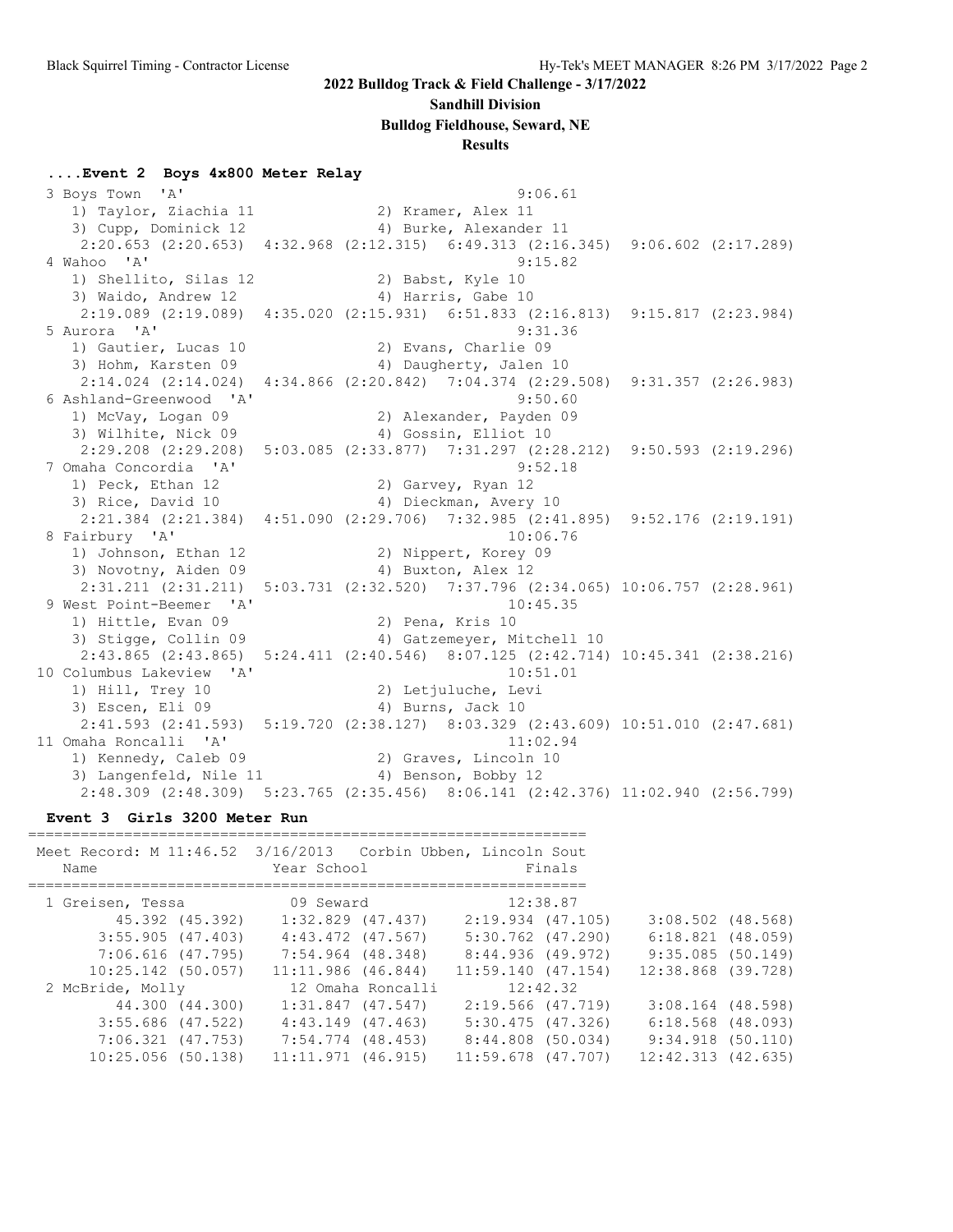**Sandhill Division**

**Bulldog Fieldhouse, Seward, NE**

## **Results**

### **....Event 3 Girls 3200 Meter Run**

| 3 Beisel, Keegan      | 12 Seward                                                                           | 12:43.31                                                        |                                                                                |
|-----------------------|-------------------------------------------------------------------------------------|-----------------------------------------------------------------|--------------------------------------------------------------------------------|
| 45.338 (45.338)       | $1:32.764$ $(47.426)$                                                               | $2:19.834$ $(47.070)$                                           | $3:08.361$ (48.527)                                                            |
| $3:55.788$ (47.427)   | $4:43.304$ $(47.516)$                                                               | $5:30.658$ $(47.354)$                                           | 6:18.640(47.982)                                                               |
| 7:06.470(47.830)      | 7:54.923(48.453)                                                                    | 8:44.955(50.032)                                                | 9:35.373(50.418)                                                               |
| $10:25.454$ (50.081)  | $11:13.069$ (47.615)                                                                | $12:01.534$ (48.465)                                            | 12:43.310(41.776)                                                              |
| 4 Czapla, Allie       | 10 Blair                                                                            | 13:22.17                                                        |                                                                                |
| 44.625 (44.625)       | $1:32.550$ (47.925)                                                                 |                                                                 | $2:20.323$ (47.773) 3:08.961 (48.638)                                          |
| $3:57.584$ (48.623)   | 4:48.118(50.534)                                                                    |                                                                 | $5:40.349$ (52.231) 6:33.521 (53.172)                                          |
| $7:26.744$ (53.223)   | 8:18.975(52.231)                                                                    | 9:08.312(49.337)                                                | $9:58.151$ (49.839)                                                            |
| $10:48.381$ (50.230)  | 11:41.040(52.659)                                                                   | $12:33.578$ (52.538)                                            | 13:22.169 (48.591)                                                             |
| 5 York, Alissa        | 12 Fairbury                                                                         | 13:26.76                                                        |                                                                                |
| 44.971 (44.971)       | 1:32.864 (47.893)                                                                   |                                                                 | $2:20.690$ (47.826) 3:08.717 (48.027)                                          |
| $3:56.919$ (48.202)   | 4:46.525(49.606)                                                                    |                                                                 | $5:37.713$ (51.188) 6:29.424 (51.711)                                          |
| 7:21.255(51.831)      | 8:13.653(52.398)                                                                    |                                                                 | $9:06.915(53.262)$ $9:59.529(52.614)$                                          |
| 10:52.470(52.941)     | 11:46.025(53.555)                                                                   | 12:40.157(54.132)                                               | $13:26.754$ (46.597)                                                           |
| 6 Schrick, Chloe      | 11 Blair                                                                            | 13:53.38                                                        |                                                                                |
| 44.583 (44.583)       | $1:32.313$ (47.730)                                                                 |                                                                 | $2:20.079$ (47.766) 3:08.748 (48.669)                                          |
| $3:57.293$ (48.545)   | $4:47.818$ (50.525)                                                                 | 5:40.202 (52.384)                                               | $6:33.302$ $(53.100)$                                                          |
| $7:26.468$ (53.166)   | $8:19.292$ (52.824)                                                                 | 9:13.543(54.251)                                                | 10:08.613(55.070)                                                              |
| $11:04.988$ (56.375)  | 12:02.780(57.792)                                                                   | 13:00.890(58.110)                                               | $13:53.375$ (52.485)                                                           |
| 7 Lamoureux, Emily    | 12 Blair                                                                            | 14:17.93                                                        |                                                                                |
| 46.113 (46.113)       | 1:34.586 (48.473)                                                                   |                                                                 |                                                                                |
| $4:18.182$ (56.100)   | 5:12.466(54.284)                                                                    |                                                                 | 2:27.633 (53.047)   3:22.082 (54.449)<br>6:08.907 (56.441)   7:05.472 (56.565) |
|                       | $7:58.143$ (52.671) $8:54.217$ (56.074)                                             | 9:49.231(55.014)                                                | 10:44.797(55.566)                                                              |
| 11:41.645(56.848)     | $12:38.923$ (57.278)                                                                | $13:31.547$ (52.624)                                            | 14:17.928 (46.381)                                                             |
| 8 Ramos, Mariel       | 12 Fairbury                                                                         | 15:14.25                                                        |                                                                                |
|                       | 45.760 (45.760) 1:33.779 (48.019) 2:25.530 (51.751) 3:20.700 (55.170)               |                                                                 |                                                                                |
| $4:17.046$ (56.346)   | 5:15.409 (58.363) 6:14.223 (58.814) 7:12.947 (58.724)                               |                                                                 |                                                                                |
| 8:12.650(59.703)      |                                                                                     | 9:12.864 (1:00.214) 10:14.637 (1:01.773) 11:17.605 (1:02.968)   |                                                                                |
|                       | 12:19.619 (1:02.014) 13:20.803 (1:01.184) 14:22.898 (1:02.095) 15:14.246 (51.348)   |                                                                 |                                                                                |
| 9 Campos, Patricia    | 12 Boys Town                                                                        | 15:48.86                                                        |                                                                                |
|                       | 45.890 (45.890) 1:33.991 (48.101) 2:25.811 (51.820) 3:21.109 (55.298)               |                                                                 |                                                                                |
|                       | $4:17.517$ (56.408) $5:15.647$ (58.130) 6:16.033 (1:00.386)                         |                                                                 | 7:14.901(58.868)                                                               |
| 8:19.416(1:04.515)    |                                                                                     | $9:21.586$ (1:02.170) 10:26.625 (1:05.039) 11:32.972 (1:06.347) |                                                                                |
|                       | 12:37.737 (1:04.765) 13:44.850 (1:07.113) 14:54.774 (1:09.924)                      |                                                                 | 15:48.854 (54.080)                                                             |
| 10 Hibbs, Sydney      | 09 Boys Town                                                                        | 17:17.81                                                        |                                                                                |
|                       | $50.418$ (50.418) 1:45.839 (55.421) 2:45.750 (59.911) 3:48.153 (1:02.403)           |                                                                 |                                                                                |
|                       | $4:50.673$ (1:02.520) 5:55.456 (1:04.783) 7:01.256 (1:05.800)                       |                                                                 | $8:08.304$ $(1:07.048)$                                                        |
|                       | 9:17.948 (1:09.644) 10:23.661 (1:05.713) 11:32.397 (1:08.736) 12:44.295 (1:11.898)  |                                                                 |                                                                                |
|                       | 13:57.567 (1:13.272) 15:09.559 (1:11.992) 16:19.879 (1:10.320) 17:17.803 (57.924)   |                                                                 |                                                                                |
| 11 Hibbs, Sophia      | 10 Boys Town                                                                        | 17:40.98                                                        |                                                                                |
| 49.886 (49.886)       | 1:45.185(55.299)                                                                    |                                                                 | $2:44.952$ (59.767) $3:47.398$ (1:02.446)                                      |
|                       | 4:49.775 (1:02.377) 5:54.906 (1:05.131) 7:00.854 (1:05.948) 8:08.245 (1:07.391)     |                                                                 |                                                                                |
|                       | 9:18.613 (1:10.368) 10:27.709 (1:09.096) 11:40.786 (1:13.077) 12:57.108 (1:16.322)  |                                                                 |                                                                                |
|                       | 14:11.721 (1:14.613) 15:26.225 (1:14.504) 16:39.545 (1:13.320) 17:40.974 (1:01.429) |                                                                 |                                                                                |
| 12 Cervantes, Noelani | 12 Fairbury                                                                         | 17:46.87                                                        |                                                                                |
| 48.349 (48.349)       |                                                                                     | $1:40.391$ (52.042) 2:36.540 (56.149) 3:37.365 (1:00.825)       |                                                                                |
|                       | 4:41.187 (1:03.822) 5:46.465 (1:05.278) 6:53.403 (1:06.938) 8:02.352 (1:08.949)     |                                                                 |                                                                                |
|                       | 9:11.943 (1:09.591) 10:24.589 (1:12.646) 11:40.071 (1:15.482) 12:57.519 (1:17.448)  |                                                                 |                                                                                |
|                       | 14:17.242 (1:19.723) 15:31.391 (1:14.149) 16:43.235 (1:11.844) 17:46.867 (1:03.632) |                                                                 |                                                                                |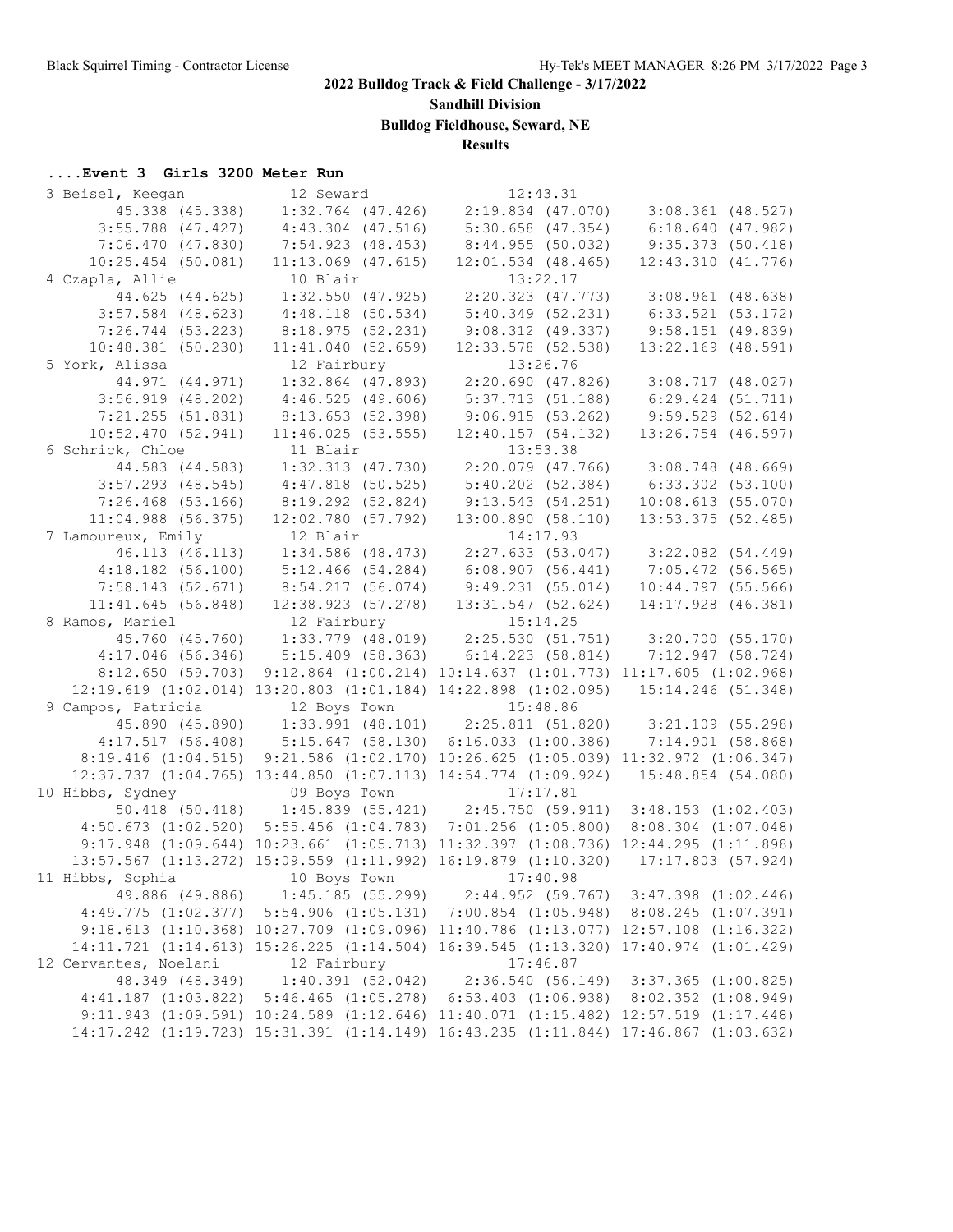**Sandhill Division**

**Bulldog Fieldhouse, Seward, NE**

**Results**

### **....Event 3 Girls 3200 Meter Run**

| -- Sanchez, Lesly    |                   | 09 West Point-Beemer |                       | DNF |                   |  |
|----------------------|-------------------|----------------------|-----------------------|-----|-------------------|--|
| 47.329 (47.329)      |                   | $1:36.366$ (49.037)  | 2:27.878 (51.512)     |     | 3:20.898 (53.020) |  |
| 4:14.956(54.058)     |                   | 5:09.367(54.411)     | $6:05.032$ $(55.665)$ |     | 7:01.033 (56.001) |  |
| 7:58.271 (57.238)    |                   | 8:55.353 (57.082)    | $9:52.912$ (57.559)   |     | 10:49.665(56.753) |  |
| $11:46.144$ (56.479) | 12:41.333(55.189) |                      | 13:27.431 (46.098)    |     |                   |  |
| -- Lickteig, Maggie  |                   |                      |                       |     |                   |  |

### **Event 4 Boys 3200 Meter Run**

================================================================

| Meet Record: M 9:38.02 3/18/2011 Danny Aldaba, Fremont |                                                             |                                                             |                        |            |                                         |  |
|--------------------------------------------------------|-------------------------------------------------------------|-------------------------------------------------------------|------------------------|------------|-----------------------------------------|--|
| Name                                                   | Year School                                                 |                                                             |                        | Finals     |                                         |  |
|                                                        |                                                             |                                                             |                        |            |                                         |  |
| 1 Cruz, Miguel                                         | 10 Lexington                                                |                                                             |                        | 10:37.76   |                                         |  |
| 36.802 (36.802)                                        |                                                             | $3:59.987$ (41.838) $4:40.568$ (40.581)                     |                        |            | 2:37.417 (40.498)                       |  |
| $3:18.149$ (40.732)                                    |                                                             |                                                             |                        |            | 5:21.512 (40.944)                       |  |
| 6:01.815(40.303)                                       | 6:42.607(40.792)                                            |                                                             | $7:23.133$ (40.526)    |            | 8:04.113 (40.980)                       |  |
| 8:44.423(40.310)                                       |                                                             | $9:25.119$ (40.696)                                         | $10:03.747$ (38.628)   |            | $10:37.756$ $(34.009)$                  |  |
| 2 Fricke, Dawson                                       | 11 Blair                                                    |                                                             |                        | 10:57.29   |                                         |  |
| 36.239 (36.239)                                        |                                                             | $1:14.713$ (38.474) $1:55.095$ (40.382)                     |                        |            | 2:36.354 (41.259)                       |  |
| $3:17.545$ (41.191)                                    | 3:59.730(42.185)                                            |                                                             | 4:40.835(41.105)       |            | 5:22.214 (41.379)                       |  |
| $6:04.691$ $(42.477)$                                  | $6:48.132$ $(43.441)$                                       |                                                             | 7:31.439 (43.307)      |            | 8:14.342 (42.903)                       |  |
| $8:57.139$ $(42.797)$                                  | $9:40.283$ $(43.144)$                                       |                                                             | $10:20.864$ (40.581)   |            | $10:57.289$ (36.425)                    |  |
| 3 Kleber, Nate                                         | 11 Boys Town                                                |                                                             |                        | 12:14.59   |                                         |  |
| 36.596 (36.596)                                        |                                                             | $1:15.346$ (38.750)                                         |                        |            | $1:56.302$ (40.956) $2:39.087$ (42.785) |  |
| $3:25.551$ (46.464)                                    | $4:13.357$ (47.806)                                         |                                                             | 5:01.665(48.308)       |            | 5:50.735(49.070)                        |  |
| $6:40.258$ (49.523)                                    | $7:28.183$ (47.925)                                         |                                                             | 8:15.281 (47.098)      |            | $9:03.887$ $(48.606)$                   |  |
| 9:55.019(51.132)                                       | 10:44.000(48.981)                                           |                                                             | $11:32.795$ (48.795)   |            | $12:14.584$ $(41.789)$                  |  |
| 4 Bowen, Carter                                        | 10 Lexington                                                |                                                             |                        | 12:25.39   |                                         |  |
| 38.863 (38.863)                                        | $1:23.673$ (44.810) $2:10.213$ (46.540) $2:57.158$ (46.945) |                                                             |                        |            |                                         |  |
| $3:44.512$ (47.354)                                    | $4:32.040$ $(47.528)$                                       |                                                             | 5:20.255(48.215)       |            | 6:08.413(48.158)                        |  |
| $6:56.509$ (48.096)                                    | 7:44.216 (47.707)                                           |                                                             | 8:32.147 (47.931)      |            | 9:20.437(48.290)                        |  |
| $10:09.152$ $(48.715)$                                 | 10:56.956(47.804)                                           |                                                             | $11:44.197$ $(47.241)$ |            | $12:25.382$ $(41.185)$                  |  |
| 5 Johnson, Jerik                                       | 09 Fairbury                                                 |                                                             |                        | 12:53.02   |                                         |  |
| 39.434 (39.434)                                        |                                                             | $1:21.848$ $(42.414)$                                       |                        |            | 2:07.579 (45.731) 2:54.237 (46.658)     |  |
| $3:42.840$ (48.603)                                    | $4:32.725$ (49.885)                                         |                                                             |                        |            | $5:21.932$ (49.207) 6:10.042 (48.110)   |  |
| $6:59.683$ $(49.641)$                                  | 7:51.657 (51.974)                                           |                                                             |                        |            | 8:42.718 (51.061) 9:35.581 (52.863)     |  |
| 10:26.927(51.346)                                      | 11:20.740 (53.813)                                          |                                                             | 12:12.137 (51.397)     |            | 12:53.013 (40.876)                      |  |
| 6 Engalman, Seth                                       | 11 Fairbury                                                 |                                                             |                        | 13:03.42   |                                         |  |
| 38.469 (38.469)                                        | $1:18.032$ (39.563)                                         |                                                             |                        |            | 2:01.633 (43.601) 2:47.585 (45.952)     |  |
| $3:36.737$ (49.152)                                    |                                                             | $4:28.534$ (51.797)                                         |                        |            | 5:19.781 (51.247) 6:04.034 (44.253)     |  |
| $6:58.074$ $(54.040)$                                  |                                                             | 7:51.231 (53.157) 8:42.620 (51.389) 9:36.616 (53.996)       |                        |            |                                         |  |
| $10:27.385$ (50.769)                                   | $11:25.009$ (57.624)                                        |                                                             | $12:22.923$ (57.914)   |            | 13:03.411 (40.488)                      |  |
| 7 Peterson, Gabriel                                    | 11 Aurora                                                   |                                                             |                        | 13:10.05   |                                         |  |
| 39.515 (39.515)                                        |                                                             | $1:23.278$ (43.763) $2:09.249$ (45.971) $2:57.011$ (47.762) |                        |            |                                         |  |
| 3:45.435(48.424)                                       | 4:33.985(48.550)                                            |                                                             | 5:24.376(50.391)       |            | 6:15.153 (50.777)                       |  |
| $7:06.169$ (51.016)                                    | 7:58.067 (51.898)                                           |                                                             | 8:50.297 (52.230)      |            | 9:44.059(53.762)                        |  |
| 10:38.658(54.599)                                      | $11:33.059$ (54.401)                                        |                                                             | $12:26.386$ (53.327)   |            | 13:10.043 (43.657)                      |  |
| 8 Henk, Kendon                                         |                                                             | 09 Columbus Lakeview 13:26.66                               |                        |            |                                         |  |
| 39.228 (39.228)                                        |                                                             | $1:22.244$ (43.016) $2:08.005$ (45.761) $2:54.759$ (46.754) |                        |            |                                         |  |
| $3:43.255$ (48.496)                                    | $4:33.182$ (49.927) $5:22.827$ (49.645) $6:12.037$ (49.210) |                                                             |                        |            |                                         |  |
| $7:03.786$ (51.749)                                    |                                                             | 7:58.845 (55.059) 8:53.657 (54.812)                         |                        |            | $9:50.874$ (57.217)                     |  |
| 10:47.119(56.245)                                      |                                                             | $11:43.864$ (56.745) $12:41.403$ (57.539)                   |                        |            | $13:26.657$ (45.254)                    |  |
| -- Hill, Trey                                          |                                                             | 10 Columbus Lakeview                                        |                        | <b>DNS</b> |                                         |  |
| -- Escen, Eli                                          |                                                             | 09 Columbus Lakeview                                        |                        | <b>DNS</b> |                                         |  |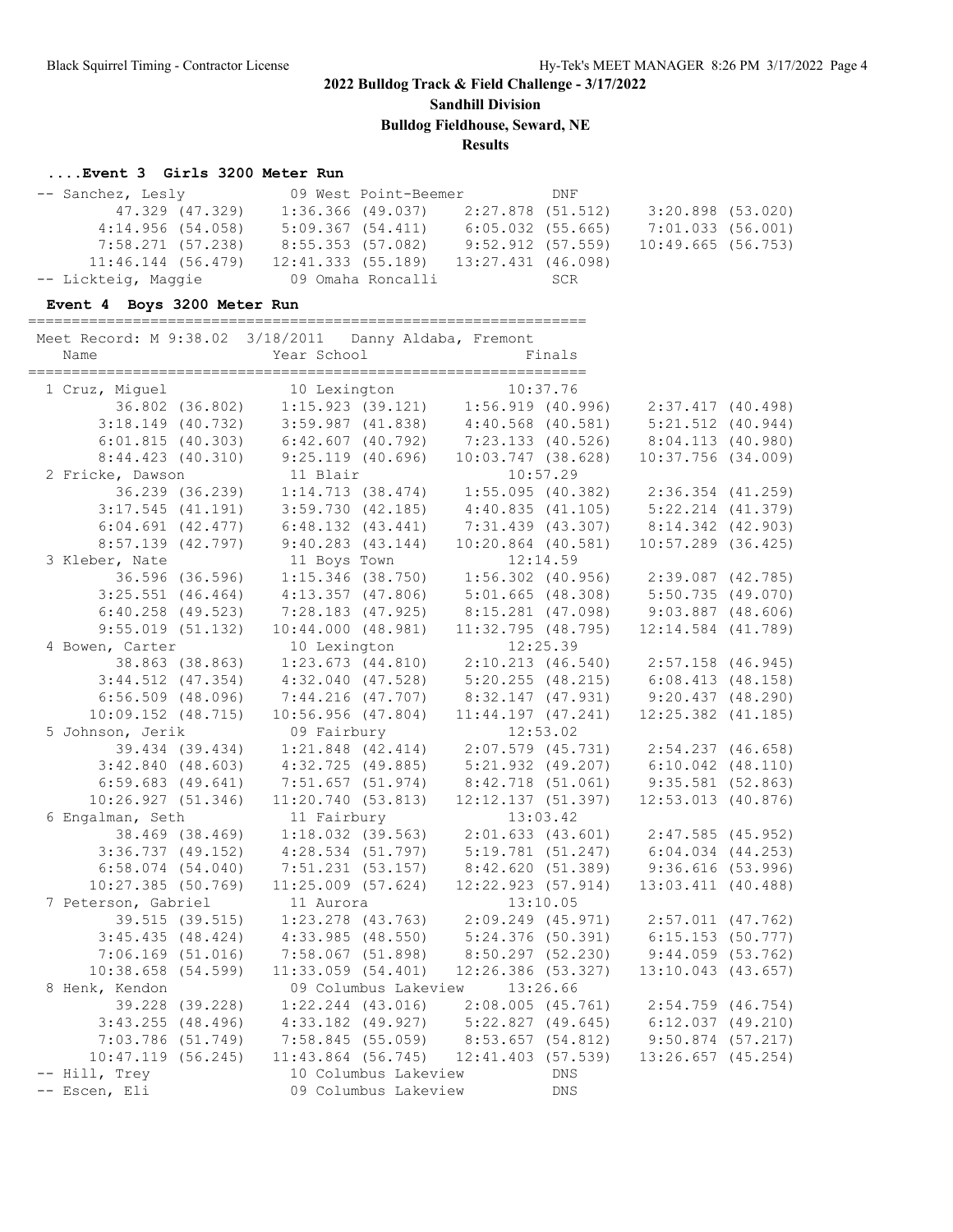# **Sandhill Division**

## **Bulldog Fieldhouse, Seward, NE**

## **Results**

|        | Event 4 Boys 3200 Meter Run                                         |                               |                                    |
|--------|---------------------------------------------------------------------|-------------------------------|------------------------------------|
|        | -- Ureste, Jayden                                                   | 11 Lexington                  | SCR                                |
|        | -- Perrigo, Gavin                                                   | 09 Boys Town                  | <b>SCR</b>                         |
|        | Event 5 Girls 60 Meter Hurdles<br>______________________________    |                               |                                    |
|        | Meet Record: M 9.43 3/16/2013 Bryn Matulka, Raymond Central         |                               |                                    |
|        | Name                                                                | Year School                   | Prelims H#                         |
|        | ================<br>Preliminaries                                   | ===================           |                                    |
|        | 1 Mans, Jami                                                        | 12 Fairbury                   | $10.19q$ 2                         |
|        | 2 Hunke, Mia                                                        | 09 West Point-Beemer          | $\overline{\phantom{2}}$<br>10.21q |
|        | 3 Frenzen, Molly                                                    | 11 Columbus Lakeview          | $\mathcal{S}$<br>10.22q            |
|        | 4 Huss, Emily                                                       | 11 Fairbury                   | 10.27q<br>$\mathbf{1}$             |
|        | 5 Cemer, Sami                                                       | 12 Blair                      | 3<br>10.30q                        |
|        | 6 Treffer, Sarah                                                    | 12 Lexington                  | 3<br>10.38q                        |
|        | 7 Fahrnbruch, Eva                                                   | 11 Aurora                     | $\overline{c}$<br>10.52q           |
|        | 8 Laughlin, Jadah                                                   | 10 Ashland-Greenwood          | $\mathbf{1}$<br>10.92q             |
|        | 9 Kratochvil, Drew                                                  | 12 Seward                     | 3<br>10.95                         |
|        | 10 Miller, Kelsey                                                   | 09 Seward                     | 11.03<br>3                         |
|        | 11 Cole, Cobie                                                      | 11 Fairbury                   | 11.38<br>$\mathbf{2}$              |
|        | 12 Stidham, Summer                                                  | 09 Omaha Roncalli             | 3<br>11.54                         |
|        | 13 Kreps, Kristin                                                   | 12 Omaha Gross                | $\mathbf{1}$<br>11.97              |
|        | 14 Schroeder, Lexi                                                  | 12 Omaha Roncalli             | $\mathbf{1}$<br>12.02              |
|        | 15 Boell, Ashlynn                                                   | 11 West Point-Beemer          | $\mathbf{1}$<br>12.08              |
|        | 16 Fahrnbruch, Addison                                              | 09 Aurora                     | 12.41<br>2                         |
|        | 17 Needham, Skylar                                                  | 12 Omaha Roncalli             | 12.57<br>1                         |
|        | Event 5 Girls 60 Meter Hurdles                                      |                               |                                    |
|        |                                                                     |                               |                                    |
|        | Meet Record: M 9.43 3/16/2013 Bryn Matulka, Raymond Central<br>Name | Year School                   | Finals                             |
|        | ============                                                        | ============================= | ============                       |
| Finals |                                                                     |                               |                                    |
|        | 1 Frenzen, Molly                                                    | 11 Columbus Lakeview          | 10.10                              |
|        | 2 Mans, Jami                                                        | 12 Fairbury                   | 10.13                              |
|        | 3 Treffer, Sarah                                                    | 12 Lexington                  | 10.21                              |
|        | 4 Cemer, Sami                                                       | 12 Blair                      | 10.22                              |
|        | 5 Hunke, Mia                                                        | 09 West Point-Beemer          | 10.30                              |
|        | 6 Fahrnbruch, Eva                                                   | 11 Aurora                     | 10.32                              |
|        | 7 Huss, Emily                                                       | 11 Fairbury                   | 10.37                              |
|        | 8 Laughlin, Jadah                                                   | 10 Ashland-Greenwood          | 10.93                              |
|        | Preliminaries                                                       |                               |                                    |
|        | 9 Kratochvil, Drew                                                  | 12 Seward                     |                                    |
|        | 10 Miller, Kelsey                                                   | 09 Seward                     |                                    |
|        | 11 Cole, Cobie                                                      | 11 Fairbury                   |                                    |
|        | 12 Stidham, Summer                                                  | 09 Omaha Roncalli             |                                    |
|        | 13 Kreps, Kristin                                                   | 12 Omaha Gross                |                                    |
|        | 14 Schroeder, Lexi                                                  | 12 Omaha Roncalli             |                                    |
|        | 15 Boell, Ashlynn                                                   | 11 West Point-Beemer          |                                    |
|        | 16 Fahrnbruch, Addison                                              | 09 Aurora                     |                                    |
|        | 17 Needham, Skylar                                                  | 12 Omaha Roncalli             |                                    |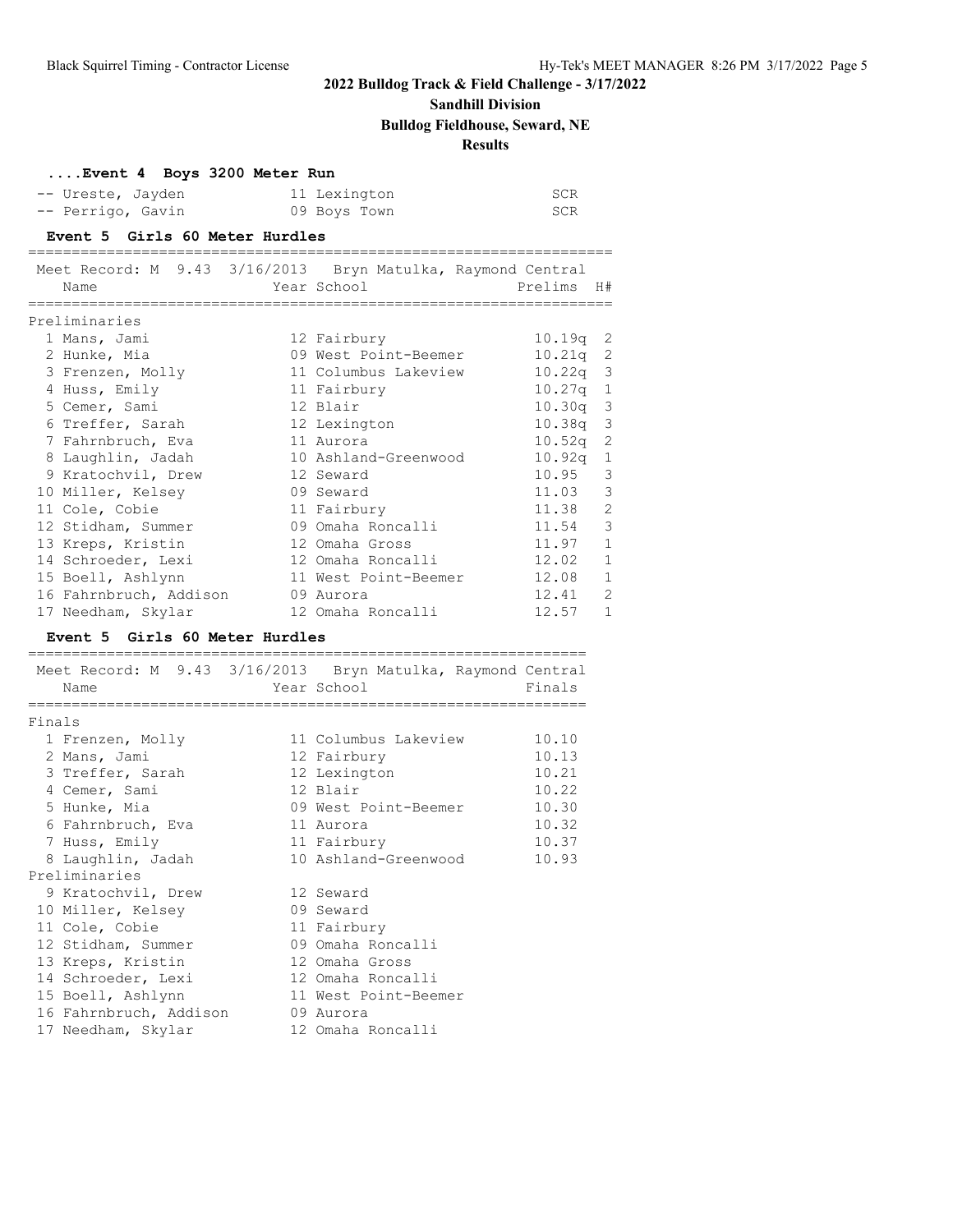# **Sandhill Division**

# **Bulldog Fieldhouse, Seward, NE**

## **Results**

### **Event 6 Boys 60 Meter Hurdles**

|        | Name<br>---------------------- |             | =====================<br>Meet Record: M 8.11 3/16/2017 Jon Flight, Wahoo<br>Year School<br>.====================== | Prelims H#<br>=================== |                |
|--------|--------------------------------|-------------|--------------------------------------------------------------------------------------------------------------------|-----------------------------------|----------------|
|        | 1 Shepard, Evan                |             | 12 Ashland-Greenwood                                                                                               | $8.60q$ 2                         |                |
|        | 2 Fox, Zach                    |             | 11 Wahoo                                                                                                           | $8.84q$ 3                         |                |
|        | 3 Pendles, Lebron              |             | 12 Boys Town                                                                                                       | 9.00 $q$ 1                        |                |
|        | 4 Borer, Braxton               |             | 11 Columbus Lakeview                                                                                               | 9.14 $q$ 1                        |                |
|        | 5 Peters, Alex                 |             | 12 Aurora                                                                                                          | 9.25q                             | 2              |
|        | 6 Nielson, William             |             | 11 Wahoo                                                                                                           | $9.31q$ 3                         |                |
|        | 7 Ramirez, Christian           |             | 11 West Point-Beemer                                                                                               | 9.33q                             | 3              |
|        | 8 Pokorny, Gavin               |             | 12 Wahoo                                                                                                           | 9.50q                             | 3              |
|        | 9 Jordan, Miles                |             | 12 Omaha Concordia                                                                                                 | 9.58                              | 3              |
|        | 10 Buxton, Alex                |             | 12 Fairbury                                                                                                        | 9.69                              | $\mathbf{1}$   |
|        | 11 Ray, Toby                   |             | 12 Blair                                                                                                           | 9.88                              | $\mathcal{E}$  |
|        | 12 Sukup, Gavin                |             | 12 Seward                                                                                                          | 9.93                              | 2              |
|        | 13 Frye, Kehinde               |             | 11 Boys Town                                                                                                       | 10.16                             | 2              |
|        | 14 Izzard, Antron              |             | 11 Boys Town                                                                                                       | $10.51$ 1                         |                |
|        | 15 Seevers, Luke               |             | 11 Seward                                                                                                          | 10.69                             | 3              |
|        | 16 Nippert, Korey              |             | 09 Fairbury                                                                                                        | 11.62                             | -2             |
|        | 17 Robertson, Will             |             | 11 West Point-Beemer                                                                                               | $12.07$ 1                         |                |
|        | -- Langenfeld, Nile            |             | 11 Omaha Roncalli                                                                                                  | DNS                               | $\overline{1}$ |
|        | Event 6 Boys 60 Meter Hurdles  |             |                                                                                                                    |                                   |                |
|        |                                |             | Meet Record: M 8.11 3/16/2017 Jon Flight, Wahoo                                                                    |                                   |                |
|        | Name                           | Year School |                                                                                                                    | Finals                            |                |
|        | ;=====================         |             |                                                                                                                    |                                   |                |
| Finals |                                |             |                                                                                                                    |                                   |                |
|        | 1 Shepard, Evan                |             | 12 Ashland-Greenwood                                                                                               | 8.49                              |                |
|        | 2 Pendles, Lebron              |             | 12 Boys Town                                                                                                       | 8.65                              |                |
|        | 3 Fox, Zach                    |             | 11 Wahoo                                                                                                           | 8.95                              |                |
|        | 4 Borer, Braxton               |             | 11 Columbus Lakeview                                                                                               | 9.17                              |                |
|        | 5 Peters, Alex                 |             | 12 Aurora                                                                                                          | 9.42                              |                |
|        | 6 Nielson, William             |             | 11 Wahoo                                                                                                           | 9.50                              |                |
|        | 7 Ramirez, Christian           |             | 11 West Point-Beemer                                                                                               | 9.52                              |                |
|        | 8 Pokorny, Gavin               |             | 12 Wahoo                                                                                                           | 9.63                              |                |
|        | Preliminaries                  |             |                                                                                                                    |                                   |                |
|        | 9 Jordan, Miles                |             | 12 Omaha Concordia                                                                                                 |                                   |                |
|        | 10 Buxton, Alex                |             | 12 Fairbury                                                                                                        |                                   |                |
|        | 11 Ray, Toby                   |             | 12 Blair                                                                                                           |                                   |                |
|        | 12 Sukup, Gavin                |             | 12 Seward                                                                                                          |                                   |                |
|        | 13 Frye, Kehinde               |             | 11 Boys Town                                                                                                       |                                   |                |
|        | 14 Izzard, Antron              |             | 11 Boys Town                                                                                                       |                                   |                |
|        | 15 Seevers, Luke               |             | 11 Seward                                                                                                          |                                   |                |
|        | 16 Nippert, Korey              |             | 09 Fairbury                                                                                                        |                                   |                |
|        | 17 Robertson, Will             |             | 11 West Point-Beemer                                                                                               |                                   |                |
|        | -- Langenfeld, Nile            |             | 11 Omaha Roncalli                                                                                                  |                                   |                |

#### **Event 7 Girls 60 Meter Dash**

|                  |  |  | Meet Record: M 7.98 3/16/2017 Mika Brees, Seward |             |  |            |  |
|------------------|--|--|--------------------------------------------------|-------------|--|------------|--|
| Name             |  |  |                                                  | Year School |  | Prelims H# |  |
|                  |  |  |                                                  |             |  |            |  |
| 1 Crosby, Kaylee |  |  |                                                  | 12 Aurora   |  | $8.13q$ 5  |  |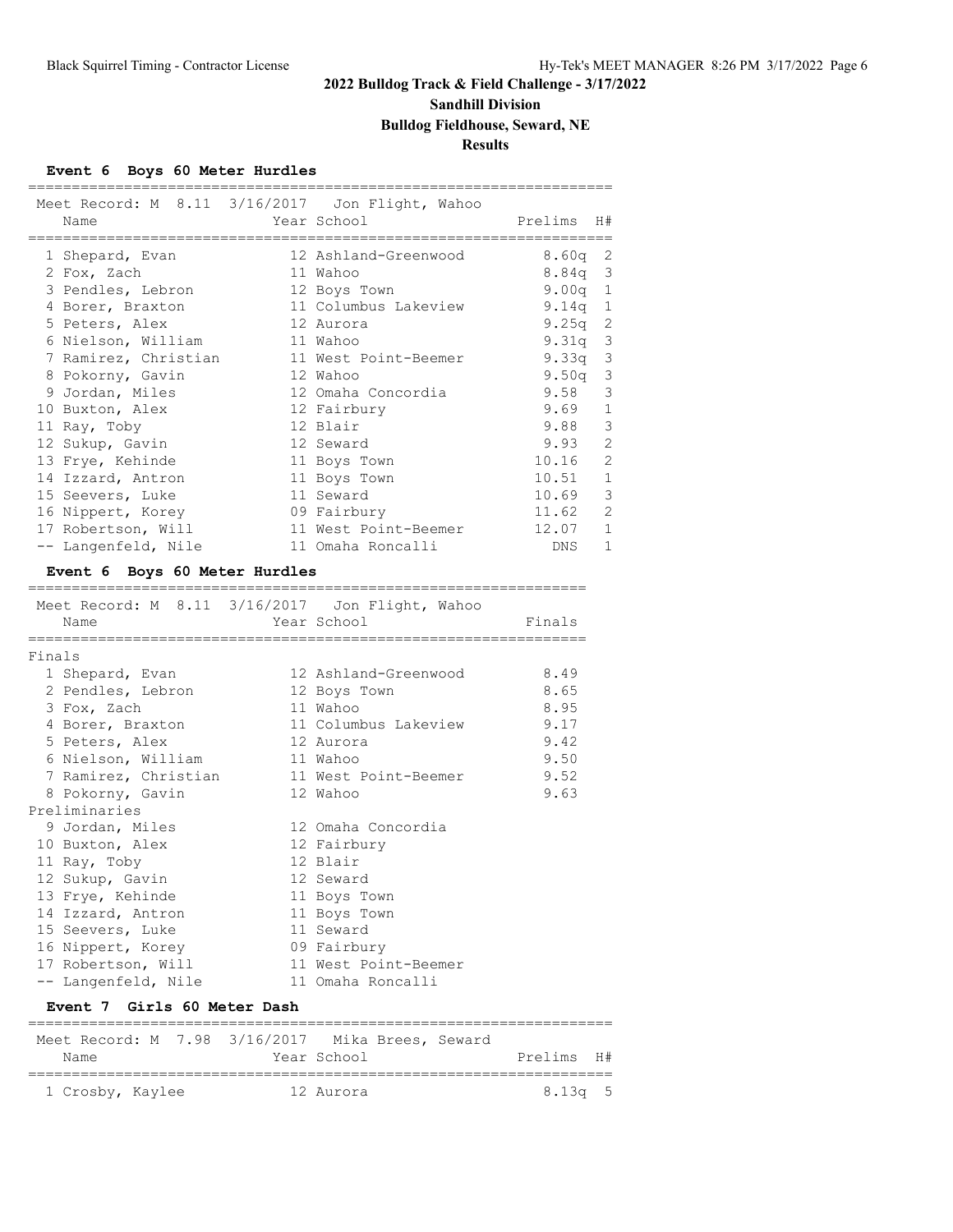# **Sandhill Division**

## **Bulldog Fieldhouse, Seward, NE**

## **Results**

### **....Event 7 Girls 60 Meter Dash**

| 2 Stock, Macy           | 12 Columbus Lakeview | 8.20q             | 4              |         |
|-------------------------|----------------------|-------------------|----------------|---------|
| 3 Barcel, Blake         | 10 Columbus Lakeview | 8.22q             | 2              |         |
| 4 Roehrs, Erika         | 12 Blair             | 8.31q             | $\mathbf{1}$   |         |
| 5 Wang, Vicki           | 11 Seward            | 8.41q             | 2              |         |
| 6 Brown, Madelyn        | 11 Aurora            | 8.43q             | 3              |         |
| 7 Schulz, Eden          | 11 Seward            | $8.50q$ 1 $8.492$ |                |         |
| 8 Connealy, Maria       | 12 Omaha Gross       | 8.50q             |                | 3 8.494 |
| 9 Collins, Coral        | 10 Seward            | 8.53              | 2              |         |
| 10 Robertson, Hannah    | 11 Fairbury          | 8.59              | $\overline{2}$ |         |
| 11 Lundgren, Brynn      | 09 Blair             | 8.65              | 3              |         |
| 12 Gailbraith, Greta    | 10 Blair             | 8.68              |                | 2 8.671 |
| 13 Harms, Presley       | 11 Ashland-Greenwood | 8.68              |                | 4 8.674 |
| 14 Johnson, Elly        | 12 Boys Town         | 8.68              |                | 4 8.676 |
| 15 Caballeros, Fernanda | 12 Lexington         | 8.69              | 3              |         |
| 16 Schefdore, Bree      | 10 Ashland-Greenwood | 8.72              | 5              |         |
| 17 Hills, Lauren        | 10 York              | 8.73              | $\overline{2}$ |         |
| 18 Rodgers, Breyauna    | 12 Omaha Roncalli    | 8.81              | $\mathbf{1}$   |         |
| 19 Johnson, KaDee       | 12 Wahoo             | 8.82              |                | 1 8.812 |
| 20 Carter, Mimi         | 09 Boys Town         | 8.82              |                | 4 8.819 |
| 21 Miller, Mary         | 12 Omaha Gross       | 8.92              | 5              |         |
| 22 Hills, Ashleigh      | 12 York              | 8.97              | $\mathbf{1}$   |         |
| 23 Osmera, Hayden       | 09 Wahoo             | 8.99              | $\overline{4}$ |         |
| 24 Harris, Lillie       | 10 Wahoo             | 9.00              | 3              |         |
| 25 Elmblad, Regan       | 10 Omaha Concordia   | 9.04              | $\overline{2}$ |         |
| 26 Riffel, Mallory      | 11 Omaha Concordia   | 9.11              | 4              |         |
| 27 Davis, Allison       | 11 Fairbury          | 9.15              | $\mathbf{1}$   |         |
| 28 Toelle, Addison      | 09 West Point-Beemer | 9.16              | 3              |         |
| 29 Gibbs, Autumn        | 11 Columbus Lakeview | 9.17              | 4              |         |
| 30 Harbison, Cordelia   | 12 Lexington         | 9.21              | 3              |         |
| 31 Maxwell, Rosalie     | 12 Omaha Gross       | 9.23              | 5              |         |
| 32 Haines, Liah         | 12 Lexington         | 9.25              | 5              |         |
| 33 Prince, Sade         | 11 Boys Town         | 9.30              | $\mathbf{1}$   |         |
| 34 Weborg, Neveah       | 09 West Point-Beemer | 9.37              | 5              |         |
| 35 Sawall, Megan        | 10 Omaha Concordia   | 9.44              | 3              |         |
| 36 Ramsgard, Bella      | 10 Omaha Roncalli    | 9.69              |                | 59.682  |
| 37 Yarger, Avery        | 09 West Point-Beemer | 9.69              |                | 2 9.689 |
| 38 Hanna, Lily          | 10 Omaha Roncalli    | 9.78              | 4              |         |
| 39 York, Anna           | 12 Fairbury          | 9.93              | $\mathbf{1}$   |         |
|                         |                      |                   |                |         |

### **Event 7 Girls 60 Meter Dash**

| Meet Record: M 7.98 3/16/2017 Mika Brees, Seward<br>Name | Year School          | Finals |
|----------------------------------------------------------|----------------------|--------|
| Finals                                                   |                      |        |
| 1 Stock, Macy                                            | 12 Columbus Lakeview | 8.17   |
| 2 Crosby, Kaylee                                         | 12 Aurora            | 8.20   |
| 3 Barcel, Blake                                          | 10 Columbus Lakeview | 8.23   |
| 4 Roehrs, Erika                                          | 12 Blair             | 8.34   |
| 5 Wang, Vicki                                            | 11 Seward            | 8.47   |
| 6 Schulz, Eden                                           | 11 Seward            | 8.49   |
| 7 Connealy, Maria                                        | 12 Omaha Gross       | 8.50   |
| 8 Brown, Madelyn                                         | 11 Aurora            | 8.52   |
| Preliminaries                                            |                      |        |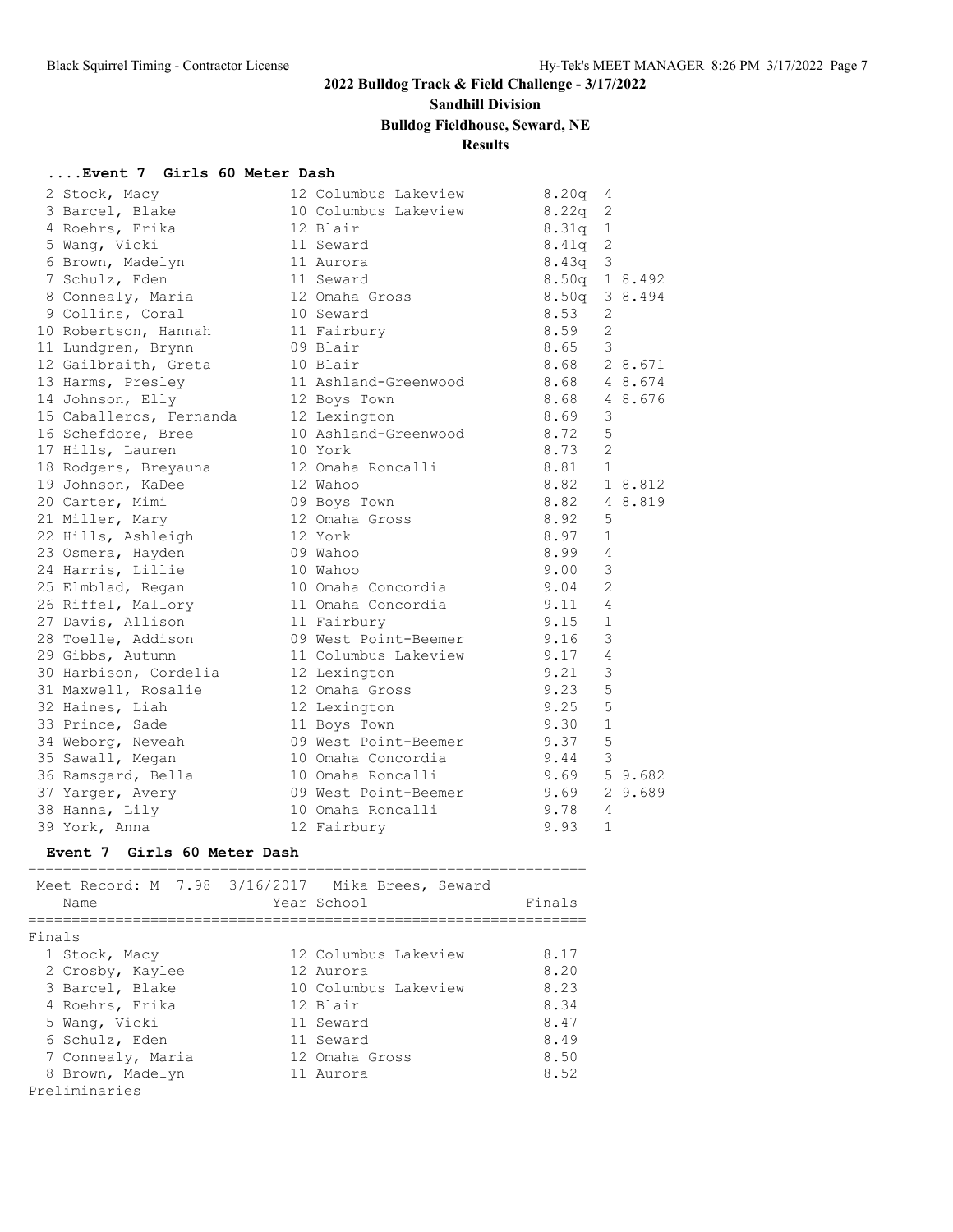### **Sandhill Division**

### **Bulldog Fieldhouse, Seward, NE**

### **Results**

### **....Event 7 Girls 60 Meter Dash**

|                                                                                                                                                                                                                                                                                                                                                                                                                                                                                                                                                                                                                                                                               | 10 Seward            |
|-------------------------------------------------------------------------------------------------------------------------------------------------------------------------------------------------------------------------------------------------------------------------------------------------------------------------------------------------------------------------------------------------------------------------------------------------------------------------------------------------------------------------------------------------------------------------------------------------------------------------------------------------------------------------------|----------------------|
|                                                                                                                                                                                                                                                                                                                                                                                                                                                                                                                                                                                                                                                                               | 11 Fairbury          |
|                                                                                                                                                                                                                                                                                                                                                                                                                                                                                                                                                                                                                                                                               | 09 Blair             |
|                                                                                                                                                                                                                                                                                                                                                                                                                                                                                                                                                                                                                                                                               | 10 Blair             |
|                                                                                                                                                                                                                                                                                                                                                                                                                                                                                                                                                                                                                                                                               | 11 Ashland-Greenwood |
|                                                                                                                                                                                                                                                                                                                                                                                                                                                                                                                                                                                                                                                                               | 12 Boys Town         |
|                                                                                                                                                                                                                                                                                                                                                                                                                                                                                                                                                                                                                                                                               | 12 Lexington         |
|                                                                                                                                                                                                                                                                                                                                                                                                                                                                                                                                                                                                                                                                               | 10 Ashland-Greenwood |
|                                                                                                                                                                                                                                                                                                                                                                                                                                                                                                                                                                                                                                                                               | 10 York              |
|                                                                                                                                                                                                                                                                                                                                                                                                                                                                                                                                                                                                                                                                               | 12 Omaha Roncalli    |
|                                                                                                                                                                                                                                                                                                                                                                                                                                                                                                                                                                                                                                                                               | 12 Wahoo             |
|                                                                                                                                                                                                                                                                                                                                                                                                                                                                                                                                                                                                                                                                               | 09 Boys Town         |
|                                                                                                                                                                                                                                                                                                                                                                                                                                                                                                                                                                                                                                                                               | 12 Omaha Gross       |
|                                                                                                                                                                                                                                                                                                                                                                                                                                                                                                                                                                                                                                                                               | 12 York              |
|                                                                                                                                                                                                                                                                                                                                                                                                                                                                                                                                                                                                                                                                               | 09 Wahoo             |
|                                                                                                                                                                                                                                                                                                                                                                                                                                                                                                                                                                                                                                                                               | 10 Wahoo             |
|                                                                                                                                                                                                                                                                                                                                                                                                                                                                                                                                                                                                                                                                               | 10 Omaha Concordia   |
|                                                                                                                                                                                                                                                                                                                                                                                                                                                                                                                                                                                                                                                                               | 11 Omaha Concordia   |
|                                                                                                                                                                                                                                                                                                                                                                                                                                                                                                                                                                                                                                                                               | 11 Fairbury          |
|                                                                                                                                                                                                                                                                                                                                                                                                                                                                                                                                                                                                                                                                               | 09 West Point-Beemer |
|                                                                                                                                                                                                                                                                                                                                                                                                                                                                                                                                                                                                                                                                               | 11 Columbus Lakeview |
|                                                                                                                                                                                                                                                                                                                                                                                                                                                                                                                                                                                                                                                                               | 12 Lexington         |
|                                                                                                                                                                                                                                                                                                                                                                                                                                                                                                                                                                                                                                                                               | 12 Omaha Gross       |
|                                                                                                                                                                                                                                                                                                                                                                                                                                                                                                                                                                                                                                                                               | 12 Lexington         |
|                                                                                                                                                                                                                                                                                                                                                                                                                                                                                                                                                                                                                                                                               | 11 Boys Town         |
|                                                                                                                                                                                                                                                                                                                                                                                                                                                                                                                                                                                                                                                                               | 09 West Point-Beemer |
|                                                                                                                                                                                                                                                                                                                                                                                                                                                                                                                                                                                                                                                                               | 10 Omaha Concordia   |
|                                                                                                                                                                                                                                                                                                                                                                                                                                                                                                                                                                                                                                                                               | 10 Omaha Roncalli    |
|                                                                                                                                                                                                                                                                                                                                                                                                                                                                                                                                                                                                                                                                               | 09 West Point-Beemer |
|                                                                                                                                                                                                                                                                                                                                                                                                                                                                                                                                                                                                                                                                               | 10 Omaha Roncalli    |
|                                                                                                                                                                                                                                                                                                                                                                                                                                                                                                                                                                                                                                                                               | 12 Fairbury          |
| 9 Collins, Coral<br>10 Robertson, Hannah<br>11 Lundgren, Brynn<br>12 Gailbraith, Greta<br>13 Harms, Presley<br>14 Johnson, Elly<br>15 Caballeros, Fernanda<br>16 Schefdore, Bree<br>17 Hills, Lauren<br>18 Rodgers, Breyauna<br>19 Johnson, KaDee<br>20 Carter, Mimi<br>21 Miller, Mary<br>22 Hills, Ashleigh<br>23 Osmera, Hayden<br>24 Harris, Lillie<br>25 Elmblad, Regan<br>26 Riffel, Mallory<br>27 Davis, Allison<br>28 Toelle, Addison<br>29 Gibbs, Autumn<br>30 Harbison, Cordelia<br>31 Maxwell, Rosalie<br>32 Haines, Liah<br>33 Prince, Sade<br>34 Weborg, Neveah<br>35 Sawall, Megan<br>36 Ramsgard, Bella<br>37 Yarger, Avery<br>38 Hanna, Lily<br>39 York, Anna |                      |

### **Event 8 Boys 60 Meter Dash**

===================================================================

| Meet Record: M 7.13 3/15/2018 Dashawn Bates, Boys Town<br>Name | Year School          | Prelims H#    |              |         |
|----------------------------------------------------------------|----------------------|---------------|--------------|---------|
| 1 Baessler, Ethan 10 Blair                                     |                      | M 7.02q 2     |              |         |
|                                                                |                      | $7.29q$ 4     |              |         |
| 3 Stewart, Hunter                                              | 12 Lexington         | $7.32q$ 3     |              |         |
| 4 Holcomb, Ben                                                 | 10 Blair             | 7.35q 1       |              |         |
| 5 Edmonds, Sam                                                 | 10 Wahoo             | $7.43q$ 3     |              |         |
| 6 Garcia, Jake                                                 | 11 Omaha Gross       | $7.45q$ 2     |              |         |
| 7 Swahn, Curtis                                                | 12 Wahoo             | 7.48q 4 7.473 |              |         |
| 7 Covington, Timar 12 Boys Town                                |                      | 7.48q 5 7.473 |              |         |
| 9 West, Lleyton                                                |                      |               |              |         |
| 10 Poteet-Brown, Isaah 09 Boys Town                            |                      | 7.51 4 7.507  |              |         |
| 11 Shortridge, Khyler 12 Columbus Lakeview                     |                      | 7.56          | $\mathbf{1}$ |         |
| 12 Edmonds, Josh                                               | 10 Wahoo             | 7.57 5 7.561  |              |         |
| 13 Mahoney, Brock                                              | 12 Columbus Lakeview | 7.57          |              | 5 7.565 |
| 14 Hernandez, Julian                                           | 09 Aurora            | 7.60          | 3            |         |
| 15 Byrd, Mekhi                                                 | 12 Boys Town         | 7.66          | 2            |         |
| 16 Strauss, Greysen                                            | 11 Lexington         | 7.67          |              | 5 7.662 |
| 17 Balis, Jack                                                 | 12 Omaha Gross       | 7.67          |              | 1 7.669 |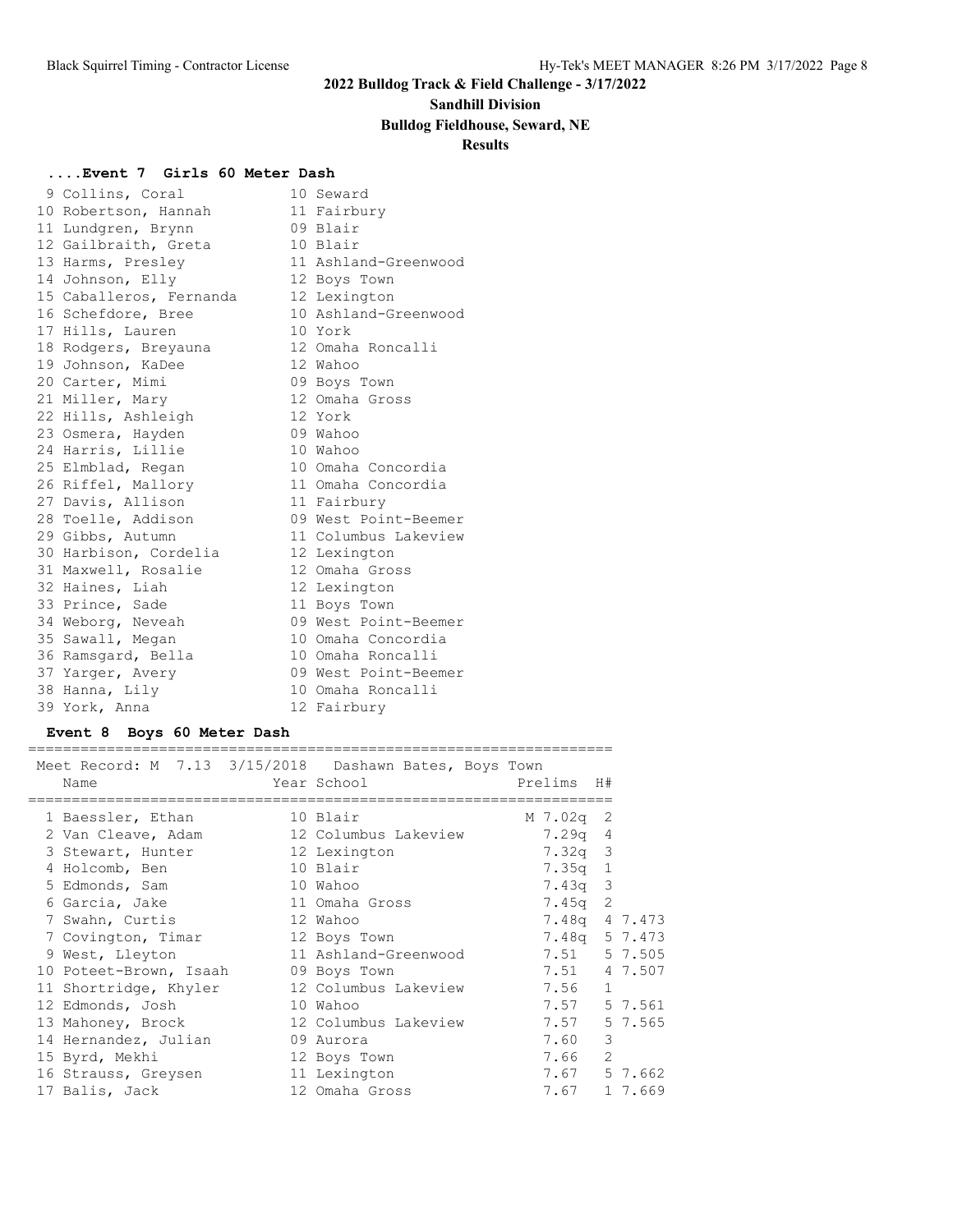# **Sandhill Division**

# **Bulldog Fieldhouse, Seward, NE**

## **Results**

### **....Event 8 Boys 60 Meter Dash**

| 18 Upton, Nathan               | 11 Ashland-Greenwood                       | 7.70   | 1              |
|--------------------------------|--------------------------------------------|--------|----------------|
| 19 Grizzle, Zane               | 12 Fairbury                                | 7.73   | 2              |
| 20 Sukup, Gavin                | 12 Seward                                  |        | 7.75 2 7.744   |
| 21 Weddle, Treven              | 10 West Point-Beemer                       |        | 7.75 1 7.747   |
| 22 Krumwiede, Aiden            | 10 Ashland-Greenwood                       | 7.76   | 2              |
| 23 Peterson, Jarek             | 09 Omaha Concordia                         | 7.77 1 |                |
| 24 Ramirez, Jesus              | 12 Lexington                               |        | 7.79 3 7.784   |
| 25 Berry, Tyler                | 12 Omaha Roncalli                          |        | 7.79 3 7.785   |
| 26 Meyer, Bennett              | 11 West Point-Beemer                       | 7.80   | 4 7.791        |
| 27 Olds, James                 | 11 Fairbury                                | 7.80   | 2 7.799        |
| 28 Kobore, Ken                 | 12 Omaha Roncalli                          | 7.91   | 5              |
| 29 Matthias, Sam and 12 Seward |                                            |        | 7.94 4 7.931   |
|                                | 29 Ramirez, Sebastian 11 West Point-Beemer |        | 7.94 3 7.931   |
| 31 Le, Ethan                   | 10 Omaha Gross                             | 7.97   | 5              |
| 32 Mahqoub, Yousif             | 12 Omaha Roncalli                          | 8.03   | $\mathbf{1}$   |
| 33 Snodgrass, Dalton           | 10 York                                    | 8.05   | 3              |
| 34 Wineteer, Kaiden            | 10 Aurora                                  | 8.06   | 4              |
| 35 Gartner, Wyatt              | 09 York                                    | 8.19   | $\mathbf{1}$   |
| 36 Bellus, Jimmy               | 10 Omaha Concordia                         | 8.37   | 3              |
| 37 Biehl, Jax                  | 11 Fairbury                                | 8.46   | 2              |
| 38 Chavatl, Jacob              | 12 Omaha Concordia                         | 8.57   | $\overline{4}$ |

## **Event 8 Boys 60 Meter Dash**

#### ================================================================

|        |                        | Meet Record: M 7.13 3/15/2018 Dashawn Bates, Boys Town |            |  |
|--------|------------------------|--------------------------------------------------------|------------|--|
|        | Name                   | Year School                                            | Finals     |  |
| Finals |                        |                                                        |            |  |
|        | 1 Baessler, Ethan      | 10 Blair                                               | 7.01M      |  |
|        | 2 Van Cleave, Adam     | 12 Columbus Lakeview                                   | 7.19       |  |
|        | 3 Stewart, Hunter      | 12 Lexington                                           | 7.23       |  |
|        | 4 Garcia, Jake         | 11 Omaha Gross                                         | 7.37 7.361 |  |
|        | 5 Holcomb, Ben         | 10 Blair                                               | 7.37 7.365 |  |
|        | 6 Edmonds, Sam         | 10 Wahoo                                               | 7.38 7.375 |  |
|        | 7 Covington, Timar     | 12 Boys Town                                           | 7.38 7.379 |  |
|        | 8 Swahn, Curtis        | 12 Wahoo                                               | 7.47       |  |
|        | Preliminaries          |                                                        |            |  |
|        | 9 West, Lleyton        | 11 Ashland-Greenwood                                   |            |  |
|        | 10 Poteet-Brown, Isaah | 09 Boys Town                                           |            |  |
|        | 11 Shortridge, Khyler  | 12 Columbus Lakeview                                   |            |  |
|        | 12 Edmonds, Josh       | 10 Wahoo                                               |            |  |
|        | 13 Mahoney, Brock      | 12 Columbus Lakeview                                   |            |  |
|        | 14 Hernandez, Julian   | 09 Aurora                                              |            |  |
|        | 15 Byrd, Mekhi         | 12 Boys Town                                           |            |  |
|        | 16 Strauss, Greysen    | 11 Lexington                                           |            |  |
|        | 17 Balis, Jack         | 12 Omaha Gross                                         |            |  |
|        | 18 Upton, Nathan       | 11 Ashland-Greenwood                                   |            |  |
|        | 19 Grizzle, Zane       | 12 Fairbury                                            |            |  |
|        | 20 Sukup, Gavin        | 12 Seward                                              |            |  |
|        | 21 Weddle, Treven      | 10 West Point-Beemer                                   |            |  |
|        | 22 Krumwiede, Aiden    | 10 Ashland-Greenwood                                   |            |  |
|        | 23 Peterson, Jarek     | 09 Omaha Concordia                                     |            |  |
|        | 24 Ramirez, Jesus      | 12 Lexington                                           |            |  |
|        | 25 Berry, Tyler        | 12 Omaha Roncalli                                      |            |  |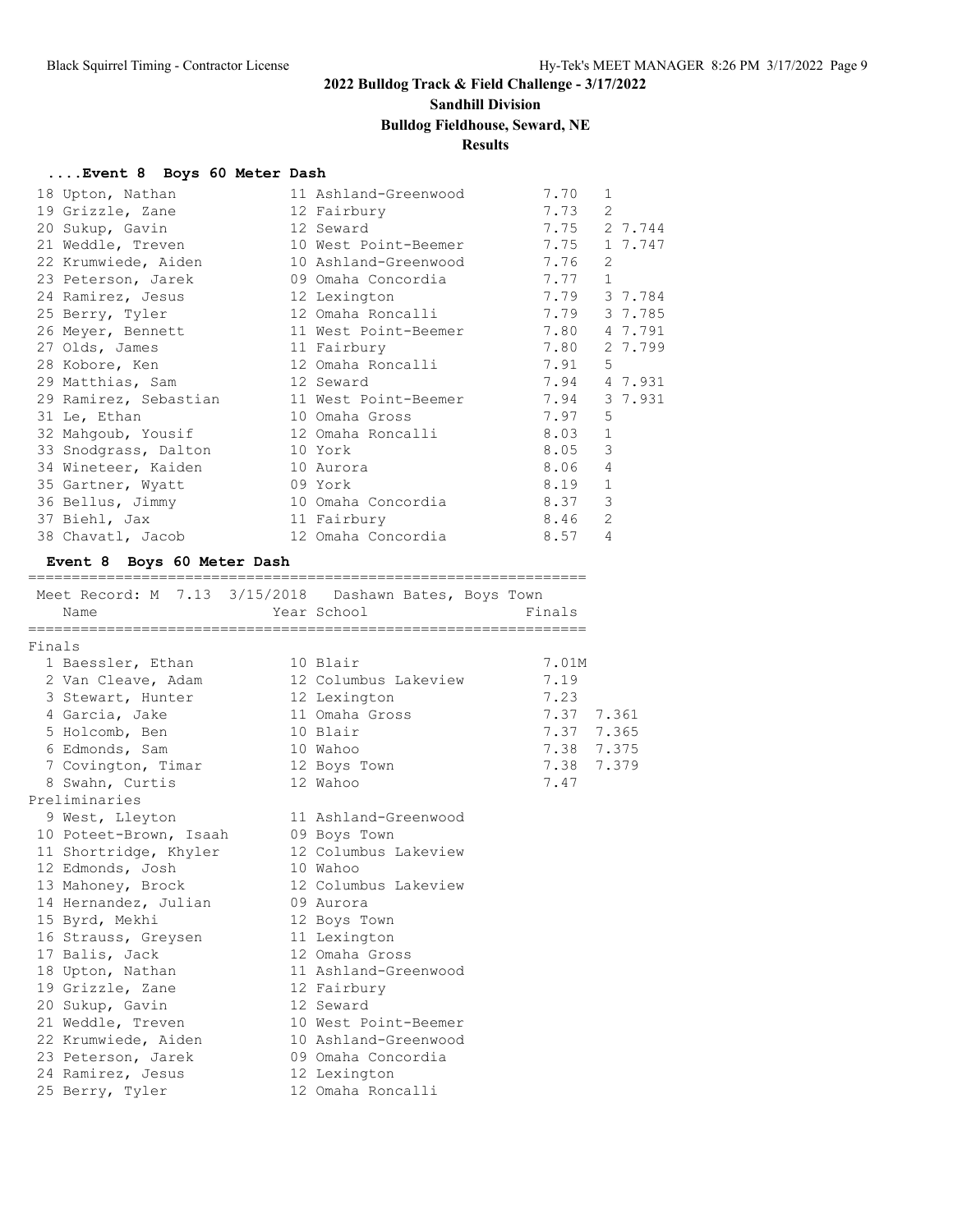## **Sandhill Division**

## **Bulldog Fieldhouse, Seward, NE**

## **Results**

## **....Event 8 Boys 60 Meter Dash**

| 26 Meyer, Bennett     | 11 West Point-Beemer |
|-----------------------|----------------------|
| 27 Olds, James        | 11 Fairbury          |
| 28 Kobore, Ken        | 12 Omaha Roncalli    |
| 29 Matthias, Sam      | 12 Seward            |
| 29 Ramirez, Sebastian | 11 West Point-Beemer |
| 31 Le, Ethan          | 10 Omaha Gross       |
| 32 Mahgoub, Yousif    | 12 Omaha Roncalli    |
| 33 Snodgrass, Dalton  | 10 York              |
| 34 Wineteer, Kaiden   | 10 Aurora            |
| 35 Gartner, Wyatt     | 09 York              |
| 36 Bellus, Jimmy      | 10 Omaha Concordia   |
| 37 Biehl, Jax         | 11 Fairbury          |
| 38 Chavatl, Jacob     | 12 Omaha Concordia   |

### **Event 9 Girls 400 Meter Dash**

|        | Name                | Meet Record: M 1:00.75 3/18/2011 Amber Ewers, Columbus Scotus<br>Year School | _______________<br>Finals | H#           |
|--------|---------------------|------------------------------------------------------------------------------|---------------------------|--------------|
|        | ============        |                                                                              |                           |              |
| Finals |                     |                                                                              |                           |              |
|        | 1 Baughman, Makayla | 12 Blair                                                                     | 1:03.28                   | 7            |
|        | 28.743 (28.743)     | $1:03.280$ (34.537)                                                          |                           |              |
|        | 2 Shandhan, Ellie   | 10 Omaha Roncalli                                                            | 1:03.46                   | 7            |
|        | 29.435 (29.435)     | $1:03.451$ $(34.016)$                                                        |                           |              |
|        | 3 Barcel, Blake     | 10 Columbus Lakeview                                                         | 1:03.51                   | 7            |
|        | 29.144 (29.144)     | 1:03.507(34.363)                                                             |                           |              |
|        | 4 Hunke, Mia        | 09 West Point-Beemer                                                         | 1:03.70                   | 5            |
|        | 29.720 (29.720)     | $1:03.691$ $(33.971)$                                                        |                           |              |
|        | 5 Rice, Ellie       | 12 Omaha Gross                                                               | 1:05.28                   | 7            |
|        | 30.608 (30.608)     | 1:05.275(34.667)                                                             |                           |              |
|        | 6 Behlen, Olivia    | 09 Omaha Concordia                                                           | 1:05.59                   | $\mathbf{1}$ |
|        | 29.313 (29.313)     | $1:05.585$ (36.272)                                                          |                           |              |
|        | 7 Ewoldt, Reece     | 10 Blair                                                                     | 1:05.72                   | 6            |
|        | 31.387 (31.387)     | $1:05.718$ $(34.331)$                                                        |                           |              |
|        | 8 Stock, Macy       | 12 Columbus Lakeview                                                         | 1:06.05                   | 7            |
|        | 29.350 (29.350)     | 1:06.045(36.695)                                                             |                           |              |
|        | 9 Rodgers, Amber    | 12 Omaha Roncalli                                                            | 1:06.41                   | 6            |
|        | 30.083 (30.083)     | 1:06.410(36.327)                                                             |                           |              |
|        | 10 Wickwire, Jadeyn | 09 Blair                                                                     | 1:08.92                   | 6            |
|        | 31.943 (31.943)     | 1:08.911(36.968)                                                             |                           |              |
|        | 11 Laughlin, Jadah  | 10 Ashland-Greenwood                                                         | 1:08.96                   | 6            |
|        | 30.975 (30.975)     | 1:08.956(37.981)                                                             |                           |              |
|        | 12 Stidham, Summer  | 09 Omaha Roncalli                                                            | 1:10.06                   | 6            |
|        | 32.294 (32.294)     | 1:10.055(37.761)                                                             |                           |              |
|        | 13 Sargent, Joslyn  | 09 Ashland-Greenwood                                                         | 1:10.34                   | 5            |
|        | 30.384 (30.384)     | 1:10.335(39.951)                                                             |                           |              |
|        | 14 Krahulik, Ava    | 11 Seward                                                                    | 1:10.67                   | 2            |
|        | 31.407 (31.407)     | $1:10.662$ (39.255)                                                          |                           |              |
|        | 15 Schmidt, Eliza   | 09 Omaha Concordia                                                           | 1:10.85                   | $\mathbf{1}$ |
|        | 31.365 (31.365)     | 1:10.846(39.481)                                                             |                           |              |
|        | 16 McCord, Karly    | 12 Fairbury                                                                  | 1:10.88                   | 4            |
|        | 32.026 (32.026)     | $1:10.878$ (38.852)                                                          |                           |              |
|        | 17 Carlson, Jenna   | 10 Aurora                                                                    | 1:10.96                   | 3            |
|        | 32.584 (32.584)     | 1:10.951(38.367)                                                             |                           |              |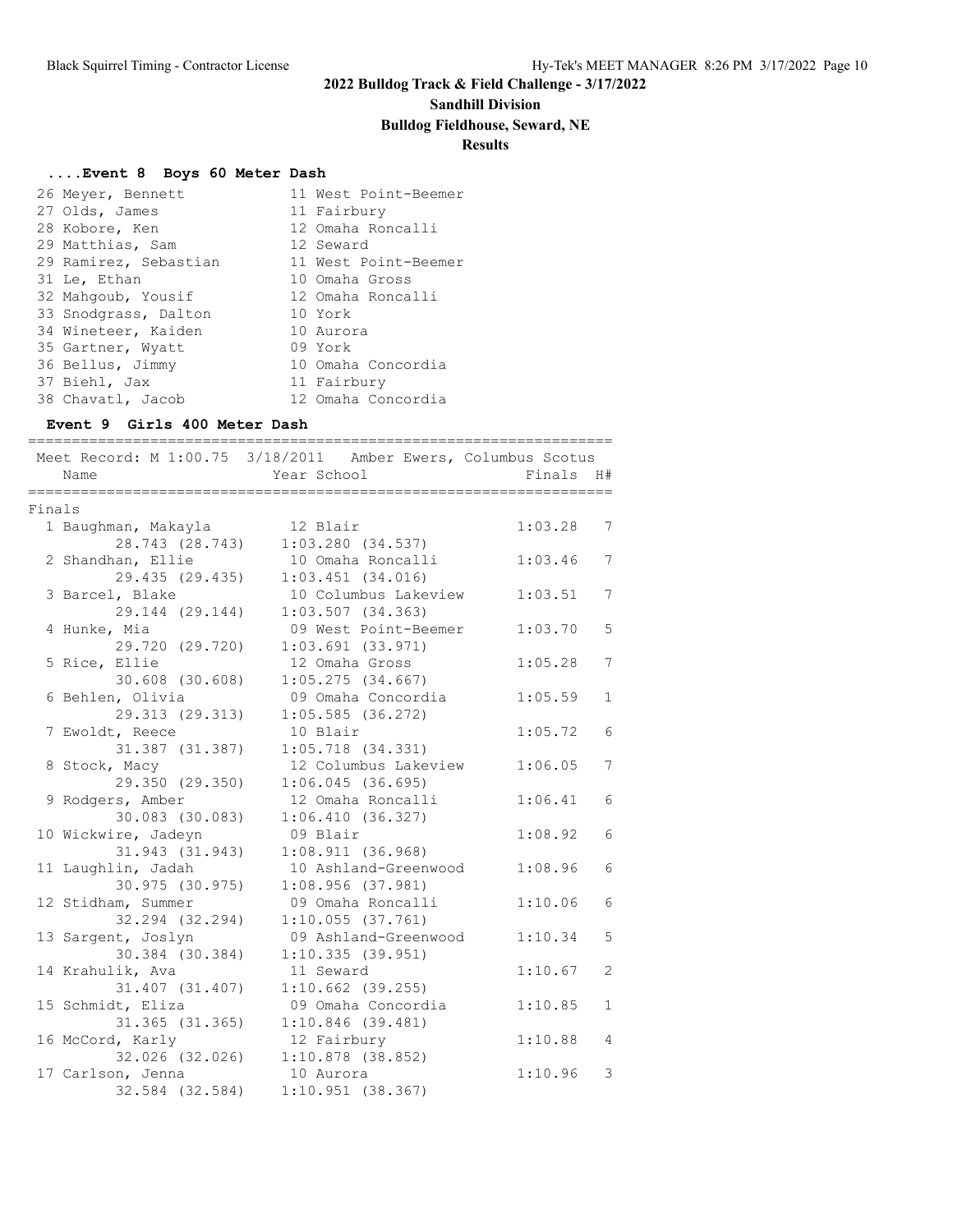## **Sandhill Division**

## **Bulldog Fieldhouse, Seward, NE**

## **Results**

### **....Event 9 Girls 400 Meter Dash**

| 18 Kapke, Regan         | 09 Fairbury           | 1:10.98    | 3              |
|-------------------------|-----------------------|------------|----------------|
| 33.641 (33.641)         | 1:10.975(37.334)      |            |                |
| 19 Slocum, Jennifer     | 09 Aurora             | 1:10.99    | $\overline{2}$ |
| 32.925 (32.925)         | $1:10.982$ (38.057)   |            |                |
| 20 Matthew, Abbey       | 10 Omaha Concordia    | 1:11.36    | $\mathbf{1}$   |
| 33.735 (33.735)         | $1:11.354$ (37.619)   |            |                |
| 21 Huss, Emily          | 11 Fairbury           | 1:12.03    | $\overline{4}$ |
| 32.704 (32.704)         | $1:12.029$ (39.325)   |            |                |
| 22 Elder, Katie         | 11 Wahoo              | 1:12.69    | 5              |
| 32.643 (32.643)         | $1:12.687$ (40.044)   |            |                |
| 23 Kolterman, Sarah     | 11 Wahoo              | 1:13.76    | $\overline{4}$ |
| 33.802 (33.802)         | 1:13.755(39.953)      |            |                |
| 24 McWilliams, Ahnchell | 09 Boys Town          | 1:13.86    | 3              |
| 33.345 (33.345)         | $1:13.853$ (40.508)   |            |                |
| 25 Stutzman, Ona        | 10 Seward             | 1:14.01    | $\mathbf{1}$   |
| 32.848 (32.848)         | $1:14.007$ $(41.159)$ |            |                |
| 26 Ruiu, Caterina       | 12 Seward             | 1:15.26    | 2              |
| 31.750 (31.750)         | $1:15.256$ (43.506)   |            |                |
| 27 Divis, Ella          | 09 Columbus Lakeview  | 1:15.33    | 5              |
| 32.424 (32.424)         | 1:15.327(42.903)      |            |                |
| 28 Hoffman, Taylor      | 10 West Point-Beemer  | 1:18.09    | 4              |
| 35.785 (35.785)         | $1:18.083$ $(42.298)$ |            |                |
| 29 Weborg, Neveah       | 09 West Point-Beemer  | 1:19.55    | 3              |
| 35.024 (35.024)         | $1:19.542$ $(44.518)$ |            |                |
| 30 Hoffman, Kayleigh    | 11 Omaha Gross        | 1:20.76    | 3              |
| 34.251 (34.251)         | 1:20.760(46.509)      |            |                |
| 31 Moore, RayLee        | 11 Boys Town          | 1:26.76    | $\overline{4}$ |
| 33.423 (33.423)         | 1:26.755(53.332)      |            |                |
| 32 Spiker, Jessica      | 11 Boys Town          | 1:28.85    | 2              |
| 36.786 (36.786)         | $1:28.847$ (52.061)   |            |                |
| -- Henrichsen, Reagan   | 11 Omaha Concordia    | SCR        |                |
| -- Zeleny, Markeal      | 11 Wahoo              | SCR        |                |
| -- Schuster, Kasey      | 11 Aurora             | <b>SCR</b> |                |

### **Event 10 Boys 400 Meter Dash**

| Meet Record: M 51.97 3/22/2012 Mark Jarecki, Columbus Lakeview |                      |        |                 |
|----------------------------------------------------------------|----------------------|--------|-----------------|
| Name                                                           | Year School          | Finals | H#              |
| 1 Carel, Devon                                                 | 11 Fairbury          | 53.27  | 7               |
| 25.967 (25.967)                                                | 53.267 (27.300)      |        |                 |
| 2 Owens, Mack                                                  | 12 Aurora            | 53.90  | $6\overline{6}$ |
| 26.039 (26.039)                                                | 53.897 (27.858)      |        |                 |
| 3 Halvorsen, Turner                                            | 11 Columbus Lakeview | 53.98  | 6               |
| 26.281 (26.281)                                                | 53.977 (27.696)      |        |                 |
| 4 Shortridge, Khyler                                           | 12 Columbus Lakeview | 54.91  | 7               |
| 25.499 (25.499)                                                | 54.909 (29.410)      |        |                 |
| 5 Bowen, Landon                                                | 12 Lexington         | 55.16  | $6\overline{6}$ |
| 26.432 (26.432)                                                | 55.155 (28.723)      |        |                 |
| 6 Bordovsky, Malachi                                           | 12 Wahoo             | 55.44  | 7               |
| 25.168 (25.168)                                                | 55.433 (30.265)      |        |                 |
| 7 Lampe, Gus                                                   | 10 Omaha Roncalli    | 56.92  | 7               |
| 26.290 (26.290)                                                | 56.912 (30.622)      |        |                 |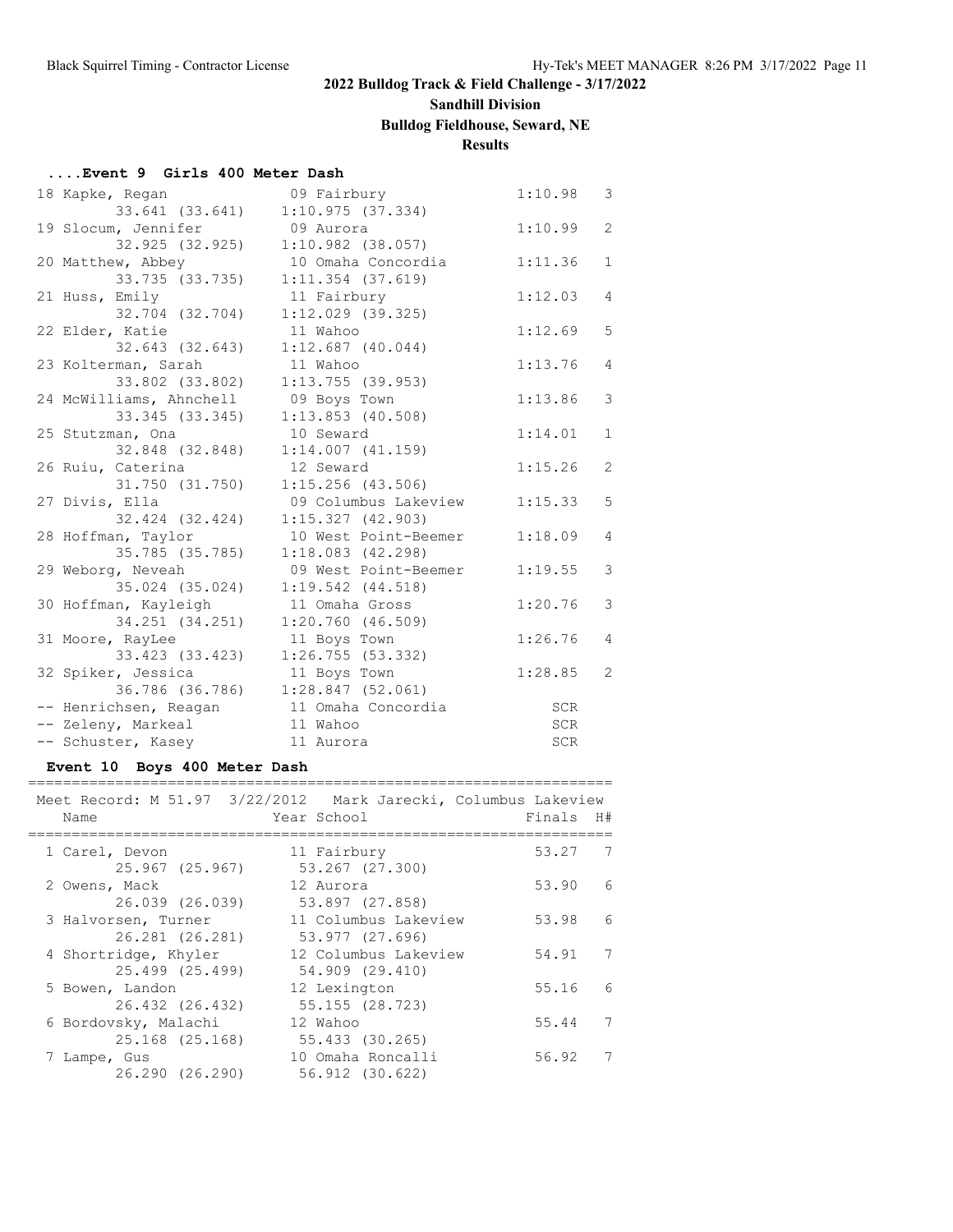# **Sandhill Division**

# **Bulldog Fieldhouse, Seward, NE**

## **Results**

## **....Event 10 Boys 400 Meter Dash**

| 8 Funk, Caleb          | 10 Blair              | 57.08   | 3              |
|------------------------|-----------------------|---------|----------------|
| 28.025 (28.025)        | 57.078 (29.053)       |         |                |
| 9 Kramer, Alex         | 11 Boys Town          | 57.22   | 6              |
| 26.604 (26.604)        | 57.211 (30.607)       |         |                |
| 10 Frazey, AJ          | 11 Seward             | 57.58   | 5              |
| 26.259 (26.259)        | 57.574 (31.315)       |         |                |
| 11 Dieckman, Avery     | 10 Omaha Concordia    | 57.78   | $\mathbf{2}$   |
| 28.458 (28.458)        | 57.775 (29.317)       |         |                |
| 12 Smart, Caden        | 09 Wahoo              | 58.61   | 5              |
| 26.280 (26.280)        | 58.610 (32.330)       |         |                |
| 13 Egger, Maddex       | 10 Aurora             | 59.94   | 3              |
| 27.160 (27.160)        | 59.936 (32.776)       |         |                |
| 14 Vinkier, Peyton     | 12 Ashland-Greenwood  | 59.98   | $\overline{4}$ |
| 27.172 (27.172)        | 59.971 (32.799)       |         |                |
| 15 Borchers, Alex      | 09 Wahoo              | 1:00.40 | 5              |
| 26.623 (26.623)        | $1:00.396$ (33.773)   |         |                |
| 16 Brown-Jones, Elijah | 11 Boys Town          | 1:00.86 | $\overline{4}$ |
| 25.954 (25.954)        | $1:00.854$ (34.900)   |         |                |
| 17 White, Anthony      | 11 York               | 1:00.88 | 2              |
| 27.442 (27.442)        | 1:00.877(33.435)      |         |                |
| 18 Wineteer, Kaiden    | 10 Aurora             | 1:01.11 | $\overline{4}$ |
| 26.954 (26.954)        | $1:01.109$ $(34.155)$ |         |                |
| 19 Peterson, Jarek     | 09 Omaha Concordia    | 1:01.34 | $\mathbf{1}$   |
| 28.147 (28.147)        | $1:01.336$ (33.189)   |         |                |
| 20 Kotschwar, Collin   | 09 York               | 1:02.37 | 3              |
| 28.036 (28.036)        |                       |         |                |
|                        | $1:02.363$ $(34.327)$ |         |                |
| 21 Nonella, Isaac      | 09 Ashland-Greenwood  | 1:02.40 | $\overline{4}$ |
| 27.432 (27.432)        | $1:02.394$ (34.962)   |         |                |
| 22 Cox, Cameron        | 12 West Point-Beemer  | 1:03.22 | 2              |
| 29.629 (29.629)        | 1:03.215(33.586)      |         |                |
| 23 Rist, Robbie        | 10 Ashland-Greenwood  | 1:03.61 | 5              |
| 27.502 (27.502)        | $1:03.606$ (36.104)   |         |                |
| 24 Kreinert, Mason     | 12 West Point-Beemer  | 1:04.07 | 3              |
| 27.000 (27.000)        | $1:04.070$ (37.070)   |         |                |
| 25 Sherwood, Chase     | 12 West Point-Beemer  | 1:04.59 | $\mathbf{1}$   |
| 29.246 (29.246)        | $1:04.581$ (35.335)   |         |                |
| 26 Shafer, Nathan      | 09 Seward             | 1:05.58 | 1              |
| 30.003 (30.003)        | $1:05.575$ (35.572)   |         |                |
| 27 Alejandre, Brayden  | 09 Omaha Concordia    | 1:06.21 | $\mathbf{1}$   |
| 30.211 (30.211)        | 1:06.210(35.999)      |         |                |
| 28 Graves, Lincoln     | 10 Omaha Roncalli     | 1:06.29 | 5              |
| 29.754 (29.754)        | $1:06.283$ (36.529)   |         |                |
| 29 Burns, Jack         | 10 Columbus Lakeview  | 1:07.46 | 7              |
| 29.704 (29.704)        | $1:07.453$ (37.749)   |         |                |
| 30 Johnson, Ethan      | 12 Fairbury           | 1:08.23 | 2              |
| 30.153 (30.153)        | $1:08.224$ (38.071)   |         |                |
| 31 Nikema, Nate        | 10 Omaha Roncalli     | 1:08.82 | 6              |
| 29.446 (29.446)        | 1:08.811(39.365)      |         |                |
| 32 Chavez, Salvador    | 11 Fairbury           | 1:17.15 | 2              |
| 31.103 (31.103)        | $1:17.142$ (46.039)   |         |                |
| -- Schadwinkel, Caden  | 09 Seward             | DNS     | 1              |
| -- Truax, Dru          | 11 Lexington          | SCR     |                |
| -- Swauger, Zach       | 11 Boys Town          | SCR     |                |
| -- Janssen, Simon      | 12 Columbus Lakeview  | SCR     |                |
|                        |                       |         |                |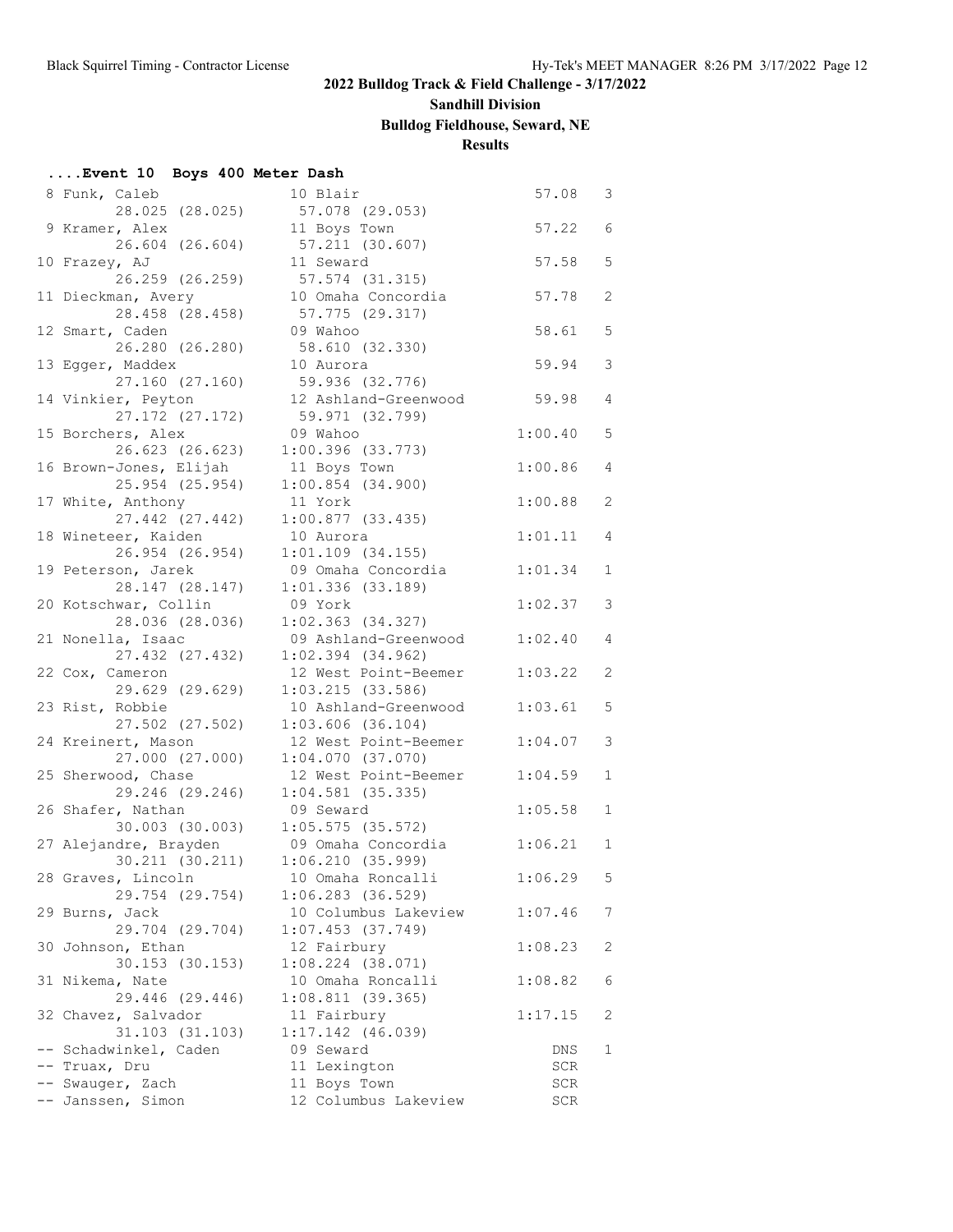**Sandhill Division**

**Bulldog Fieldhouse, Seward, NE**

**Results**

### **Event 11 Girls 1600 Meter Run**

| Name                                   | Meet Record: M 5:26.79 3/22/2012 Jeralyn Poe, Lincoln Nort<br>Year School | Finals H#                                     |                                            |  |
|----------------------------------------|---------------------------------------------------------------------------|-----------------------------------------------|--------------------------------------------|--|
| 1 Jansen, Josie                        | 11 Omaha Gross                                                            | $5:52.39$ 2                                   |                                            |  |
|                                        | 42.693 (42.693) 1:27.186 (44.493) 2:15.955 (48.769)                       |                                               | $3:03.625$ (47.670)                        |  |
| $3:49.203$ (45.578)                    | $4:34.381$ $(45.178)$                                                     | 5:15.100(40.719)                              | $5:52.389$ $(37.289)$                      |  |
| 2 McBride, Molly                       | 12 Omaha Roncalli                                                         | 5:58.29<br>$\overline{2}$                     |                                            |  |
| 42.489 (42.489)                        | $1:27.175$ (44.686)                                                       | 2:15.914 (48.739)                             | $3:03.561$ (47.647)                        |  |
| $3:49.168$ (45.607)                    | $4:34.279$ $(45.111)$                                                     | 5:15.050(40.771)                              | $5:58.289$ $(43.239)$                      |  |
| 3 Sloup, Haylie                        | 10 Seward                                                                 | 6:10.61 2                                     |                                            |  |
| 42.895 (42.895)                        | $1:27.934$ $(45.039)$                                                     | 2:16.219(48.285)                              | $3:03.874$ (47.655)                        |  |
| $3:49.965$ (46.091)                    | 4:35.427(45.462)                                                          | $5:23.494$ $(48.067)$                         | $6:10.601$ $(47.107)$                      |  |
| 4 Limback, Kennedy                     | 09 Seward                                                                 | 6:16.41<br>$\overline{2}$                     |                                            |  |
| 43.224 (43.224)                        | $1:29.087$ (45.863)                                                       | $2:17.643$ (48.556)                           | $3:06.463$ (48.820)                        |  |
| $3:55.250$ (48.787)                    | $4:43.698$ $(48.448)$                                                     | 5:33.000(49.302)                              | $6:16.406$ $(43.406)$                      |  |
| 5 Baedke, Sophia                       | 12 Blair                                                                  | $6:16.65$ 2                                   |                                            |  |
| 43.932 (43.932)                        | $1:30.406$ (46.474)                                                       | $2:18.203$ (47.797)                           | $3:06.827$ $(48.624)$                      |  |
| $3:55.644$ (48.817)                    | 4:44.545(48.901)                                                          | $5:31.202$ $(46.657)$                         | $6:16.643$ $(45.441)$                      |  |
| 6 Snider, Emma                         | 10 York                                                                   | 6:22.87 2                                     |                                            |  |
| 44.120 (44.120)                        | 1:30.920(46.800)                                                          | $2:19.724$ (48.804)                           | 3:09.615(49.891)                           |  |
| $3:58.478$ (48.863)                    | 4:49.005(50.527)                                                          | 5:40.300(51.295)                              | $6:22.869$ $(42.569)$                      |  |
| 7 Czapla, Allie                        | 10 Blair                                                                  | 6:23.33 2                                     |                                            |  |
| 43.815 (43.815)                        | $1:30.546$ (46.731)                                                       | 2:19.085(48.539)                              | 3:09.175(50.090)                           |  |
| $3:58.864$ (49.689)                    | 4:49.790(50.926)                                                          | 5:40.767(50.977)                              | $6:23.326$ $(42.559)$                      |  |
| 8 Armstrong, Maddy                     | 10 Lexington                                                              | 6:26.02<br>$\overline{2}$                     |                                            |  |
| 44.354 (44.354)                        | $1:31.961$ (47.607)                                                       | $2:21.941$ (49.980)                           | $3:12.706$ (50.765)                        |  |
| 4:02.750(50.044)                       | 4:53.300(50.550)                                                          | $5:43.445$ (50.145)                           | $6:26.011$ $(42.566)$                      |  |
| 9 York, Alissa                         | 12 Fairbury                                                               | $6:26.36$ 2                                   |                                            |  |
| 43.193 (43.193)                        | $1:29.856$ (46.663)                                                       | $2:18.358$ (48.502)                           | $3:08.044$ (49.686)                        |  |
| 3:58.190(50.146)                       | $4:50.154$ (51.964)                                                       | 5:41.654(51.500)                              | $6:26.358$ $(44.704)$                      |  |
| 10 Schrick, Chloe                      | 11 Blair                                                                  | 6:27.55<br>$\overline{2}$                     |                                            |  |
| 43.594 (43.594)                        | $1:30.148$ (46.554)                                                       | $2:18.662$ (48.514)                           | $3:08.838$ (50.176)                        |  |
| $3:58.746$ (49.908)                    | 4:49.577(50.831)                                                          | 5:40.905(51.328)                              | $6:27.545$ (46.640)                        |  |
| 11 Calmo, Susana                       | 10 Lexington                                                              | 6:32.21 2                                     |                                            |  |
| 45.882 (45.882)                        | $1:32.981$ (47.099)                                                       | $2:23.669$ (50.688)                           | 3:15.157(51.488)                           |  |
| 4:06.407(51.250)                       | 4:58.011(51.604)                                                          | 5:48.385(50.374)                              | $6:32.205$ $(43.820)$                      |  |
| 12 Grell, Jenna                        | 11 Ashland-Greenwood                                                      | 6:35.16<br>$\overline{1}$                     |                                            |  |
| 45.757 (45.757)<br>$4:08.566$ (52.176) | $1:34.114$ $(48.357)$<br>5:01.359(52.793)                                 | 2:25.012(50.898)                              | 3:16.390(51.378)                           |  |
| 13 Henton, Lydia                       | 11 Omaha Gross                                                            | 5:54.864 (53.505)<br>$6:36.59$ 1              | 6:35.155(40.291)                           |  |
|                                        | $1:32.446$ (47.117)                                                       |                                               |                                            |  |
| 45.329 (45.329)<br>$4:07.567$ (52.453) |                                                                           | 2:22.645(50.199)                              | $3:15.114$ (52.469)<br>$6:36.581$ (45.651) |  |
| 14 Mathsen, Kari                       | 4:58.677(51.110)<br>11 Omaha Concordia                                    | 5:50.930(52.253)<br>6:45.64<br>$\overline{1}$ |                                            |  |
| 44.707 (44.707)                        | $1:32.136$ (47.429)                                                       | $2:22.149$ (50.013)                           | $3:15.166$ (53.017)                        |  |
| $4:07.479$ $(52.313)$                  | 5:02.015(54.536)                                                          | 5:57.427(55.412)                              | 6:45.640(48.213)                           |  |
| 15 Kreifels, Zoe                       | 12 York                                                                   | $6:46.79$ 1                                   |                                            |  |
| 44.902 (44.902)                        | $1:32.479$ $(47.577)$                                                     | 2:22.968(50.489)                              | 3:15.513(52.545)                           |  |
| 4:08.125(52.612)                       | 5:01.080(52.955)                                                          | 5:55.616(54.536)                              | $6:46.784$ $(51.168)$                      |  |
| 16 Davis, Lily                         | 10 Fairbury                                                               | 6:50.19<br>- 2                                |                                            |  |
| 44.058 (44.058)                        | $1:31.572$ $(47.514)$                                                     | $2:22.009$ (50.437)                           | $3:14.801$ (52.792)                        |  |
| $4:06.758$ (51.957)                    | $5:02.654$ (55.896)                                                       | 5:56.118(53.464)                              | $6:50.181$ (54.063)                        |  |
| 17 Linden, Jessah                      | 11 York                                                                   | 6:50.22 1                                     |                                            |  |
| 45.026 (45.026)                        | $1:32.850$ (47.824)                                                       | $2:22.905$ (50.055)                           | $3:16.114$ (53.209)                        |  |
| 4:10.772(54.658)                       | $5:06.822$ (56.050)                                                       | 6:00.832(54.010)                              | $6:50.214$ $(49.382)$                      |  |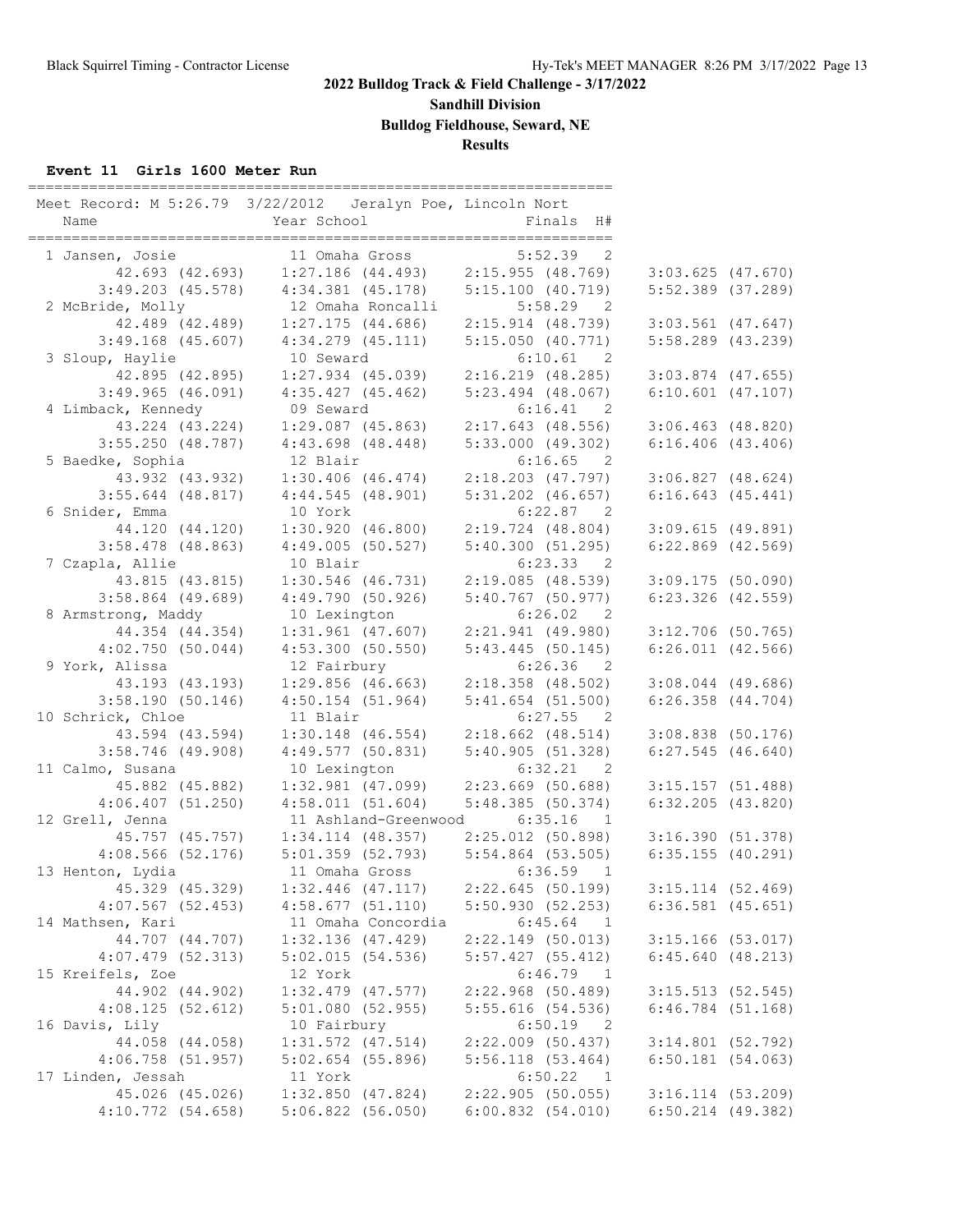**Sandhill Division**

**Bulldog Fieldhouse, Seward, NE**

## **Results**

# **....Event 11 Girls 1600 Meter Run**<br>18 Smidt Mackinnzie 109 Mest

| 18 Smidt, Mackinnzie    |                              | 09 West Point-Beemer 6:52.40 1          |                                         |
|-------------------------|------------------------------|-----------------------------------------|-----------------------------------------|
| 45.841 (45.841)         | 1:34.025(48.184)             | 2:24.830(50.805)                        | 3:19.010(54.180)                        |
| $4:12.866$ (53.856)     | 5:06.239(53.373)             | $6:01.684$ (55.445)                     | 6:52.395(50.711)                        |
| 19 Lickteig, Maggie     | 09 Omaha Roncalli            | 7:03.55<br>$\overline{1}$               |                                         |
| 46.441 (46.441)         | $1:35.558$ (49.117)          | 2:27.255(51.697)                        | $3:23.164$ (55.909)                     |
| $4:18.747$ (55.583)     | $5:16.478$ (57.731)          | $6:14.754$ (58.276)                     | $7:03.550$ (48.796)                     |
| 20 Brabb, Addie         | 11 Boys Town                 | $7:04.29$ 2                             |                                         |
| 45.475 (45.475)         | $1:32.801$ (47.326)          | $2:23.114$ (50.313)                     | 3:14.976(51.862)                        |
| $4:07.964$ (52.988)     | $5:09.036$ $(1:01.072)$      | 6:08.353(59.317)                        | $7:04.286$ (55.933)                     |
| 21 Oswald, Kaitlyn      | 11 Aurora                    | $7:05.04$ 1                             |                                         |
| 45.558 (45.558)         | $1:35.123$ (49.565)          | 2:28.130(53.007)                        | $3:24.011$ $(55.881)$                   |
| 4:20.935(56.924)        | $5:19.232$ (58.297)          | $6:14.944$ $(55.712)$                   | $7:05.038$ (50.094)                     |
| 22 Ramos, Mariel        | 12 Fairbury                  | 7:07.60 1                               |                                         |
| 45.073 (45.073)         | 1:32.917(47.844)             | 2:24.698(51.781)                        | 3:19.770(55.072)                        |
| 4:19.391(59.621)        | $5:18.641$ (59.250)          | 6:16.790(58.149)                        | $7:07.595$ (50.805)                     |
| 23 Mandel, Chloe        | 10 West Point-Beemer 7:10.21 | $\overline{1}$                          |                                         |
| 46.765 (46.765)         | $1:36.588$ (49.823)          | $2:31.202$ (54.614)                     | $3:27.376$ (56.174)                     |
| 4:25.985(58.609)        | $5:20.474$ $(54.489)$        | $6:20.054$ (59.580)                     | $7:10.209$ (50.155)                     |
| 24 Donahoe, Molly       | 12 Omaha Roncalli            | 7:10.61<br>$\overline{2}$               |                                         |
| 44.765 (44.765)         | $1:32.326$ (47.561)          | 2:23.757(51.431)                        | $3:18.991$ (55.234)                     |
| 4:17.321(58.330)        | $5:16.219$ (58.898)          | $6:15.958$ (59.739)                     | $7:10.608$ (54.650)                     |
| 25 Wilson, Dayna        | 11 Ashland-Greenwood 7:12.52 | $\overline{1}$                          |                                         |
| 46.272 (46.272)         | $1:36.009$ (49.737)          | 2:29.772(53.763)                        | $3:25.407$ (55.635)                     |
| $4:23.691$ (58.284)     | $5:23.965$ $(1:00.274)$      | $6:21.849$ (57.884)                     | $7:12.511$ (50.662)                     |
| 26 Lambert, Megan       | 11 Boys Town                 | $7:17.00$ 2                             |                                         |
| 46.013 (46.013)         | $1:34.677$ (48.664)          | $2:28.368$ $(53.691)$                   | 3:25.220(56.852)                        |
| $4:26.024$ $(1:00.804)$ | $5:26.185$ $(1:00.161)$      | $6:28.049$ $(1:01.864)$                 | $7:17.000$ $(48.951)$                   |
| 27 Gronethal, Brailey   | 10 Wahoo                     | 7:17.33 1                               |                                         |
| 45.859 (45.859)         | 1:35.285(49.426)             | $2:28.176$ (52.891)                     | $3:24.762$ (56.586)                     |
| 4:23.175(58.413)        | $5:24.776$ $(1:01.601)$      | $6:26.236$ $(1:01.460)$                 | 7:17.330(51.094)                        |
| 28 Perez, Esmerelda     | 11 Wahoo                     | $7:17.36$ 1                             |                                         |
| 44.709 (44.709)         | $1:32.519$ $(47.810)$        | 2:24.423(51.904)                        | 3:20.336(55.913)                        |
| $4:20.742$ $(1:00.406)$ | $5:22.144$ $(1:01.402)$      | $6:22.539$ $(1:00.395)$                 | 7:17.353(54.814)                        |
| 29 Heyd, Allaura        | 11 Boys Town                 | $8:26.79$ 1                             |                                         |
| 45.420 (45.420)         | 1:35.790(50.370)             | 2:36.857 (1:01.067) 3:41.886 (1:05.029) |                                         |
| $4:53.826$ $(1:11.940)$ | $6:02.572$ $(1:08.746)$      |                                         | 7:15.522 (1:12.950) 8:26.786 (1:11.264) |
| -- Evans, Kimberly      | 10 Aurora                    | SCR                                     |                                         |

## **Event 12 Boys 1600 Meter Run**

| $4:57.39$ 2<br>11 Lexington<br>1 Aquado, Oscar<br>$1:14.487$ (37.773)<br>36.714 (36.714)<br>$1:53.581$ (39.094)<br>$3:11.953$ (39.314)<br>3:49.850(37.897)<br>$4:25.901$ $(36.051)$<br>$4:59.24$ 2<br>10 Lexington<br>2 Adame, Lazaro<br>$1:53.789$ (39.029)<br>36.760 (36.760)<br>$1:14.760$ $(38.000)$<br>$3:12.261$ (39.335)<br>$3:50.401$ $(38.140)$<br>$4:26.972$ $(36.571)$<br>$5:02.20$ 2<br>3 Pinneo, Colin<br>11 York<br>$1:52.881$ (38.942)<br>$1:13.939$ $(37.764)$<br>36.175 (36.175)<br>$4:26.392$ $(36.710)$<br>$3:11.664$ (39.333)<br>$3:49.682$ $(38.018)$ | Meet Record: M 4:31.44 3/22/2012 Mohamed Hamden, Lincoln North<br>Name | Year School | Finals H# |                       |
|----------------------------------------------------------------------------------------------------------------------------------------------------------------------------------------------------------------------------------------------------------------------------------------------------------------------------------------------------------------------------------------------------------------------------------------------------------------------------------------------------------------------------------------------------------------------------|------------------------------------------------------------------------|-------------|-----------|-----------------------|
|                                                                                                                                                                                                                                                                                                                                                                                                                                                                                                                                                                            |                                                                        |             |           |                       |
|                                                                                                                                                                                                                                                                                                                                                                                                                                                                                                                                                                            |                                                                        |             |           | 2:32.639 (39.058)     |
|                                                                                                                                                                                                                                                                                                                                                                                                                                                                                                                                                                            |                                                                        |             |           | 4:57.390(31.489)      |
|                                                                                                                                                                                                                                                                                                                                                                                                                                                                                                                                                                            |                                                                        |             |           |                       |
|                                                                                                                                                                                                                                                                                                                                                                                                                                                                                                                                                                            |                                                                        |             |           | 2:32.926 (39.137)     |
|                                                                                                                                                                                                                                                                                                                                                                                                                                                                                                                                                                            |                                                                        |             |           | $4:59.239$ $(32.267)$ |
|                                                                                                                                                                                                                                                                                                                                                                                                                                                                                                                                                                            |                                                                        |             |           |                       |
|                                                                                                                                                                                                                                                                                                                                                                                                                                                                                                                                                                            |                                                                        |             |           | $2:32.331$ $(39.450)$ |
|                                                                                                                                                                                                                                                                                                                                                                                                                                                                                                                                                                            |                                                                        |             |           | $5:02.199$ (35.807)   |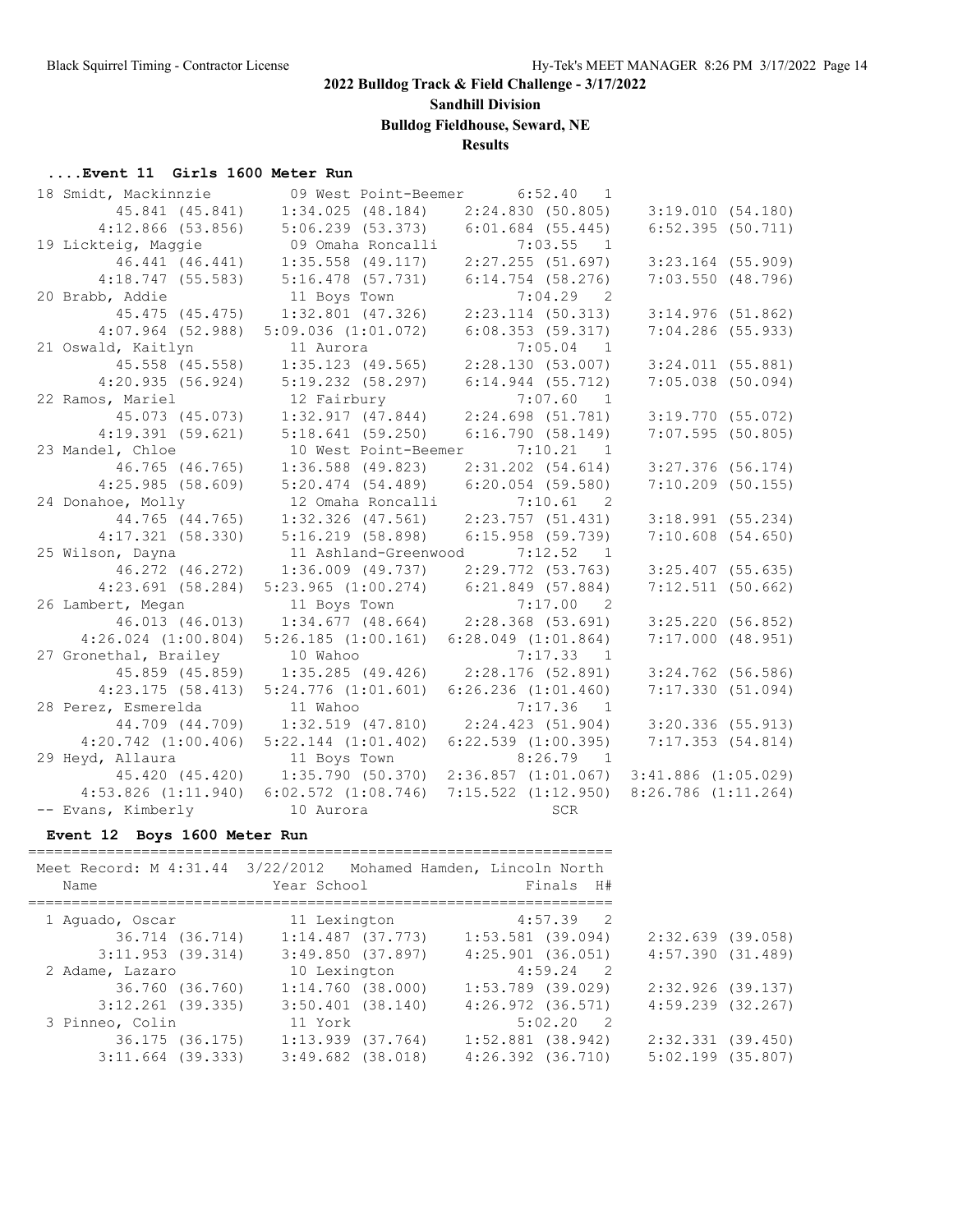**Sandhill Division**

**Bulldog Fieldhouse, Seward, NE**

## **Results**

## **....Event 12 Boys 1600 Meter Run**

| 4 Gautier, Lucas      | 10 Aurora                               | 5:02.74                                 | $\overline{\phantom{0}}^2$ |                       |  |
|-----------------------|-----------------------------------------|-----------------------------------------|----------------------------|-----------------------|--|
| 36.419 (36.419)       |                                         | $1:14.661$ (38.242) $1:54.017$ (39.356) |                            | 2:33.224 (39.207)     |  |
| $3:12.022$ (38.798)   | $3:50.451$ (38.429)                     | 4:28.320(37.869)                        |                            | 5:02.731(34.411)      |  |
| 5 Pena, Edward        | 12 West Point-Beemer                    | 5:05.88                                 | $\overline{\phantom{0}}^2$ |                       |  |
| 32.997 (32.997)       | 1:08.813(35.816)                        | $1:46.782$ (37.969)                     |                            | 2:26.840(40.058)      |  |
| $3:07.975$ (41.135)   | $3:48.692$ (40.717)                     | 4:28.131(39.439)                        |                            | $5:05.879$ (37.748)   |  |
| 6 Fricke, Dawson      | 11 Blair                                | 5:09.61                                 | $\overline{2}$             |                       |  |
| 36.329 (36.329)       | $1:14.254$ (37.925)                     | $1:53.254$ (39.000)                     |                            | 2:32.905(39.651)      |  |
| $3:12.618$ (39.713)   | $3:53.042$ (40.424)                     | $4:32.702$ (39.660)                     |                            | $5:09.602$ (36.900)   |  |
| 7 Babst, Kyle         | 10 Wahoo                                |                                         | $5:12.44$ 2                |                       |  |
| 37.124 (37.124)       | $1:15.883$ (38.759)                     | $1:56.581$ (40.698)                     |                            | $2:36.749$ (40.168)   |  |
| $3:17.632$ (40.883)   | 3:58.905(41.273)                        | $4:39.173$ (40.268)                     |                            | $5:12.433$ $(33.260)$ |  |
| 8 Bonde, James        | 12 York                                 | 5:13.01                                 | $\overline{2}$             |                       |  |
| 37.253 (37.253)       | $1:16.078$ (38.825)                     | $1:55.202$ (39.124)                     |                            | $2:35.552$ (40.350)   |  |
| $3:16.304$ (40.752)   | $3:57.877$ (41.573)                     | $4:36.407$ (38.530)                     |                            | 5:13.010(36.603)      |  |
| 9 Gossin, Elliot      | 10 Ashland-Greenwood                    |                                         | $5:14.35$ 2                |                       |  |
| 37.416 (37.416)       | $1:15.622$ (38.206)                     | $1:56.028$ (40.406)                     |                            | $2:36.967$ (40.939)   |  |
| $3:16.772$ (39.805)   | $3:57.690$ (40.918)                     | 4:39.401(41.711)                        |                            | 5:14.345(34.944)      |  |
| 10 Zarraga, Gabe      | 11 York                                 |                                         | $5:16.16$ 2                |                       |  |
| 37.144 (37.144)       | $1:15.452$ (38.308)                     | 1:54.891(39.439)                        |                            | $2:34.983$ (40.092)   |  |
| $3:15.361$ (40.378)   | $3:56.868$ $(41.507)$                   | $4:37.876$ $(41.008)$                   |                            | $5:16.152$ (38.276)   |  |
| 11 Cupp, Dominick     | 12 Boys Town                            |                                         | $5:20.25$ 2                |                       |  |
| 36.015 (36.015)       | $1:14.538$ (38.523)                     | $1:54.637$ (40.099)                     |                            | $2:35.429$ (40.792)   |  |
|                       |                                         |                                         |                            | $5:20.249$ (36.082)   |  |
| 3:18.035(42.606)      | $4:01.746$ $(43.711)$                   | $4:44.167$ $(42.421)$                   |                            |                       |  |
| 12 Evans, Charlie     | 09 Aurora                               | 5:28.80                                 | $\overline{2}$             |                       |  |
| 36.934 (36.934)       | $1:15.669$ (38.735)                     | $1:57.253$ $(41.584)$                   |                            | 2:40.640(43.387)      |  |
| $3:24.929$ $(44.289)$ | 4:07.530(42.601)                        | $4:51.205$ (43.675)                     |                            | $5:28.797$ (37.592)   |  |
| 13 Daugherty, Jalen   | 10 Aurora                               |                                         | $5:38.74$ 1                |                       |  |
| 37.633 (37.633)       | $1:19.903$ $(42.270)$                   | 2:04.225(44.322)                        |                            | $2:48.551$ (44.326)   |  |
| $3:32.277$ (43.726)   | 4:16.611(44.334)                        | $5:00.857$ $(44.246)$                   |                            | $5:38.737$ (37.880)   |  |
| 14 Kleber, Nate       | 11 Boys Town                            |                                         | 5:43.80 2                  |                       |  |
| 36.380 (36.380)       | 1:14.910(38.530)                        | $1:56.612$ $(41.702)$                   |                            | 2:40.623(44.011)      |  |
| $3:25.624$ (45.001)   | $4:13.723$ $(48.099)$                   | $5:00.235$ (46.512)                     |                            | $5:43.800$ (43.565)   |  |
| 15 Garvey, Ryan       | 12 Omaha Concordia                      |                                         | $5:44.67$ 1                |                       |  |
| 40.131 (40.131)       | $1:22.931$ $(42.800)$                   | 2:06.985(44.054)                        |                            | $2:52.339$ (45.354)   |  |
| $3:37.000$ $(44.661)$ | $4:21.897$ $(44.897)$                   | 5:05.505(43.608)                        |                            | $5:44.663$ (39.158)   |  |
| 16 Rice, David        | 10 Omaha Concordia                      | 5:46.35                                 | $\overline{1}$             |                       |  |
| 40.633 (40.633)       | 1:26.127(45.494)                        | $2:12.365$ (46.238)                     |                            | 2:56.820(44.455)      |  |
| $3:41.285$ (44.465)   | $4:25.687$ (44.402) $5:09.302$ (43.615) |                                         |                            | $5:46.349$ (37.047)   |  |
| 17 Farrens, Major     | 11 Omaha Concordia                      |                                         | $5:46.73$ 1                |                       |  |
| 40.717 (40.717)       | $1:26.521$ (45.804)                     | $2:12.074$ (45.553)                     |                            | $2:56.508$ $(44.434)$ |  |
| $3:40.989$ $(44.481)$ | $4:25.436$ $(44.447)$                   | 5:08.983(43.547)                        |                            | $5:46.724$ $(37.741)$ |  |
| 18 Adamec, Patrik     | 09 Wahoo                                | 5:46.75                                 | $\overline{\phantom{0}}^2$ |                       |  |
| 37.972 (37.972)       | $1:16.624$ (38.652)                     | $1:59.428$ $(42.804)$                   |                            | 2:49.431(50.003)      |  |
| $3:37.206$ (47.775)   | $4:21.912$ $(44.706)$                   | $5:07.627$ $(45.715)$                   |                            | $5:46.747$ (39.120)   |  |
| 19 Ratkovec, Will     | 09 Seward                               | 5:58.29                                 | $\mathbf{1}$               |                       |  |
| 40.414 (40.414)       | $1:25.928$ (45.514)                     | 2:13.617(47.689)                        |                            | $3:00.838$ $(47.221)$ |  |
| $3:48.189$ $(47.351)$ | $4:35.512$ $(47.323)$                   | 5:21.570(46.058)                        |                            | $5:58.289$ $(36.719)$ |  |
| 20 Wilhite, Nick      | 09 Ashland-Greenwood                    | 6:02.16                                 | $\overline{\phantom{0}}^2$ |                       |  |
| 37.732 (37.732)       | $1:17.822$ (40.090)                     | 2:02.426(44.604)                        |                            | $2:50.961$ (48.535)   |  |
| $3:40.676$ (49.715)   | 4:27.927(47.251)                        | $5:14.707$ $(46.780)$                   |                            | $6:02.156$ $(47.449)$ |  |
| 21 Alberts, Matt      | 12 West Point-Beemer                    | 6:03.08                                 | $\overline{\phantom{1}}$   |                       |  |
| 41.664 (41.664)       | $1:27.938$ $(46.274)$                   | 2:15.217 (47.279)                       |                            | $3:04.127$ (48.910)   |  |
| $3:51.791$ (47.664)   | $4:37.736$ (45.945)                     | $5:23.753$ (46.017)                     |                            | $6:03.079$ (39.326)   |  |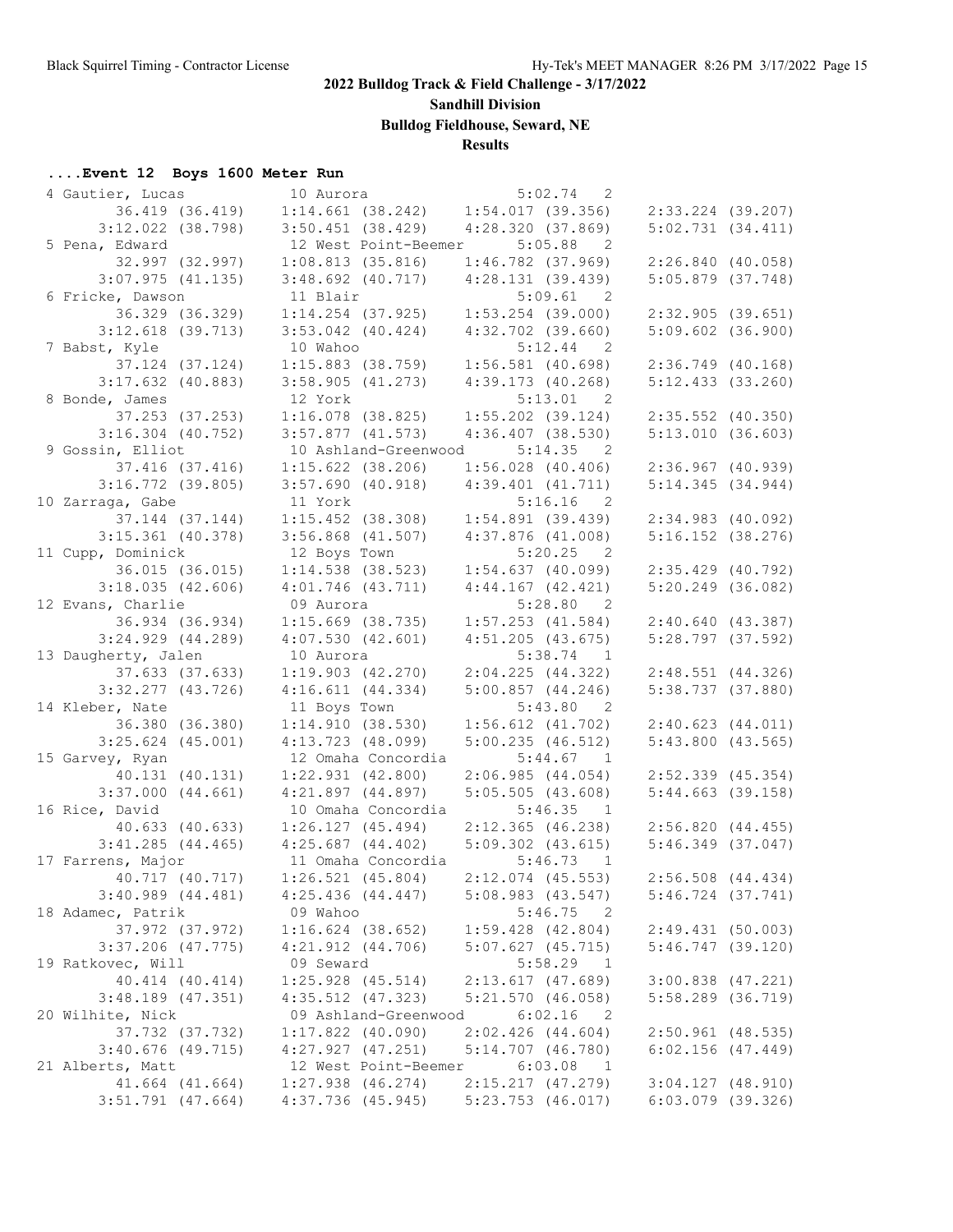**Sandhill Division**

**Bulldog Fieldhouse, Seward, NE**

## **Results**

### **....Event 12 Boys 1600 Meter Run**

| 22 Nelson, Jadyn                                                                                                    | 10 Seward and the search of the search of the search of the search of the search of the search of the search o | $6:03.17$ 1                                                 |                       |
|---------------------------------------------------------------------------------------------------------------------|----------------------------------------------------------------------------------------------------------------|-------------------------------------------------------------|-----------------------|
|                                                                                                                     |                                                                                                                | 39.905 (39.905) 1:24.725 (44.820) 2:11.777 (47.052)         | 2:59.340(47.563)      |
|                                                                                                                     |                                                                                                                | $3:46.171$ (46.831) $4:34.160$ (47.989) $5:20.479$ (46.319) | $6:03.164$ $(42.685)$ |
| 23 Johnson, Jerik 6:05.07 1                                                                                         |                                                                                                                |                                                             |                       |
|                                                                                                                     |                                                                                                                | 42.125 (42.125) 1:27.461 (45.336) 2:12.996 (45.535)         | 2:58.743 (45.747)     |
|                                                                                                                     | $3:45.658$ (46.915) $4:34.189$ (48.531) $5:21.978$ (47.789)                                                    |                                                             | $6:05.063$ $(43.085)$ |
| 24 Hill, Trey                                                                                                       | 10 Columbus Lakeview                                                                                           | $6:10.31$ 1                                                 |                       |
|                                                                                                                     |                                                                                                                |                                                             | $3:03.408$ (49.922)   |
| $3:51.215$ (47.807)                                                                                                 | $4:41.333$ (50.118) $5:30.746$ (49.413)                                                                        |                                                             | $6:10.302$ (39.556)   |
| 25 Pena, Kris                                                                                                       | 10 West Point-Beemer 6:16.57 1                                                                                 |                                                             |                       |
| 42.558 (42.558)                                                                                                     |                                                                                                                | $1:30.052$ (47.494) $2:18.949$ (48.897)                     | $3:08.356$ (49.407)   |
|                                                                                                                     |                                                                                                                | 3:57.733 (49.377) 4:45.852 (48.119) 5:32.917 (47.065)       | 6:16.570(43.653)      |
| 26 Henk, Kendon                                                                                                     | 09 Columbus Lakeview 6:17.25 1                                                                                 |                                                             |                       |
| 41.903 (41.903)                                                                                                     |                                                                                                                | $1:26.899$ (44.996) $2:13.915$ (47.016)                     | $3:02.959$ (49.044)   |
| 3:51.949 (48.990)                                                                                                   |                                                                                                                | 4:44.220 (52.271) 5:35.498 (51.278)                         | $6:17.248$ $(41.750)$ |
| 27 Bear, Hayden                                                                                                     | 09 Fairbury 6:17.40 1                                                                                          |                                                             |                       |
|                                                                                                                     |                                                                                                                | 42.804 (42.804) 1:29.143 (46.339) 2:15.947 (46.804)         | $3:05.065$ (49.118)   |
| 3:53.654 (48.589)                                                                                                   | $4:44.676$ (51.022) 5:33.530 (48.854)                                                                          |                                                             | $6:17.399$ $(43.869)$ |
| 28 Escen, Eli                                                                                                       | 09 Columbus Lakeview                                                                                           | $6:18.36$ 1                                                 |                       |
| 39.783 (39.783)                                                                                                     |                                                                                                                | $1:25.219$ (45.436) $2:14.249$ (49.030)                     | $3:03.348$ (49.099)   |
|                                                                                                                     | 3:52.489 (49.141) 4:43.818 (51.329) 5:34.856 (51.038)                                                          |                                                             | $6:18.360$ $(43.504)$ |
| 29 Daniel, Riley                                                                                                    | 12 Seward                                                                                                      | $6:28.63$ 1                                                 |                       |
| 41.458 (41.458)                                                                                                     |                                                                                                                | $1:28.805$ (47.347) $2:19.546$ (50.741)                     | $3:10.424$ (50.878)   |
| $4:00.002$ $(49.578)$                                                                                               | $4:49.665$ (49.663)                                                                                            | 5:40.481(50.816)                                            | $6:28.626$ $(48.145)$ |
| 30 Benson, Bobby                                                                                                    | 12 Omaha Roncalli                                                                                              | $6:44.87$ 1                                                 |                       |
|                                                                                                                     |                                                                                                                | 43.086 (43.086) 1:30.507 (47.421) 2:20.004 (49.497)         | 3:11.250(51.246)      |
|                                                                                                                     | $4:03.091$ (51.841) $4:58.116$ (55.025)                                                                        | 5:52.819 (54.703)                                           | 6:44.863(52.044)      |
| -- Kennedy, Caleb 69 Omaha Roncalli                                                                                 |                                                                                                                | DNS 1                                                       |                       |
|                                                                                                                     |                                                                                                                |                                                             |                       |
|                                                                                                                     |                                                                                                                |                                                             |                       |
| -- Engalman, Seth 11 Fairbury 11 DNS 1<br>-- Lowther, Keegan 12 Wahoo 12 SCR<br>-- Bryan, Jonah 10 Lexington 10 SCR |                                                                                                                |                                                             |                       |

### **Event 13 Girls 800 Meter Run**

=================================================================== Meet Record: M 2:24.58 3/22/2012 Marti Vlasin, Seward

| MEEL RECOLU: M Z:Z4.J0 3/ZZ/ZUIZ MAILI VIASIN, SEWAIU<br>Name | Year School Dear School                               | Finals H#             |                     |
|---------------------------------------------------------------|-------------------------------------------------------|-----------------------|---------------------|
|                                                               |                                                       |                       |                     |
| 1 Hirschfeld, Brynn 12 York                                   |                                                       | $2:27.37$ 2           |                     |
| 35.023 (35.023)                                               | $1:11.138$ (36.115)                                   | 1:49.164 (38.026)     | $2:27.369$ (38.205) |
| 2 Starr, Sam                                                  | 09 Fairbury                                           | $2:39.18$ 2           |                     |
| 35.542 (35.542)                                               | 1:14.079 (38.537)                                     | 1:56.040(41.961)      | 2:39.175(43.135)    |
| 3 Shandhan, Ellie                                             | 10 Omaha Roncalli                                     | $2:41.32$ 2           |                     |
| 37.091 (37.091)                                               | 1:18.275(41.184)                                      | $2:02.283$ $(44.008)$ | 2:41.317(39.034)    |
| 4 Mansour, Corinne                                            | 09 Omaha Roncalli                                     | $2:42.46$ 2           |                     |
|                                                               | $37.232$ $(37.232)$ $1:18.042$ $(40.810)$             | 2:01.875(43.833)      | $2:42.458$ (40.583) |
| 5 Bilau, Alaine                                               | 09 Blair                                              | 2:42.57 2             |                     |
| 37.948 (37.948)                                               | 1:18.431 (40.483)                                     | $2:01.692$ (43.261)   | $2:42.566$ (40.874) |
| 6 Amandus, Kaitlynn                                           | 12 Blair                                              | $2:43.11$ 2           |                     |
| 37.558 (37.558)                                               | 1:17.909 (40.351)                                     | 2:01.760 (43.851)     | 2:43.110(41.350)    |
| 7 Schroeter, Ryleigh 09 Blair                                 |                                                       | 2:46.35 2             |                     |
|                                                               | $37.894$ (37.894) 1:18.456 (40.562) 2:02.353 (43.897) |                       | 2:46.346 (43.993)   |
| 8 Faust, Cailey 11 York                                       |                                                       | 2:49.15 2             |                     |
|                                                               | 39.591 (39.591) 1:22.833 (43.242) 2:07.718 (44.885)   |                       | 2:49.148 (41.430)   |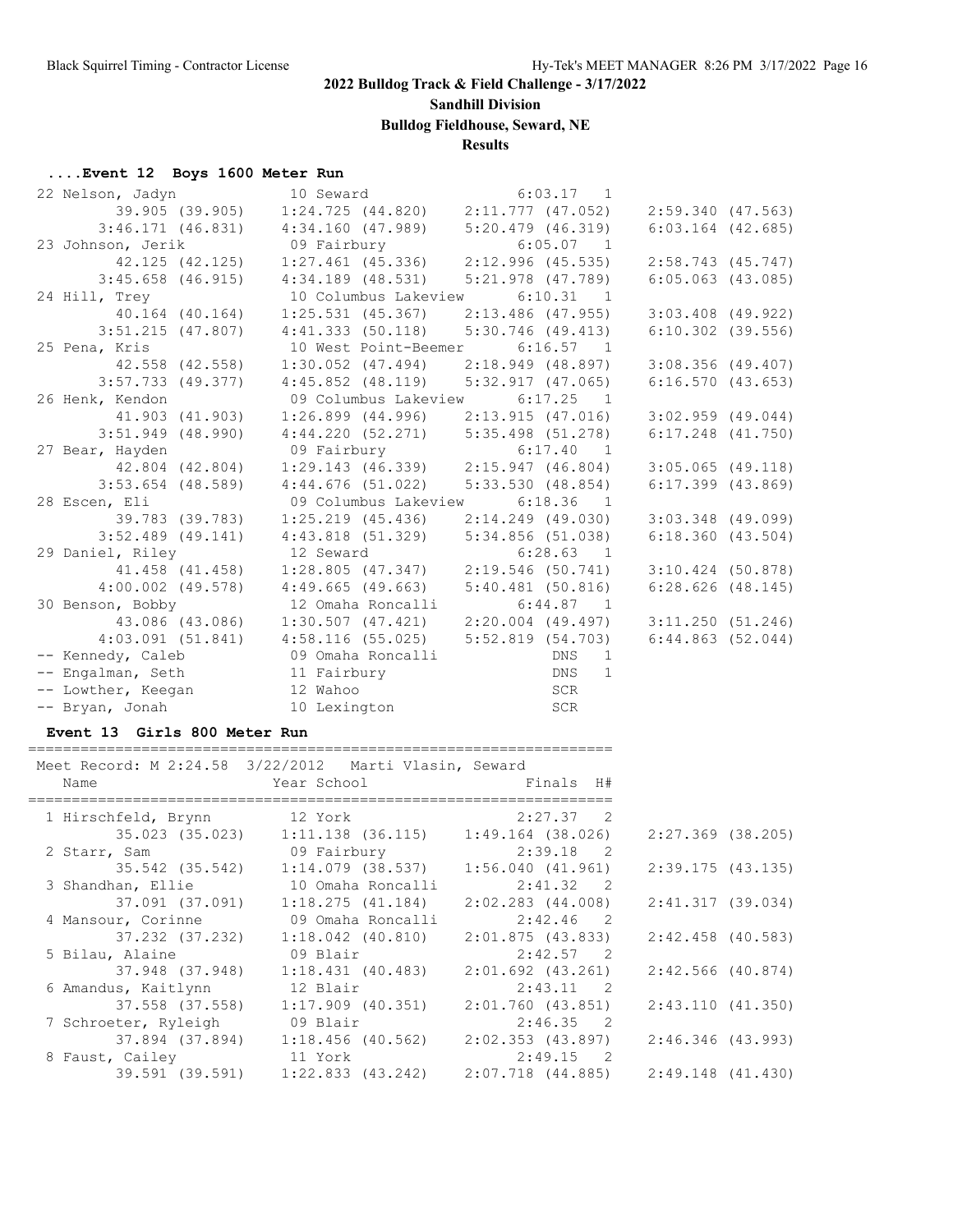**Sandhill Division**

# **Bulldog Fieldhouse, Seward, NE**

## **Results**

### **....Event 13 Girls 800 Meter Run**

| 9 Conrad, Emory 10 York                                                                                                                                                                                                                              |                                                                                     | $2:50.94$ 2               |                         |
|------------------------------------------------------------------------------------------------------------------------------------------------------------------------------------------------------------------------------------------------------|-------------------------------------------------------------------------------------|---------------------------|-------------------------|
|                                                                                                                                                                                                                                                      | $39.600(39.600)$ $1:22.482(42.882)$ $2:07.602(45.120)$                              |                           | $2:50.932$ $(43.330)$   |
| 10 Havlovic, Alyssa                                                                                                                                                                                                                                  | 09 Wahoo                                                                            | $2:53.48$ 1               |                         |
|                                                                                                                                                                                                                                                      | 39.825 (39.825) 1:22.946 (43.121) 2:09.572 (46.626)                                 |                           | $2:53.474$ $(43.902)$   |
| 11 Bisbee, Natalie                                                                                                                                                                                                                                   | 10 Aurora                                                                           | 2:55.71<br>$\overline{1}$ |                         |
|                                                                                                                                                                                                                                                      | 39.836 (39.836) 1:23.224 (43.388)                                                   | $2:09.897$ (46.673)       | $2:55.704$ (45.807)     |
| 12 Comstock, Mira                                                                                                                                                                                                                                    | 10 Ashland-Greenwood                                                                | $2:57.03$ 2               |                         |
|                                                                                                                                                                                                                                                      | 39.065 (39.065) 1:22.723 (43.658) 2:10.495 (47.772)                                 |                           | $2:57.029$ $(46.534)$   |
| 13 Reed, Katie                                                                                                                                                                                                                                       |                                                                                     |                           |                         |
|                                                                                                                                                                                                                                                      | Katie 11 Boys Town 2:58.53 1<br>42.576 (42.576) 1:29.399 (46.823) 2:19.156 (49.757) |                           | 2:58.530(39.374)        |
| 14 Waido, Audrey                                                                                                                                                                                                                                     | 09 Wahoo                                                                            | 2:59.21 2                 |                         |
| 39.887 (39.887)                                                                                                                                                                                                                                      | $1:23.970$ (44.083) $2:11.668$ (47.698)                                             |                           | $2:59.206$ (47.538)     |
| 15 Meier, Bridgette                                                                                                                                                                                                                                  | 09 Omaha Roncalli                                                                   | $2:59.46$ 2               |                         |
| 38.508 (38.508)                                                                                                                                                                                                                                      | $1:21.043$ $(42.535)$                                                               | 2:09.699(48.656)          | 2:59.460(49.761)        |
| 16 Ohlde, Madison                                                                                                                                                                                                                                    | 10 Fairbury                                                                         | $2:59.54$ 1               |                         |
| 39.281 (39.281)                                                                                                                                                                                                                                      | $1:23.017$ (43.736) $2:10.818$ (47.801)                                             |                           | $2:59.539$ $(48.721)$   |
| 17 Campos, Patricia 12 Boys Town                                                                                                                                                                                                                     |                                                                                     | $3:10.64$ 1               |                         |
|                                                                                                                                                                                                                                                      | 45.403 (45.403) 1:31.826 (46.423) 2:22.698 (50.872)                                 |                           | $3:10.636$ (47.938)     |
| 18 Kula, Delani                                                                                                                                                                                                                                      | 09 Columbus Lakeview                                                                | 3:15.90<br>$\overline{1}$ |                         |
| 45.442 (45.442)                                                                                                                                                                                                                                      | $1:31.485$ (46.043) $2:23.133$ (51.648)                                             |                           | $3:15.894$ (52.761)     |
| 19 Peek, Evelyn                                                                                                                                                                                                                                      | 12 Boys Town                                                                        | $3:17.28$ 1               |                         |
| 45.103 (45.103)                                                                                                                                                                                                                                      | $1:34.185$ (49.082) $2:27.805$ (53.620)                                             |                           | $3:17.277$ (49.472)     |
| 20 Muhle, Samia                                                                                                                                                                                                                                      | 09 Columbus Lakeview                                                                | 3:21.32 1                 |                         |
| 45.368 (45.368)                                                                                                                                                                                                                                      | $1:34.678$ (49.310) $2:28.961$ (54.283)                                             |                           | $3:21.316$ (52.355)     |
| 21 Ramos, Heidi                                                                                                                                                                                                                                      | 09 Fairbury                                                                         | 3:21.54 1                 |                         |
| 45.757 (45.757)                                                                                                                                                                                                                                      | $1:33.717$ (47.960) $2:27.344$ (53.627)                                             |                           | $3:21.538$ (54.194)     |
| 22 Evans, Kimberly                                                                                                                                                                                                                                   | 10 Aurora                                                                           | 3:29.89 2                 |                         |
|                                                                                                                                                                                                                                                      | 38.879 (38.879) 1:27.667 (48.788) 2:26.740 (59.073)                                 |                           | $3:29.884$ $(1:03.144)$ |
| -- Slocum, Jennifer<br>-- Matthew, Abbey<br>-- Matthew, Abbey<br>-- Mathsen, Kari<br>-- Mintz, Natalie<br>-- Wintz, Natalie<br>-- Wintz, Natalie<br>-- Wintz, Natalie<br>-- Wintz, Natalie<br>-- Mathsen, Kari<br>-- Mintz, Natalie<br>-- Mathsen, K |                                                                                     | 1                         |                         |
|                                                                                                                                                                                                                                                      |                                                                                     | 1                         |                         |
|                                                                                                                                                                                                                                                      |                                                                                     | 1                         |                         |
|                                                                                                                                                                                                                                                      |                                                                                     |                           |                         |
| -- Axt, Natalie                                                                                                                                                                                                                                      | 11 Seward                                                                           | SCR<br>SCR<br>SCR<br>SCR  |                         |
| -- Bonifas, Morgan 10 Aurora                                                                                                                                                                                                                         |                                                                                     |                           |                         |
| -- Gottschalk, Karnie 11 Seward                                                                                                                                                                                                                      |                                                                                     |                           |                         |

### **Event 14 Boys 800 Meter Run**

| Meet Record: M 2:01.56 3/22/2012 Mohamed Hamden, Lincoln North<br>Name | Year School                                         | Finals H#                               |
|------------------------------------------------------------------------|-----------------------------------------------------|-----------------------------------------|
| 1 Slominski, Nolan 11 Blair                                            |                                                     | 2:05.46 3                               |
|                                                                        | 29.846 (29.846) 1:01.581 (31.735) 1:34.121 (32.540) |                                         |
| 2 Halverson, Turner                                                    |                                                     | 11 Columbus Lakeview 2:06.10 3          |
|                                                                        | 29.722 (29.722) 1:01.565 (31.843)                   | 1:34.288 (32.723)                       |
| 3 O'Grady, Calin                                                       | 09 Blair                                            | $2:09.92$ 3                             |
| 30.322 (30.322)                                                        | $1:01.952$ (31.630)                                 | 1:35.662 (33.710)                       |
| 4 Lampe, Gus                                                           | 10 Omaha Roncalli                                   | $2:09.97$ 3                             |
| 28.975 (28.975)                                                        | $1:01.321$ (32.346)                                 | 1:35.335(34.014)                        |
| 5 Burke, Alexander                                                     | 11 Boys Town                                        | 2:14.00 3                               |
| 30.064 (30.064)                                                        | 1:02.391 (32.327)                                   | 1:37.960 (35.569)                       |
| 6 Dyer, Kameron                                                        | 10 Seward                                           | $2:14.91$ 2                             |
|                                                                        | 31.134 (31.134) 1:05.570 (34.436)                   | $1:41.363$ (35.793) $2:14.901$ (33.538) |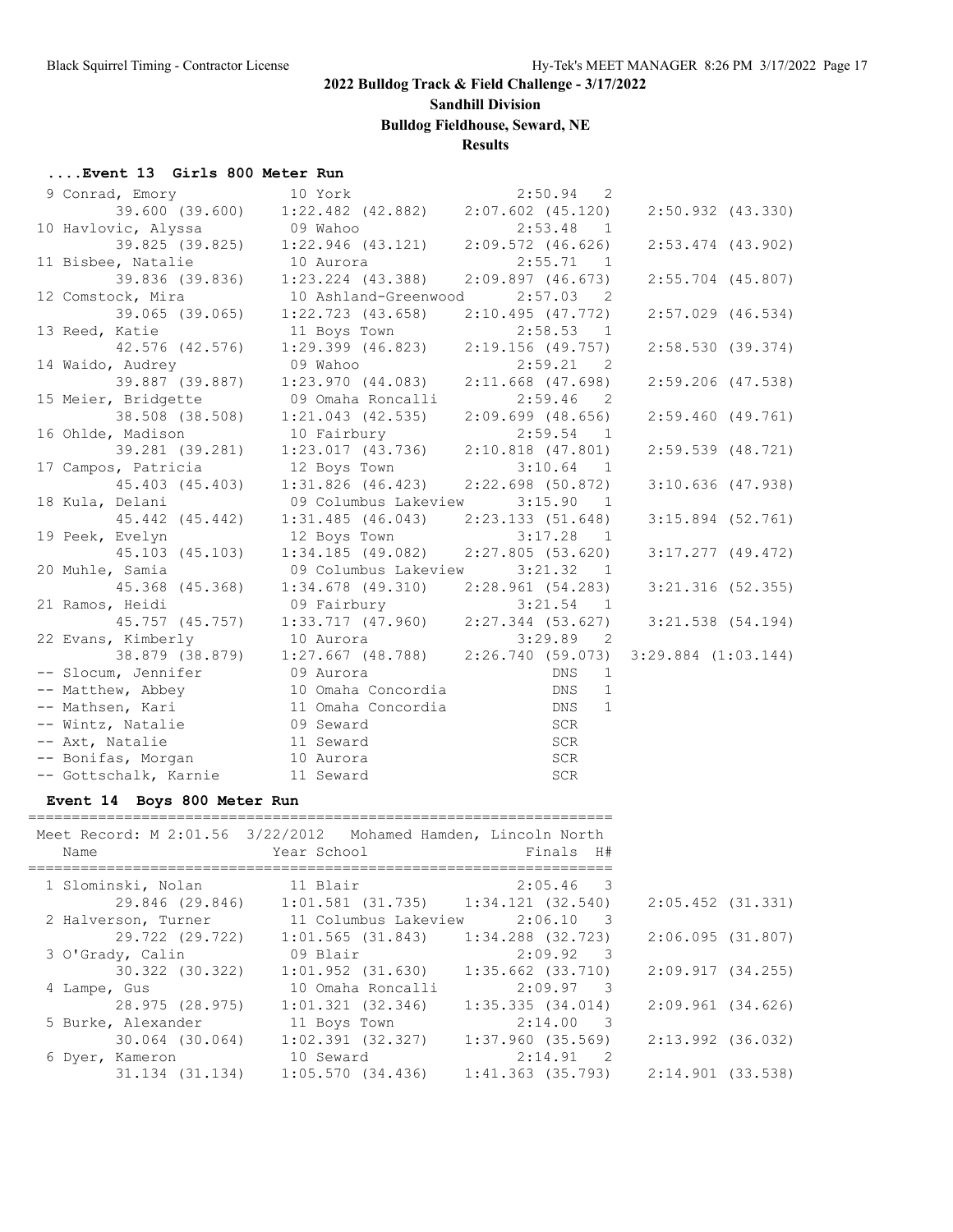# **Sandhill Division**

**Bulldog Fieldhouse, Seward, NE**

## **Results**

#### **....Event 14 Boys 800 Meter Run**

| 7 Gomez, Alex          | 12 Lexington          | 2:16.13<br>- 2                        |                       |  |
|------------------------|-----------------------|---------------------------------------|-----------------------|--|
| 30.835 (30.835)        | $1:05.419$ (34.584)   | $1:42.458$ (37.039)                   | $2:16.128$ $(33.670)$ |  |
| 8 Lueders, Theodore    | 11 Blair              | 2:18.30<br>- 3                        |                       |  |
| 30.166 (30.166)        | 1:02.695(32.529)      | $1:38.864$ (36.169)                   | $2:18.299$ (39.435)   |  |
| 9 Converse, Garrett    | 12 Lexington          | 2:19.26<br>2                          |                       |  |
| 32.811 (32.811)        | $1:07.712$ $(34.901)$ | $1:43.466$ (35.754)                   | $2:19.256$ (35.790)   |  |
|                        |                       | 2:20.27                               |                       |  |
| 10 Shellito, Silas     | 12 Wahoo              | $\overline{\phantom{a}}$              |                       |  |
| 31.102 (31.102)        | $1:06.483$ (35.381)   | $1:45.276$ (38.793)                   | 2:20.270(34.994)      |  |
| 11 Adamec, Ales        | 09 Wahoo              | 2:20.71<br>$\overline{\phantom{0}}^2$ |                       |  |
| 31.930 (31.930)        | $1:07.599$ (35.669)   | $1:45.824$ (38.225)                   | $2:20.703$ $(34.879)$ |  |
| 12 Hiser, Eli          | 11 Seward             | 2:21.39 1                             |                       |  |
| 32.090 (32.090)        | $1:10.087$ (37.997)   | $1:48.619$ (38.532)                   | $2:21.384$ (32.765)   |  |
| 13 Dieckman, Avery     | 10 Omaha Concordia    | 2:21.42<br>$\mathbf{1}$               |                       |  |
| 34.174 (34.174)        | $1:11.626$ (37.452)   | 1:49.124(37.498)                      | $2:21.411$ (32.287)   |  |
| 14 Novotny, Aiden      | 09 Fairbury           | 2:22.00<br>- 2                        |                       |  |
| 32.366 (32.366)        | 1:07.151(34.785)      | 1:44.219(37.068)                      | $2:21.991$ (37.772)   |  |
| 15 Carel, Devon        | 11 Fairbury           | 2:22.05 3                             |                       |  |
| 32.335 (32.335)        | $1:07.262$ $(34.927)$ | 1:46.903(39.641)                      | $2:22.047$ (35.144)   |  |
| 16 Meyerle, Ben        | 10 Omaha Gross        | 2:23.29<br>$\overline{\phantom{a}}$   |                       |  |
| 31.973 (31.973)        | 1:05.770(33.797)      | $1:44.832$ (39.062)                   | $2:23.289$ (38.457)   |  |
| 17 McVay, Logan        | 09 Ashland-Greenwood  | 2:25.59<br>$\mathbf{1}$               |                       |  |
| 33.544 (33.544)        | 1:12.160(38.616)      | $1:50.612$ (38.452)                   | $2:25.581$ (34.969)   |  |
| 18 Legner, Jacob       | 11 Omaha Gross        | $2:25.74$ 3                           |                       |  |
| 31.876 (31.876)        | $1:06.822$ $(34.946)$ | 1:45.710(38.888)                      | $2:25.731$ (40.021)   |  |
| 19 Rodriguez, Sergio   | 09 York               | 2:27.17                               |                       |  |
|                        |                       | $\overline{2}$<br>1:49.437(41.401)    |                       |  |
| 32.980 (32.980)        | $1:08.036$ (35.056)   |                                       | $2:27.169$ (37.732)   |  |
| 20 Wonderlich, Jacksen | 11 Omaha Gross        | 2:27.31<br>$\overline{\phantom{a}}$ 3 |                       |  |
| 31.399 (31.399)        | 1:06.953(35.554)      | 1:46.497(39.544)                      | 2:27.310(40.813)      |  |
| 21 Bonde, Thomas       | 09 York               | 2:27.75<br>2                          |                       |  |
| 32.805 (32.805)        | $1:08.969$ (36.164)   | 1:49.445(40.476)                      | $2:27.749$ (38.304)   |  |
| 22 Harris, Gabe        | 10 Wahoo              | 2:28.34<br>$\overline{2}$             |                       |  |
| 31.594 (31.594)        | $1:07.161$ (35.567)   | $1:45.402$ $(38.241)$                 | $2:28.338$ $(42.936)$ |  |
| 23 Kumm, Owen          | 11 Boys Town          | 2:28.50<br>- 3                        |                       |  |
| 30.459 (30.459)        | $1:04.457$ (33.998)   | $1:46.287$ $(41.830)$                 | 2:28.495(42.208)      |  |
| 24 Garvey, Ryan        | 12 Omaha Concordia    | 2:28.63<br>$\overline{1}$             |                       |  |
| 34.728 (34.728)        | $1:12.122$ $(37.394)$ | $1:52.201$ (40.079)                   | $2:28.622$ (36.421)   |  |
| 25 Stanley, Damian     | 10 Aurora             | 2:30.33<br>1                          |                       |  |
| 32.746 (32.746)        | $1:10.644$ (37.898)   | $1:50.832$ (40.188)                   | $2:30.324$ (39.492)   |  |
| 26 Hohm, Karsten       | 09 Aurora             | 2:31.92<br>-2                         |                       |  |
| 33.596 (33.596)        | 1:10.523(36.927)      | $1:52.006$ $(41.483)$                 | 2:31.920(39.914)      |  |
| 27 Reyes, Jorge        | 09 Boys Town          | 2:33.27<br>3                          |                       |  |
| 32.044 (32.044)        | $1:08.007$ (35.963)   | $1:49.286$ $(41.279)$                 | 2:33.265 (43.979)     |  |
| 28 Duol, Sabit         | 12 Seward             | 2:33.49<br><sup>1</sup>               |                       |  |
| 32.969 (32.969)        | 1:11.677(38.708)      | $1:52.632$ (40.955)                   | $2:33.486$ (40.854)   |  |
| 29 Cattau, Jake        | 09 Aurora             | 2:35.07<br>$\mathbf{1}$               |                       |  |
| 33.214 (33.214)        | $1:11.898$ (38.684)   | $1:53.966$ $(42.068)$                 | $2:35.069$ $(41.103)$ |  |
| 30 Alexander, Payden   | 09 Ashland-Greenwood  | 2:41.77<br>2                          |                       |  |
| 34.708 (34.708)        | $1:14.742$ $(40.034)$ | $1:59.714$ $(44.972)$                 | $2:41.766$ (42.052)   |  |
| 31 Ruiz, Fernando      | 09 West Point-Beemer  | 2:48.73<br>-1                         |                       |  |
| 38.279 (38.279)        | $1:17.129$ (38.850)   | 2:02.559 (45.430)                     | 2:48.730(46.171)      |  |
| 32 Nikema, Nate        | 10 Omaha Roncalli     | 2:49.05<br>$\overline{\phantom{0}}^2$ |                       |  |
| 35.165 (35.165)        | 1:14.440(39.275)      | 2:02.575(48.135)                      | 2:49.043(46.468)      |  |
| 33 Jipp, Matthew       | 12 Omaha Concordia    | 2:52.62<br>$\overline{1}$             |                       |  |
| 39.257 (39.257)        | 1:23.410(44.153)      | $2:10.660$ (47.250)                   | $2:52.619$ (41.959)   |  |
|                        |                       |                                       |                       |  |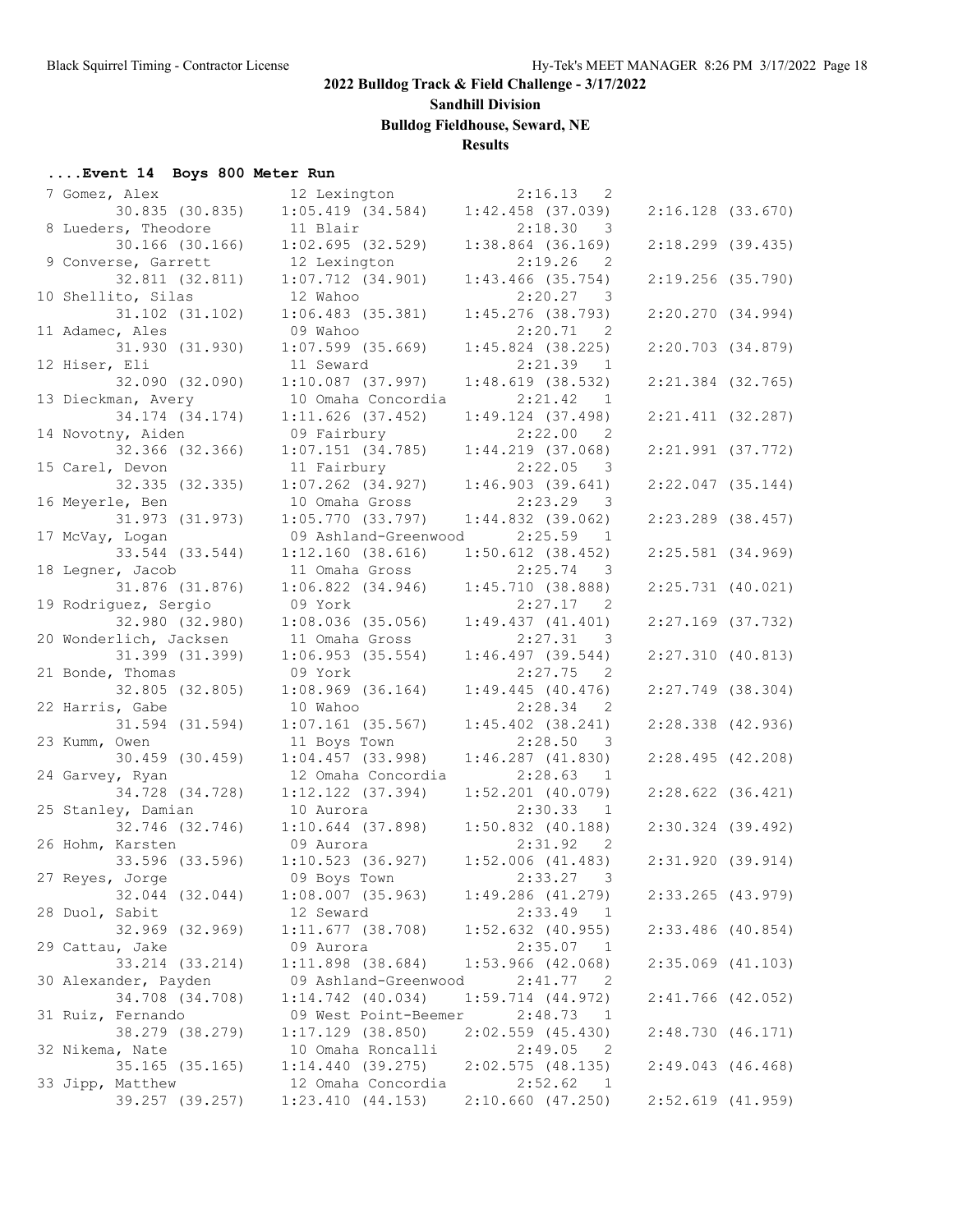**Sandhill Division**

**Bulldog Fieldhouse, Seward, NE**

**Results**

### **....Event 14 Boys 800 Meter Run**

|                      | 34 Kreinert, Conrad 69 West Point-Beemer 3:17.39 1    |       |                     |
|----------------------|-------------------------------------------------------|-------|---------------------|
|                      | $40.563$ (40.563) 1:27.827 (47.264) 2:21.123 (53.296) |       | $3:17.387$ (56.264) |
| 35 Pena, Joseph      | 12 West Point-Beemer 3:22.01 1                        |       |                     |
| 43.196 (43.196)      | $1:33.094$ (49.898) $2:30.168$ (57.074)               |       | $3:22.001$ (51.833) |
| -- Kennedy, Caleb    | 09 Omaha Roncalli                                     | DNS 2 |                     |
| -- Bargen, Owen      | 11 Columbus Lakeview                                  | DNS 2 |                     |
| -- Mccown, Ashton    | 11 Fairbury                                           | SCR   |                     |
| -- Rodriquez, Alexes | 10 Lexington                                          | SCR   |                     |
| -- Woody, Tyler      | 12 Lexington                                          | SCR   |                     |
| -- Hill, Trev        | 10 Columbus Lakeview                                  | SCR   |                     |

### **Event 15 Girls 200 Meter Dash**

===================================================================

| Meet Record: M 26.71 3/16/2017 Mika Brees, Seward<br>Name | Year School                | Finals             | H#             |
|-----------------------------------------------------------|----------------------------|--------------------|----------------|
| 1 Barcel, Blake                                           | 10 Columbus Lakeview       | 27.38              | 8              |
| 2 Stock, Macy                                             | 12 Columbus Lakeview 28.08 |                    | 8              |
| 3 Crosby, Kaylee                                          | 12 Aurora                  | 28.13              | 8              |
| 4 Behlen, Olivia                                          | 09 Omaha Concordia 28.70   |                    | $\mathbf{1}$   |
| 5 Roewert, Schuyler                                       | 11 Blair                   | 28.73 6<br>28.76 7 |                |
| 6 Harms, Presley                                          | 11 Ashland-Greenwood       |                    |                |
| 7 Sargent, Joslyn                                         | 09 Ashland-Greenwood       | 28.92 5            |                |
| 8 Brown, Madelyn                                          | 11 Aurora                  | 28.93              | 6              |
| 9 Wang, Vicki                                             | 11 Seward                  | 29.16              | 6              |
| 10 Caballeros, Fernanda 12 Lexington                      |                            | 29.33              | 8              |
| 11 Roehrs, Erika                                          | 12 Blair                   | 29.53              | 7              |
| 12 Robertson, Hannah                                      | 11 Fairbury                | 29.60              | 8              |
| 13 Hills, Lauren                                          | 10 York                    | 29.80              | 5              |
| 14 Craig, Morgan                                          | 12 Seward                  | 29.99              | 7              |
| 15 Miller, Mary                                           | 12 Omaha Gross             | 30.02              | 5              |
| 16 Kreps, Kristin                                         | 12 Omaha Gross             | 30.08              | 3              |
| 17 Bengtson, Kehlanee                                     | 10 Aurora                  | 30.14              | $\overline{2}$ |
| 18 Osmera, Hayden                                         | 09 Wahoo                   | 30.28              | 3              |
| 19 Johnson, KaDee                                         | 12 Wahoo                   | 30.30              | 5              |
| 20 Vomacka, Brooklyn                                      | 10 Omaha Gross             | 30.36              | -5             |
| 21 Schmidt, Eliza                                         | 09 Omaha Concordia         | 30.72              | $\mathbf{1}$   |
| 22 Wanamaker, Lauren                                      | 09 Fairbury                | 30.90              | $\mathbf{1}$   |
| 23 Matzen, Brianna                                        | 10 Blair                   | 30.95              | $\overline{4}$ |
| 24 Davis, Allison                                         | 11 Fairbury                | 31.02              | $\mathbf{1}$   |
| 25 Earlywine, Tia                                         | 11 Omaha Roncalli          | 31.12              | 6              |
| 26 Eikenhorst, Moriah                                     | 10 York                    | 31.21              | $\overline{4}$ |
| 27 Elmblad, Regan                                         | 10 Omaha Concordia         | 31.31              | $\mathbf{1}$   |
| 28 Gibbs, Autumn                                          | 11 Columbus Lakeview       | 31.44              | 7              |
| 29 Lierman, Valerie                                       | 10 West Point-Beemer 31.61 |                    | $\mathbf{1}$   |
| 30 Whitehead, Audrey                                      | 09 Ashland-Greenwood 31.76 |                    | 4              |
| 31 Waller, Andrea                                         | 11 Omaha Roncalli          | 32.07              | $\mathbf{3}$   |
| 32 Peters, Jasmine                                        | 09 Boys Town               | 32.20              | - 6            |
| 33 Cooney, Tabitha                                        | 12 Wahoo                   |                    | 32.45 3 32.447 |
| 34 Sutton, Kalli                                          | 11 Lexington               |                    | 32.45 7 32.449 |
| 35 Herring, Emmalee                                       | 10 Seward                  | 32.71              | 2              |
| 36 Moore, RayLee                                          | 11 Boys Town               | $32.76$ 2          |                |
| 37 Treves, Lydia                                          | 11 Omaha Roncalli          | $32.96$ 4          |                |
| 38 Yarger, Avery                                          | 09 West Point-Beemer       | 33.64              |                |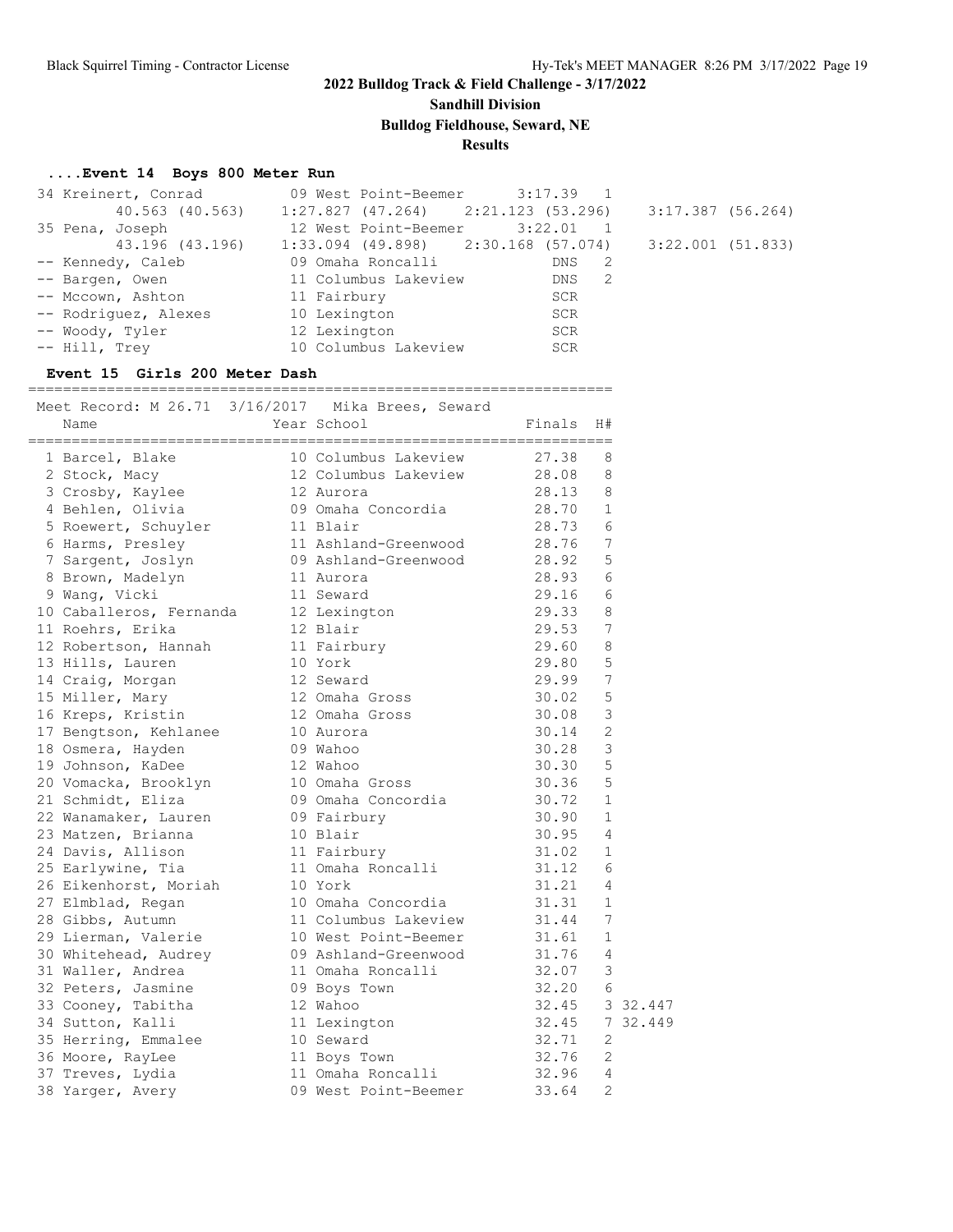# **Sandhill Division**

## **Bulldog Fieldhouse, Seward, NE**

## **Results**

### **....Event 15 Girls 200 Meter Dash**

| 39 Welstead, Cora       | 10 Boys Town         | 34.66      | $\overline{\phantom{a}}$ |
|-------------------------|----------------------|------------|--------------------------|
| -- Gross, Olivia        | 10 West Point-Beemer | DNS.       | 2                        |
| -- Koch, Chloe          | 09 York              | DNS        | 4                        |
| -- Johnson, Elly        | 12 Boys Town         | <b>SCR</b> |                          |
| -- Kolterman, Sarah     | 11 Wahoo             | <b>SCR</b> |                          |
| -- Hills, Ashleigh      | 12 York              | SCR        |                          |
| -- McWilliams, Ahnchell | 09 Boys Town         | <b>SCR</b> |                          |

### **Event 16 Boys 200 Meter Dash**

#### ===================================================================

|  | Meet Record: M 23.01 3/16/2013 Mark Jarecki, Columbus Lakeview |                                                                                                              |                |                |                |
|--|----------------------------------------------------------------|--------------------------------------------------------------------------------------------------------------|----------------|----------------|----------------|
|  | Name                                                           | Year School                                                                                                  | Finals         | H#             |                |
|  | 1 Van Cleave, Adam                                             | 12 Columbus Lakeview                                                                                         | 23.31          | 8              |                |
|  | 2 Baessler, Ethan                                              | 10 Blair                                                                                                     | 23.59          | 6              |                |
|  | 3 Ternus, Landon                                               | 11 Columbus Lakeview                                                                                         | 23.77          | 8              |                |
|  | 4 Staehr, Carsen                                               | 11 Aurora                                                                                                    | 23.92          | 7              |                |
|  | 5 Shortridge, Khyler                                           | 12 Columbus Lakeview                                                                                         | 24.47          | 8              |                |
|  | 6 Moss, Quentin                                                | 11 Lexington                                                                                                 | 24.49          | 6              |                |
|  | 7 Swahn, Curtis                                                | 12 Wahoo                                                                                                     | 24.70          | 5              |                |
|  | 8 Poteet-Brown, Isaah                                          | 09 Boys Town                                                                                                 | 24.73          | 7              |                |
|  | 9 Holcomb, Ben                                                 | 10 Blair                                                                                                     | 24.77          | 4              |                |
|  | 10 Lemus, Juan                                                 | 10 West Point-Beemer                                                                                         | 24.99          | $\overline{2}$ |                |
|  | 11 Brown-Jones, Elijah                                         | 11 Boys Town                                                                                                 | $25.19$ 6      |                |                |
|  | 12 Dowling, Caleb                                              | 11 Lexington                                                                                                 | 25.35 5 25.341 |                |                |
|  | 13 Byrd, Mekhi                                                 | 12 Boys Town                                                                                                 | 25.35 6 25.344 |                |                |
|  | 14 Lindau, Zachary                                             | 11 Blair                                                                                                     | 25.39          | 4              |                |
|  | 15 Garcia, Jake                                                | 11 Omaha Gross                                                                                               | 25.61          | 8              |                |
|  | 16 Hernandez, Julian                                           | 09 Aurora                                                                                                    | 25.86          | 7              |                |
|  | 17 Olds, James                                                 | 11 Fairbury                                                                                                  | 25.95          | 7              |                |
|  | 18 Spears, Thomas                                              | 09 Ashland-Greenwood 26.07                                                                                   |                | 4              |                |
|  | 19 Pokorny, Gavin                                              | 12 Wahoo                                                                                                     | 26.15          | 5              |                |
|  | 20 Ramirez, Sebastian                                          | 11 West Point-Beemer                                                                                         | 26.26          | $\overline{4}$ |                |
|  | 21 Nething, Eli                                                | 09 York                                                                                                      | 26.32          | 2              |                |
|  | 22 Ramirez, Jesus                                              | 12 Lexington                                                                                                 | $26.47$ 4      |                |                |
|  | 23 Knott, Kalen                                                | 11 Seward                                                                                                    |                |                | 26.48 1 26.472 |
|  | 24 Nielson, William                                            | 11 Wahoo                                                                                                     |                |                | 26.48 5 26.480 |
|  | 25 Troyer, Conner                                              | 09 West Point-Beemer                                                                                         | 26.64          | 1              |                |
|  | 26 Pajnigar, Thomas                                            | 12 Omaha Gross                                                                                               | 26.68          | 3              |                |
|  | 27 Peterson, Jarek                                             | 09 Omaha Concordia                                                                                           | 26.75          | $\mathbf{1}$   |                |
|  | 28 Jordan, Miles                                               | 12 Omaha Concordia                                                                                           | 26.94          | 3              |                |
|  | 29 Fortney, Mason                                              | 12 Ashland-Greenwood                                                                                         | 26.98          | 3              |                |
|  | 30 Gartner, Wyatt                                              | 09 York                                                                                                      | 27.08          | $\mathbf 1$    |                |
|  | 31 Le, Ethan                                                   | 10 Omaha Gross                                                                                               | 27.16          | 5              |                |
|  | 32 Hill, Nolan                                                 | 11 Seward                                                                                                    | 27.18          | $\overline{2}$ |                |
|  | 33 Langenfeld, Nile                                            | 11 Omaha Roncalli                                                                                            | 27.52          | $\overline{2}$ |                |
|  | 34 Harms, Tristan                                              | 09 Ashland-Greenwood                                                                                         | 27.67          | 2              |                |
|  | 35 Thomassen, Conner                                           | 09 Omaha Roncalli                                                                                            | 28.76          | 3              |                |
|  | 36 Hyson, Noah                                                 |                                                                                                              | 28.84          | 8              |                |
|  | 37 Mccown, Ethan                                               | $\begin{array}{c}\n 11 \text{ Fairbury} \\  \text{10} \text{Family} \\  \text{09} \text{Om} \\  \end{array}$ | 29.27          | 7              |                |
|  | 38 Alejandre, Brayden                                          | 09 Omaha Concordia 29.34                                                                                     |                | $\mathbf{1}$   |                |
|  | 39 Mackey, Braden                                              | 09 Omaha Roncalli                                                                                            | 30.04          | 3              |                |
|  | -- Rosendale, Conner                                           | 12 Seward                                                                                                    | DNS            | $\mathbf{1}$   |                |
|  | -- Grizzle, Zane                                               | 12 Fairbury                                                                                                  | <b>SCR</b>     |                |                |
|  |                                                                |                                                                                                              |                |                |                |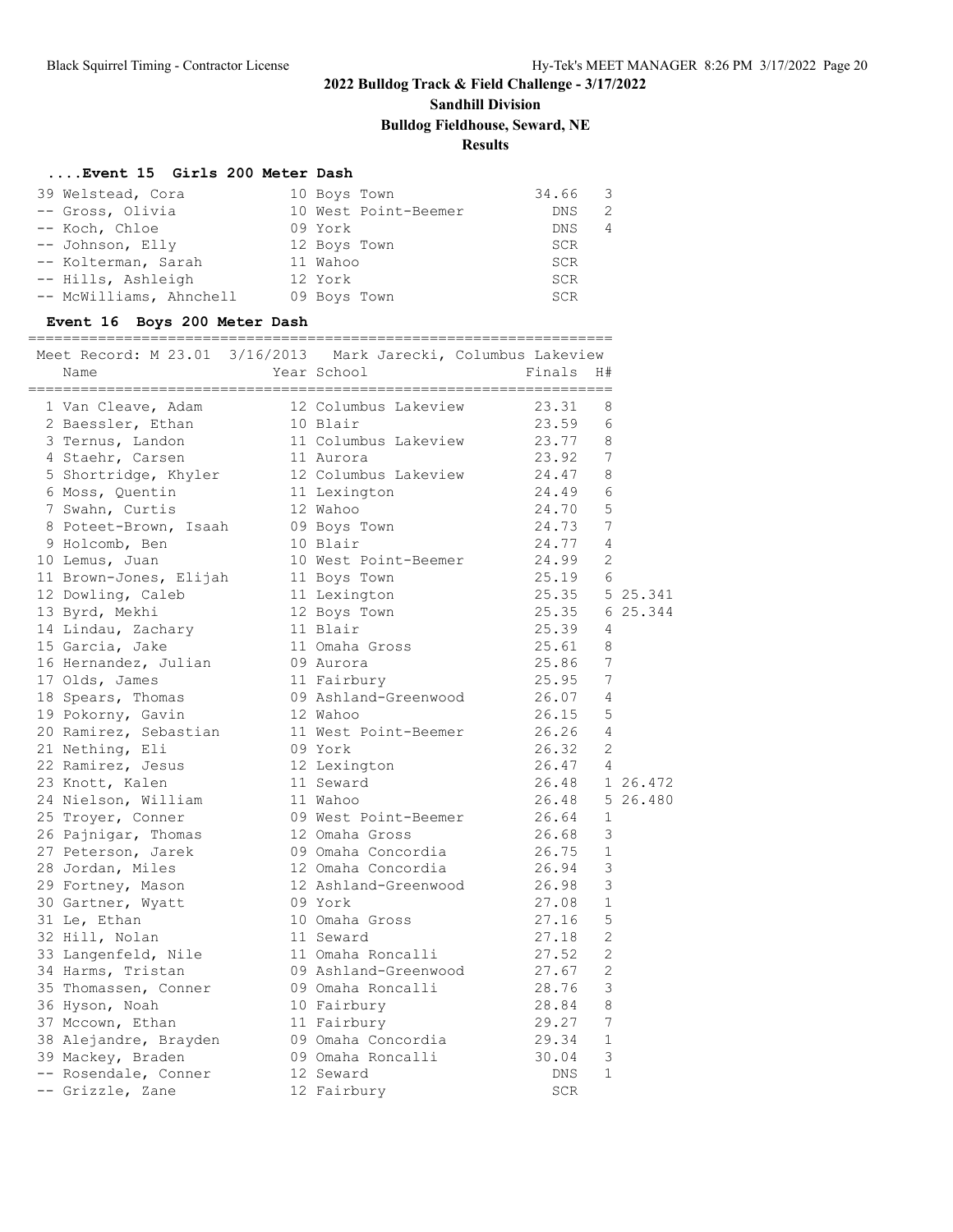**....Event 16 Boys 200 Meter Dash**

### **2022 Bulldog Track & Field Challenge - 3/17/2022**

#### **Sandhill Division**

**Bulldog Fieldhouse, Seward, NE**

**Results**

 -- Collazo, Carlos 11 Aurora SCR **Event 17 Girls 4x400 Meter Relay** =================================================================== Meet Record: M 4:16.63 3/22/2012 York, York School **Finals** H# =================================================================== 1 Blair 'A' 4:21.59 3 1) Amandus, Hailey 11 2) Ewoldt, Reece 10 3) Keeling, Audie 10 4) Baughman, Makayla 12 1:05.129 (1:05.129) 2:09.463 (1:04.334) 3:18.521 (1:09.058) 4:21.584 (1:03.063) 2 West Point-Beemer 'A' 4:30.16 3 1) Snodgrass, Campbell 09 2) Kaup, Allie 09 3) Figueroa, Brisa 12 (4) Hunke, Mia 09 1:08.544 (1:08.544) 2:15.634 (1:07.090) 3:25.658 (1:10.024) 4:30.160 (1:04.502) 3 Omaha Roncalli 'A' 4:30.96 3 1) Rodgers, Amber 12 2) Stidham, Summer 09 3) Mansour, Corinne 09 4) Shandhan, Ellie 10 1:07.746 (1:07.746) 2:16.587 (1:08.841) 3:26.439 (1:09.852) 4:30.953 (1:04.514) 4 Seward 'A' 4:32.28 3 1) Collins, Coral 10 2) Schulz, Eden 11 3) Miller, Kelsey 09 (4) Craig, Morgan 12 1:09.170 (1:09.170) 2:15.136 (1:05.966) 3:20.955 (1:05.819) 4:32.278 (1:11.323) 5 Lexington 'A' 4:39.03 2 1) Haines, Liah 12 2) Treffer, Sarah 12 3) Armstrong, Maddy 10 (4) Kuecker, Reese 11 1:08.458 (1:08.458) 2:19.231 (1:10.773) 3:31.258 (1:12.027) 4:39.026 (1:07.768) 6 Omaha Gross 'A' 4:39.97 3 1) Connealy, Maria 12 2) Maxwell, Rosalie 12 3) Rice, Ellie 12 (4) Jansen, Josie 11 1:10.040 (1:10.040) 2:24.040 (1:14.000) 3:34.432 (1:10.392) 4:39.963 (1:05.531) 7 York 'A' 4:41.84 2 1) Hirschfeld, Brynn 12 and 2) Conrad, Emory 10 3) Faust, Cailey 11 4) Hills, Ashleigh 12 1:12.930 (1:12.930) 2:25.330 (1:12.400) 3:36.804 (1:11.474) 4:41.839 (1:05.035) 8 Aurora 'A' 4:42.99 2 1) Fahrnbruch, Eva 11 2) Fahrnbruch, Addison 09 3) Brown, Madelyn 11 4) Johnson, Arizona 09 1:09.121 (1:09.121) 2:22.153 (1:13.032) 3:33.843 (1:11.690) 4:42.989 (1:09.146) 9 Wahoo 'A' 4:44.12 2 1) Zeleny, Markeal 11 2) Luben, Taylor 12 3) Harris, Lillie 10 (4) Elder, Katie 11 1:09.682 (1:09.682) 2:19.091 (1:09.409) 3:33.170 (1:14.079) 4:44.115 (1:10.945) 10 Fairbury 'A' 4:44.44 1<br>
1) Huss, Emily 11 2) Robertson, Hannah 11 1) Huss, Emily 11 2) Robertson, Hannah 11 3) McCord, Karly 12 (4) Mans, Jami 12 1:13.404 (1:13.404) 2:19.105 (1:05.701) 3:32.167 (1:13.062) 4:44.435 (1:12.268) 11 Ashland-Greenwood 'A' 4:53.72 1 1) Whitehead, Audrey 09 2) Pike, Alivia 10 3) Carson, Miya 12 4) Fangmeyer, Jaycee 09 1:14.995 (1:14.995) 2:24.334 (1:09.339) 3:39.579 (1:15.245) 4:53.716 (1:14.137) 12 Columbus Lakeview 'A' 5:06.43 1 1) Bahnk, Olivia 09 2) Arguello, Isabelle 09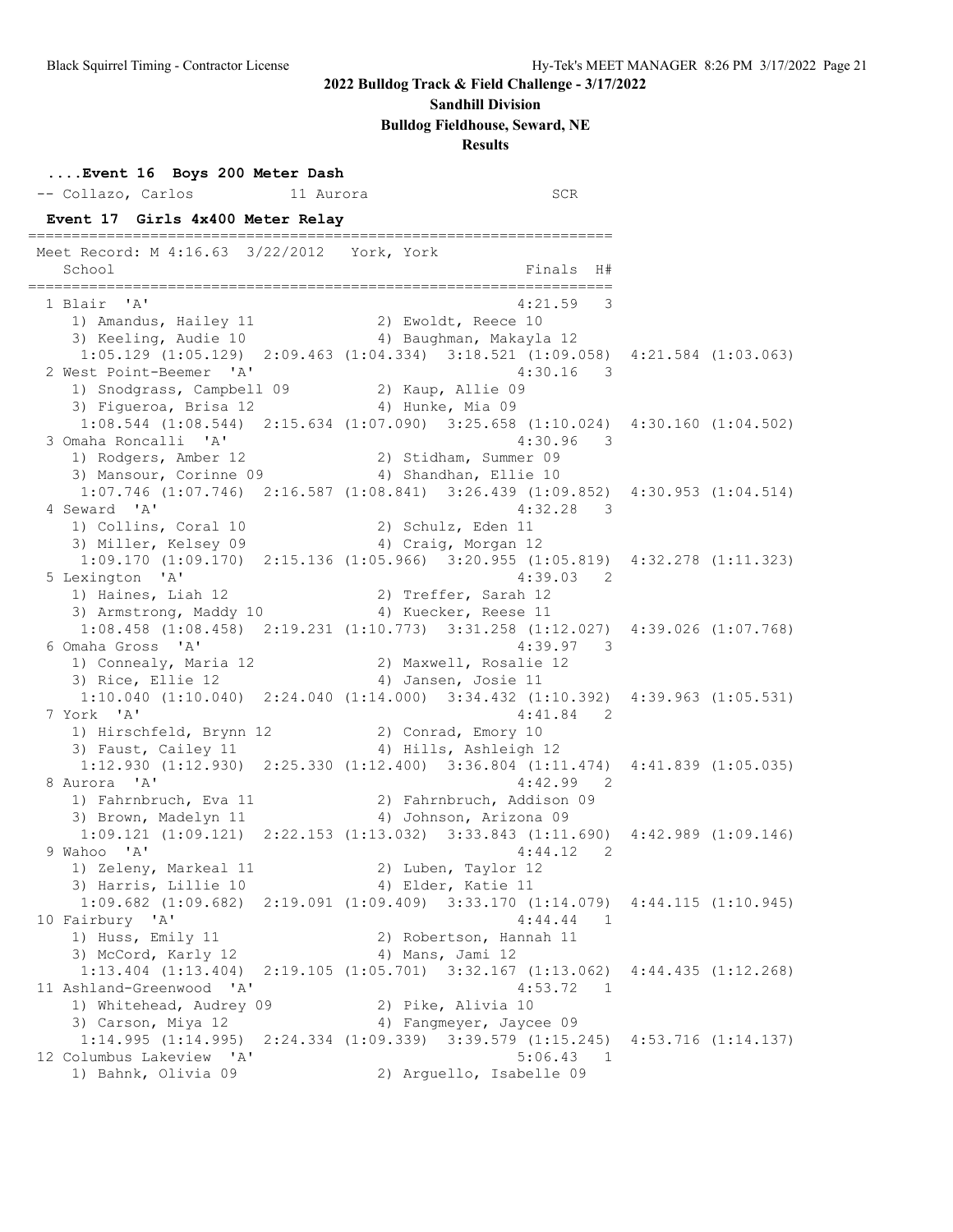**Sandhill Division**

**Bulldog Fieldhouse, Seward, NE**

#### **Results**

#### **....Event 17 Girls 4x400 Meter Relay**

3) Moore, Cherish 10 4) Divis, Ella 09 1:16.035 (1:16.035) 2:30.636 (1:14.601) 3:49.381 (1:18.745) 5:06.427 (1:17.046) 13 Boys Town 'A' 5:14.41 1 1) Buckman, Isabella 12 2) Heyd, Allaura 11 3) McWilliams, Ahnchell 09 (4) Michal, Hope 12 1:18.784 (1:18.784) 2:31.682 (1:12.898) 3:59.160 (1:27.478) 5:14.408 (1:15.248)

#### **Event 18 Boys 4x400 Meter Relay**

=================================================================== Meet Record: M 3:31.93 3/15/2018 Boys Town, Boys Town School Finals H# =================================================================== 1 Columbus Lakeview 'A' 3:41.47 3 1) Borer, Braxton 11 2) Shortridge, Khyler 12 3) Ternus, Landon 11 4) Van Cleave, Adam 12 54.486 (54.486) 1:48.999 (54.513) 2:46.369 (57.370) 3:41.470 (55.101) 2 Wahoo 'A' 3:43.29 3 1) Edmonds, Sam 10 2) Bordovsky, Malachi 12 3) Edmonds, Josh 10 4) Fox, Zach 11 55.697 (55.697) 1:50.022 (54.325) 2:48.034 (58.012) 3:43.290 (55.256) 3 Blair 'A' 3:43.82 2 1) Keeling, Zach 11 2) Funk, Caleb 10 3) Lindau, Zachary 11 4) Slominski, Nolan 11 56.740 (56.740) 1:53.717 (56.977) 2:50.419 (56.702) 3:43.814 (53.395) 4 Aurora 'A' 3:52.06 3 1) Owens, Mack 12 2) Hernandez, Julian 09 3) Gautier, Lucas 10 (4) Staehr, Carsen 11 55.056 (55.056) 1:54.550 (59.494) 2:54.088 (59.538) 3:52.052 (57.964) 5 West Point-Beemer 'A' 3:53.15 1 1) Weddle, Treven 10 2) Woitaszewski, Ryan 11 3) Ramirez, Christian 11 (4) Meyer, Bennett 11 57.164 (57.164) 1:55.031 (57.867) 2:55.549 (1:00.518) 3:53.147 (57.598) 6 Seward 'A' 3:53.87 2 1) Frazey, AJ 11 2) Hiser, Eli 11 3) Ramirz, Jace 09 4) Sukup, Gavin 12 58.120 (58.120) 1:58.014 (59.894) 2:56.547 (58.533) 3:53.868 (57.321) 7 Ashland-Greenwood 'A' 3:57.65 2 1) West, Lleyton 11 2) Hamm, Jonah 11 3) Upton, Nathan 11 4) Spears, Thomas 09 58.845 (58.845) 2:01.429 (1:02.584) 2:59.196 (57.767) 3:57.646 (58.450) 8 Lexington 'A' 4:01.13 2 1) Aguado, Oscar 11 2) Truax, Dru 11 3) Parrada, Kevin 11 (4) Bowen, Landon 12 1:09.394 (1:09.394) 2:06.770 (57.376) 3:06.237 (59.467) 4:01.130 (54.893) 9 Omaha Gross 'A' 4:06.68 1 1) Balis, Jack 12 2) Legner, Jacob 11 3) Meyerle, Ben 10 4) Wonderlich, Jacksen 11 1:00.128 (1:00.128) 2:03.813 (1:03.685) 3:05.444 (1:01.631) 4:06.679 (1:01.235) 10 York 'A' 4:08.40 1<br>1 10 Nething, Eli 09 2) Pinneo, Colin 11 1) Nething, Eli 09 2) Pinneo, Colin 11 3) Kotschwar, Collin 09 4) Peterson, Declan 09 1:02.103 (1:02.103) 2:03.923 (1:01.820) 3:07.350 (1:03.427) 4:08.400 (1:01.050) 11 Fairbury 'A' 4:14.33 1 1) Novotny, Aiden 09 2) Carel, Devon 11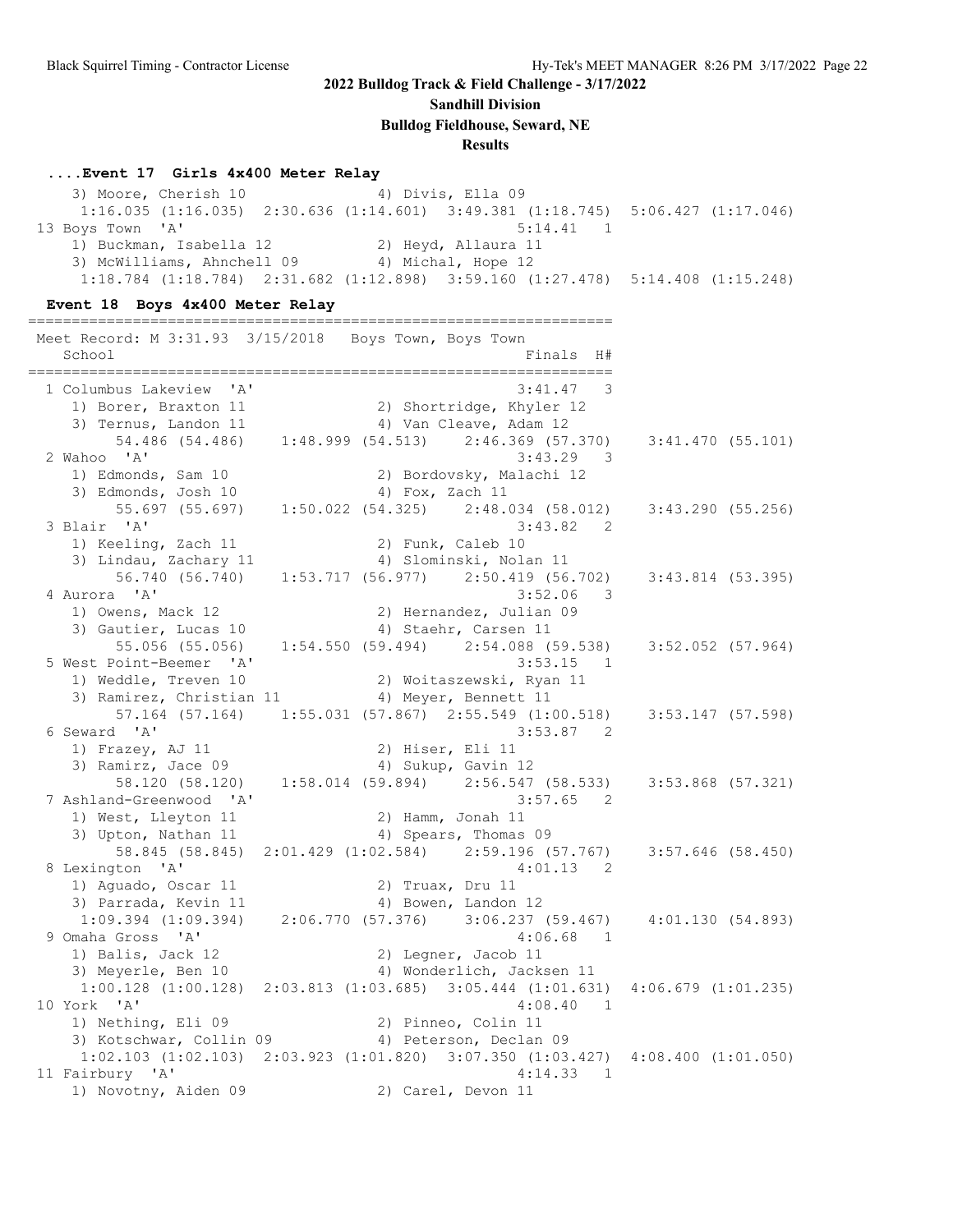**Sandhill Division**

**Bulldog Fieldhouse, Seward, NE**

### **Results**

#### **....Event 18 Boys 4x400 Meter Relay**

3) Mccown, Ethan 11 4) Olds, James 11 1:01.564 (1:01.564) 2:03.092 (1:01.528) 3:03.683 (1:00.591) 4:14.329 (1:10.646) 12 Omaha Roncalli 'A' 4:17.12 3 1) Berry, Tyler 12 2) Graves, Lincoln 10<br>3) Nikema, Nate 10 4) Lampe, Gus 10  $\frac{1}{2}$ ,  $\frac{1}{2}$ ,  $\frac{1}{2}$ ,  $\frac{1}{2}$ ,  $\frac{1}{2}$ ,  $\frac{1}{2}$ ,  $\frac{1}{2}$ ,  $\frac{1}{2}$  1:03.029 (1:03.029) 2:09.266 (1:06.237) 3:19.148 (1:09.882) 4:17.118 (57.970) -- Boys Town 'A' DQ 3 Thrown Baton 1) Taylor, Ziachia 11 2) Pendles, Lebron 12 3) Kramer, Alex 11 4) Izzard, Antron 11 1:00.338 (1:00.338) 1:58.597 (58.259) 2:57.276 (58.679) 3:55.377 (58.101)

#### **Event 19 Girls Shot Put**

===================================================================

| Meet Record: M 39-10 3/16/2013 Logan Drueppel, Schuyler<br>Name                 | Year School |                               | Finals          | H#             |
|---------------------------------------------------------------------------------|-------------|-------------------------------|-----------------|----------------|
| 1 Hibbert, Desirae 12 Seward<br>32-11.50 32-11 33-10.50 35-11                   |             |                               | $35 - 11.00$ 1  |                |
| 2 Erwin, Kelly 11 York<br>33-07.50 33-10 34-06 35-09.50                         |             |                               | $35 - 09.50$ 4  |                |
| 3 Hibbert, Lovely 10 Seward<br>32-11.50 35-06 34-06 FOUL                        |             |                               | $35 - 06.00$    | $\mathbf{1}$   |
| 4 Anderson, Meg<br>$32-08$ $34-07$ $34-04.50$ $32-08$                           |             | 10 West Point-Beemer 34-07.00 |                 | $\overline{4}$ |
| 5 Moats, McKinna<br>$32-09.50$ $33-03$ $34-05$ $33-03$                          |             | 12 Lexington                  | $34 - 05.00$    | $\overline{4}$ |
| 6 Cotton, Addison<br>$32-07$ 29-00.50 34-04.50 33-03.50                         | 11 York     |                               | $34 - 04.50$    | $\overline{4}$ |
| 7 Baughman, Makayla 12 Blair<br>$31-08$ $31-09$ $31-02$ $31-06$                 |             |                               | $31 - 09.00$    | $\overline{4}$ |
| 8 Prauner, Kenzie $10$ Omaha Concordia $30-08.50$<br>29-02 27-11 29-09 30-08.50 |             |                               |                 | $\mathbf{1}$   |
|                                                                                 |             |                               |                 | 3              |
| 10 Paasch, Claire<br>30-02 FOUL FOUL FOUL                                       |             | 11 West Point-Beemer 30-02.00 |                 | $\overline{4}$ |
| 11 Howard, Malia<br>$29-04$ $29-04.50$ $29-02$ $28-04$                          |             | 09 Ashland-Greenwood 29-04.50 |                 | 3              |
| 12 McCord, Karly<br>FOUL 27-02.50 28-02 29-04                                   |             | $12$ Fairbury $29-04.00$      |                 | $\mathbf{1}$   |
| 13 Reisen, Anna 12 Ashland-Greenwood J29-04.00<br>FOUL 27-03 FOUL 29-04         |             |                               |                 | 3              |
| 14 Thomas, Sydney 10 Aurora<br>28-10.50 25-07 28-04.50 27-04                    |             |                               | $28 - 10.50$    | 2              |
| 15 Mika, Kristen 69 Wahoo<br>24-02 28-10 27-10 26-09                            |             |                               | $28 - 10.00$    | $\mathcal{S}$  |
| 16 Boggs, Piper 12 Ashland-Greenwood 28-07.00<br>28-00 27-08 28-07 FOUL         |             |                               |                 | $\overline{4}$ |
| 17 Kenning, Kylee<br>$26-02.50$ $28-04$ $26-01$ $27-03$                         | 12 Wahoo    |                               | $28 - 04.00$    | 3              |
| 18 Koehler, Rylee<br>27-06.50 28-01 26-10 27-11.50                              |             | 12 Wahoo                      | $28 - 01.00$    | 2              |
| 19 Nelson, Kaylie<br>27-02 28-01 26-11 27-04                                    | 11 Seward   |                               | $J28 - 01.00 1$ |                |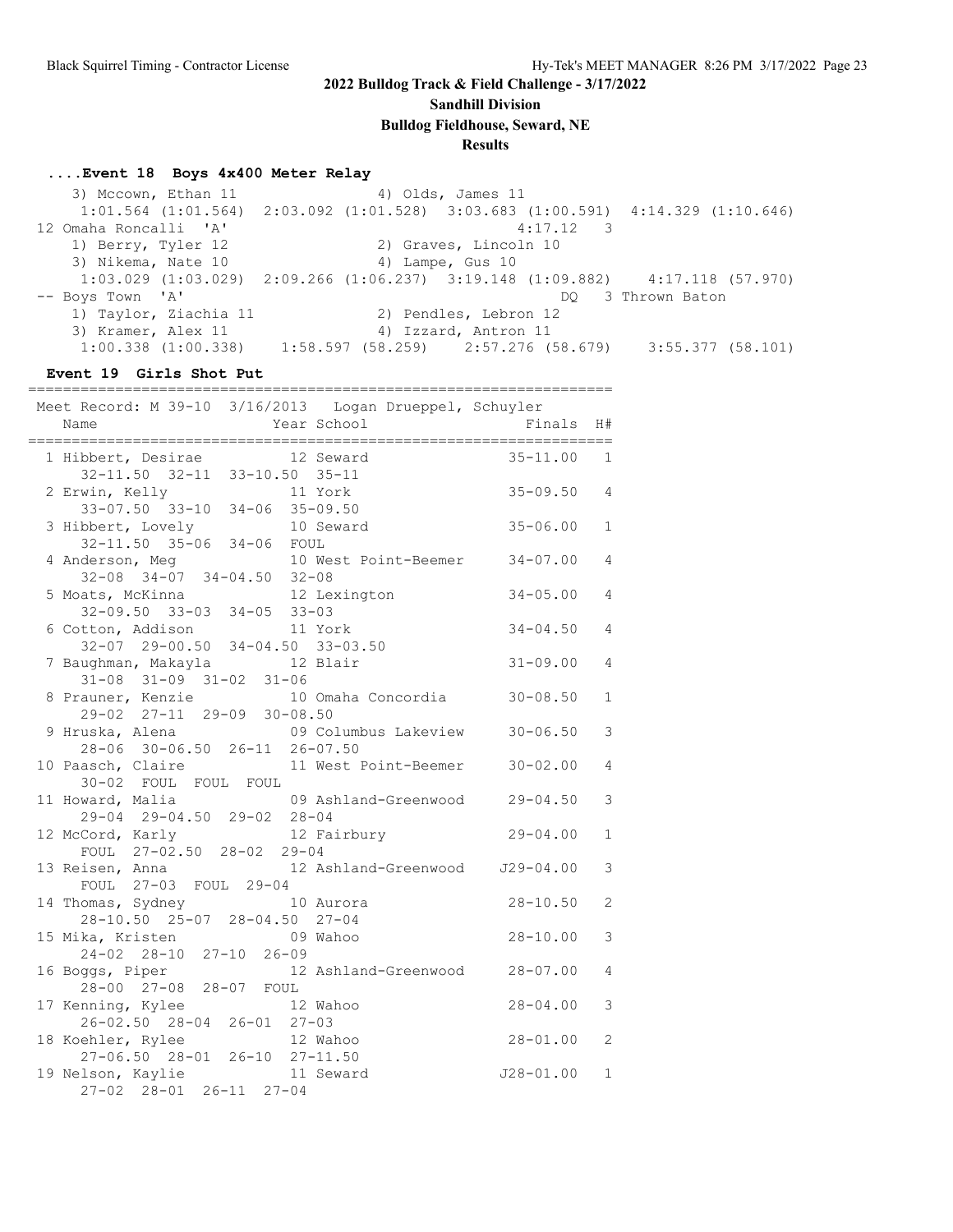# **Sandhill Division**

## **Bulldog Fieldhouse, Seward, NE**

## **Results**

| Event 19 Girls Shot Put |  |  |
|-------------------------|--|--|
|-------------------------|--|--|

| 20 Canales, Sadie and 11 Boys Town                         |                                                                      | $27 - 11.50$ 4   |                |
|------------------------------------------------------------|----------------------------------------------------------------------|------------------|----------------|
| FOUL 27-11.50 26-01.50 27-05.50                            |                                                                      |                  |                |
| 21 Sparr, Kaelin 10 Aurora<br>27-09.50 22-10 23-09.50 FOUL |                                                                      | $27 - 09.50$     | $\mathcal{S}$  |
|                                                            |                                                                      |                  |                |
|                                                            | 22 McKinney, Taryn 12 Aurora 12 27-08.00                             |                  | $\mathcal{S}$  |
| 27-08 25-10 26-09 26-05                                    |                                                                      |                  |                |
| 23 Marschman, Addison 09 Fairbury                          |                                                                      | $27 - 07.50$     | $\mathbf{1}$   |
| 26-05 25-06.50 27-07.50 24-07                              |                                                                      |                  |                |
|                                                            | 24 Mueller, Ali (09 Columbus Lakeview 27-05.00                       |                  | 2              |
| 24-09 24-08.50 27-05 25-03.50                              |                                                                      |                  |                |
|                                                            | 25 Consbruck, Logan 11 West Point-Beemer 27-02.50                    |                  | $\overline{4}$ |
| 27-02.50 26-06.50 26-04.50 25-03.50                        |                                                                      |                  |                |
|                                                            | 26 Lusche, Paxton 12 Columbus Lakeview 26-10.00                      |                  | $\mathcal{S}$  |
| 24-03.50 23-04 26-10 24-02.50                              |                                                                      |                  |                |
|                                                            | 27 Bell, Bethany 09 Blair                                            | $26 - 03.00$     | 2              |
| 25-08.50 25-08 26-03 25-06.50                              |                                                                      |                  |                |
| 28 Tracy, Jayden                                           | 11 Fairbury 26-01.50                                                 |                  | 2              |
| 25-05.50 26-00 24-03 26-01.50                              |                                                                      |                  |                |
|                                                            | 29 Todd, Avaline 19 09 Omaha Concordia 25-11.00                      |                  | $\mathbf{1}$   |
| 24-10 24-09.50 25-02 25-11                                 |                                                                      |                  |                |
|                                                            | 30 Wilson, Nia and 12 Boys Town 25-04.00                             |                  | 2              |
| 24-08 25-04 25-00 23-10                                    |                                                                      |                  |                |
| 31 Buckman, Isabella 12 Boys Town                          |                                                                      | $24 - 08.50$     | 3              |
| 24-08.50 23-00 23-05.50 22-04.50                           |                                                                      |                  |                |
| 32 Frink-Mathis, Hayden 09 Blair                           |                                                                      | $24 - 00.00$     | 2              |
| 19-06 22-05 20-03.50 24-00                                 |                                                                      |                  |                |
|                                                            | 33 Alejandre, London 11 Omaha Concordia 23-07.00                     |                  | $\mathbf{1}$   |
| 21-10 23-07 22-09 21-08.50                                 |                                                                      |                  |                |
|                                                            | -- Coffey, Katy<br>-- Coffey, Katy<br>-- Weaver, Aziyah 09 Boys Town | DNS <sub>2</sub> |                |
|                                                            |                                                                      | SCR              |                |

### **Event 20 Boys Shot Put**

| Meet Record: M 52-01 3/22/2012 Kody Carlson, Columbus Lakeview<br>Name                          |                 |                |
|-------------------------------------------------------------------------------------------------|-----------------|----------------|
|                                                                                                 |                 |                |
| 1 Griffith, Gage 12 Aurora<br>53-09 55-10 53-07 56-01.50                                        | $56 - 01.50M$ 4 |                |
| 2 Ballard, Jay 12 Boys Town                                                                     | 53-04.00M 4     |                |
| 53-00.50 53-04 FOUL 48-10                                                                       |                 |                |
| 3 Ternus, Landon 11 Columbus Lakeview 52-06.00M 4                                               |                 |                |
| 51-11 51-06 49-11.50 52-06                                                                      |                 |                |
| 4 Pompey, Isaiah 11 Boys Town                                                                   | $51-11.50$ 4    |                |
| $51-04$ $50-11.50$ $50-06$ $51-11.50$                                                           |                 |                |
| 5 Osten, Eli                 12 Columbus Lakeview       47-05.00     4<br>FOUL 47-05 46-05 FOUL |                 |                |
| 6 Lambert, Luke 11 Ashland-Greenwood 46-11.50 3                                                 |                 |                |
| 46-11.50 43-11.50 41-09 41-09                                                                   |                 |                |
| 7 Lavaley, Carson 12 Wahoo                                                                      | 46-08.00        | $\overline{4}$ |
| 46-08 FOUL 44-04 46-01                                                                          |                 |                |
| 8 Collingham, Jude 11 York                                                                      | $45 - 06.50$ 3  |                |
| 45-06.50 45-04 45-00.25 43-03.50                                                                |                 |                |
| 9 Dale, Ethan 11 West Point-Beemer 44-07.50 3                                                   |                 |                |
| 42-10 42-01 41-08.50 44-07.50                                                                   |                 |                |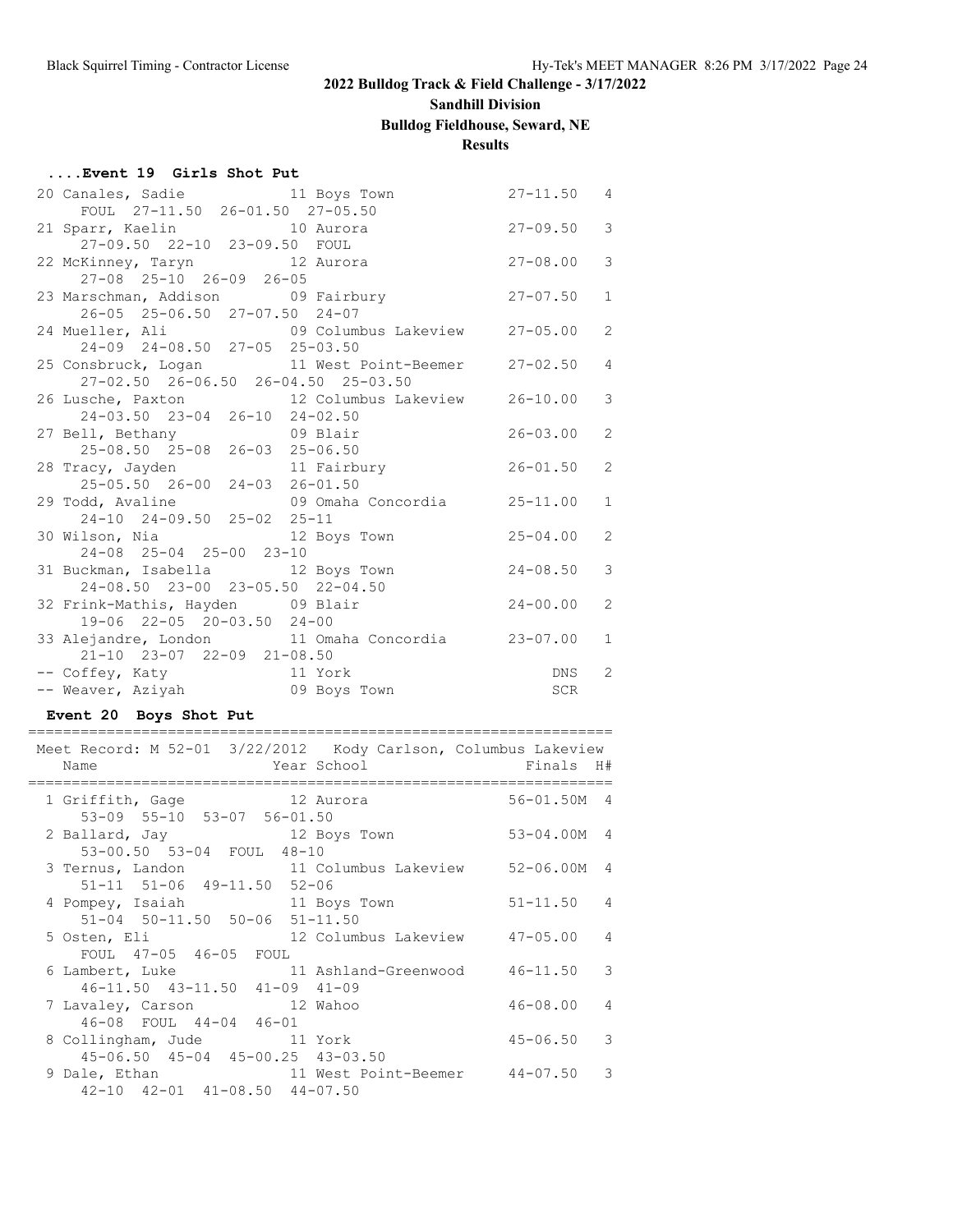## **Sandhill Division**

## **Bulldog Fieldhouse, Seward, NE**

## **Results**

| Event 20 Boys Shot Put |  |  |  |  |
|------------------------|--|--|--|--|
|------------------------|--|--|--|--|

| 10 Scanlon, Jake 69 Wahoo                                                           | $43 - 08.50$   | $\mathcal{S}$  |
|-------------------------------------------------------------------------------------|----------------|----------------|
| 42-10.50 42-07 41-01 43-08.50                                                       |                |                |
| 11 Scharff, Isaac 12 Lexington 42-10.50 4<br>42-07 41-08 FOUL 42-10.50              |                |                |
| 12 Castellanos, Luis 11 Lexington 12 -07.50 4                                       |                |                |
| $41-10$ $42-00$ $42-07.50$ $40-02.50$                                               |                |                |
| 13 Weeda, Tyler 12 Boys Town                                                        | $J42-07.50$    | 3              |
| 38-10.50 39-03.50 42-07.50 39-03                                                    |                |                |
| 14 Rohleder, Dominek 11 Wahoo                                                       | $42 - 05.50$   | 3              |
| $37-07$ $41-03$ $40-11$ $42-05.50$                                                  |                |                |
| 15 Schoch, Travis 12 Columbus Lakeview $40-11$ , $40-01$ , $50$ FOUL $40-01$        |                | $\overline{4}$ |
|                                                                                     |                |                |
| 16 Kabourek, Brandon 12 Omaha Gross                                                 | $39 - 08.00$   | $\mathbf{1}$   |
| 36-06 38-07.50 39-08 39-05.50                                                       |                |                |
| 17 Streit, John 10 Omaha Gross                                                      | $39 - 04.50$   | $\mathbf 1$    |
| 38-11 38-07 38-02 39-04.50                                                          |                |                |
| 18 Sommerer, Gracen 12 Seward<br>38-09.50 39-00 FOUL 38-09.50                       | $39 - 00.00$   | $\mathbf 1$    |
|                                                                                     |                |                |
| 11 Aurora<br>19 Allen, Jack                                                         | $38 - 09.50$   | 3              |
| 38-06.50 38-09.50 34-04.50 34-03<br>20 Matalka, Justin 12 Seward                    | $38 - 06.50$   | $\mathbf{1}$   |
| 38-06.50 FOUL FOUL 36-04                                                            |                |                |
| 21 Ohlson, Wade<br>11 Aurora                                                        | $38 - 06.00$   | 3              |
| 37-08 34-09 35-10 38-06                                                             |                |                |
| 22 Pinneo, Clayton 11 York                                                          | $38 - 05.00$   | 2              |
| $38 - 01.50$ $37 - 02.50$ $36 - 06.50$ $38 - 05$                                    |                |                |
| 23 Weiss, Ryan 10 Omaha Gross 38-04.50                                              |                | $\mathbf{1}$   |
| 38-04.50 37-07.50 36-08 38-00.50                                                    |                |                |
| 24 Packett-Trisdale, Seagan 11 Blair                                                | $37 - 09.00$   | $\overline{4}$ |
| 34-11.50 37-09 36-11 36-08                                                          |                |                |
| 12 York<br>25 Ehlers, Cole 12 York<br>35-07.50 37-04 36-09.50 35-11                 | $37 - 04.00$   | 2              |
|                                                                                     |                |                |
| 12 Fairbury 36-11.00<br>26 Hyson, Kazz                                              |                | 2              |
| $36-11$ $33-00$ $34-10.50$ $32-07.50$                                               |                |                |
| 11 Ashland-Greenwood 36-10.00<br>27 Buck, Braxton                                   |                | 2              |
| 35-00.50 36-10 36-01.50 33-07<br>11 West Point-Beemer 36-08.00<br>28 Meyer, Grayson |                | 2              |
| 34-07 36-08 33-09.50 FOUL                                                           |                |                |
| 29 Mech, Braxton 12 Ashland-Greenwood 36-06.50 3                                    |                |                |
| FOUL 36-06.50 FOUL 35-05                                                            |                |                |
|                                                                                     | $35 - 07.50$ 1 |                |
| 30 Prochnow, Riley 11 Seward<br>34-09 34-05.50 33-10 35-07.50                       |                |                |
| 31 Eastmen, Troy<br>12 Omaha Concordia                                              | 34-03.50       | $\mathbf{1}$   |
| 34-03.50 33-10 32-02.50 28-08                                                       |                |                |
| 32 Hittle, Cody<br>12 West Point-Beemer 33-07.00                                    |                | 2              |
| 33-04 33-07 30-08.50 32-10.50                                                       |                |                |
| 33 Sanchez, Aaron<br>12 Omaha Concordia                                             | $31 - 10.00$   | 1              |
| 30-06.50 31-08.50 29-09.50 31-10                                                    |                |                |
| 34 Wal, Walcott<br>11 Omaha Roncalli                                                | $30 - 09.50$   | 2              |
| 27-04 30-09.50 29-06.50<br>$30 - 09$                                                |                |                |
| 10 Omaha Roncalli<br>35 Davidson, Samuel<br>30-07 28-07.50 29-03 27-02              | $30 - 07.00$   | 2              |
| 36 Hoaglan, Jaxon<br>10 Omaha Concordia                                             | $30 - 00.00$   | 1              |
| FOUL 24-10 28-08.50 30-00                                                           |                |                |
|                                                                                     |                |                |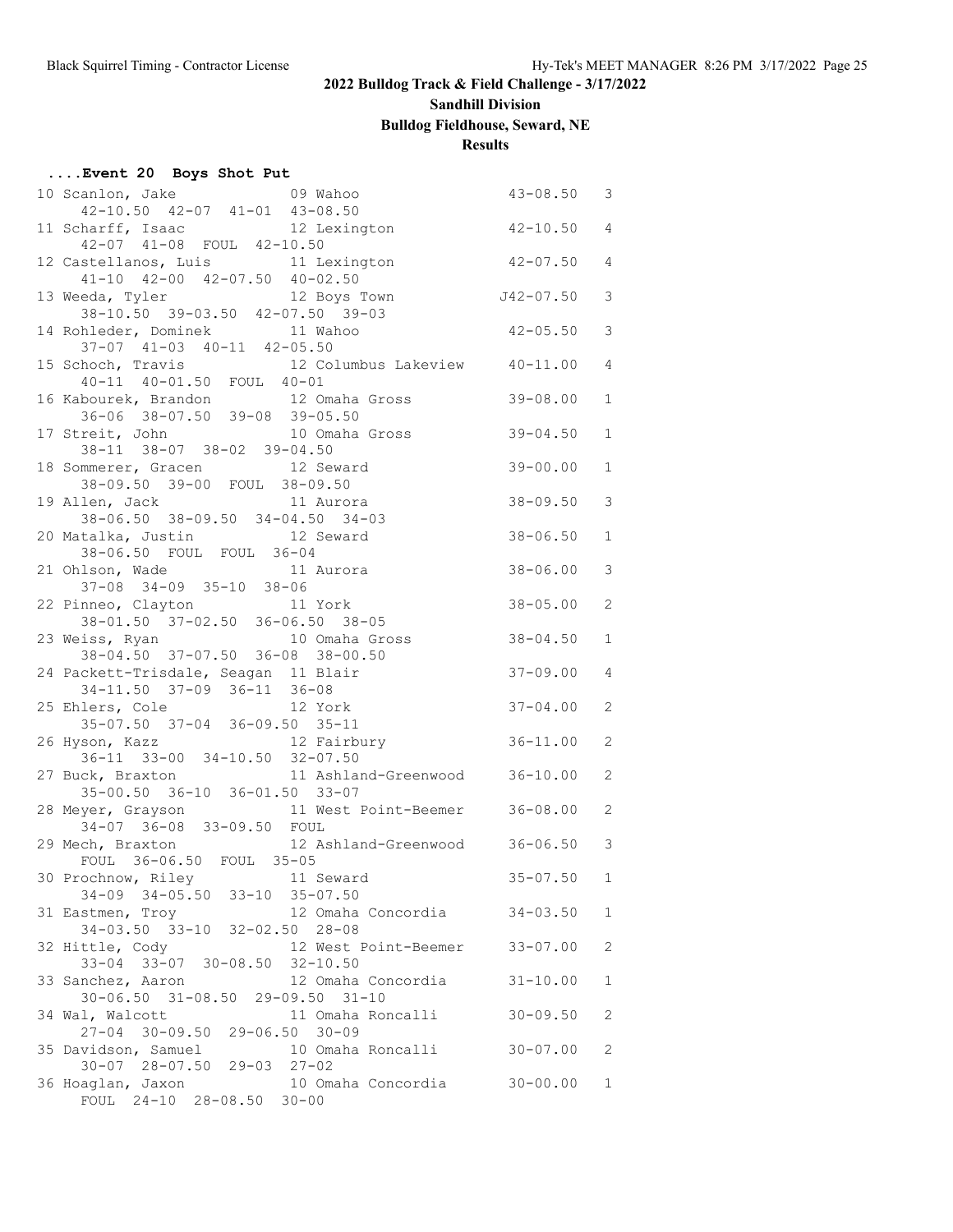## **Sandhill Division**

**Bulldog Fieldhouse, Seward, NE**

### **Results**

| Event 20 Boys Shot Put                                                             |             |                      |                |                |
|------------------------------------------------------------------------------------|-------------|----------------------|----------------|----------------|
| 37 Vargas, Silvestre 11 Lexington                                                  |             |                      | $29 - 06.50$ 2 |                |
| 29-06.50 28-11.50 24-10 28-02.50<br>-- Nacarelli, Salvatore 11 Omaha Gross         |             |                      | SCR            |                |
| Event 21 Girls Discus Throw                                                        |             |                      |                |                |
|                                                                                    |             |                      |                |                |
| Meet Record: M 133-10 3/22/2012 Riley Johnson, Arlington<br>Name                   | Year School |                      | Finals         | H#             |
| 1 Moats, McKinna 12 Lexington                                                      |             |                      | $123 - 00$ 4   |                |
| 89-08 93-07 FOUL 123-00<br>2 Hibbert, Lovely 10 Seward<br>119-10 116-03 FOUL 91-05 |             |                      | $119 - 10$ 1   |                |
| 3 Anderson, Meg 10 West Point-Beemer 113-04<br>FOUL 95-06 113-04 105-01            |             |                      |                | 3              |
| 4 Hoblyn, Jami<br>103-07 108-09 112-09 FOUL                                        | 12 York     |                      | $112 - 09$     | $\overline{4}$ |
| 5 Viger, Maddie<br>99-07 105-00 FOUL 107-09                                        |             | 12 Seward            | 107-09         | 3              |
| 6 Paasch, Claire<br>93-08 107-08 FOUL 105-01                                       |             | 11 West Point-Beemer | 107-08         | 4              |
| 7 Lusche, Paxton<br>101-11 96-09 83-00 FOUL                                        |             | 12 Columbus Lakeview | $101 - 11$     | $\overline{4}$ |
| 8 Baughman, Makayla 12 Blair<br>91-01 88-01 101-05 75-05                           |             |                      | $101 - 05$     | 4              |
| 9 Huss, Emily<br>11 Fairbury<br>97-09 FOUL FOUL 89-02                              |             |                      | 97-09          | $\overline{4}$ |
| 10 Kenning, Kylee 12 Wahoo<br>81-00 75-00 90-05 92-03                              |             |                      | $92 - 03$      | $\overline{4}$ |
| 11 Nelson, Kaylie<br>90-05 FOUL 90-10 68-02                                        |             | 11 Seward            | $90 - 10$      | 2              |
| 12 Prauner, Kenzie                                                                 |             | 10 Omaha Concordia   | 88-08          | $\mathbf{1}$   |
| 52-06 81-01 84-05 88-08<br>13 Cotton, Addison                                      | 11 York     |                      | 84-02          | $\overline{4}$ |
| FOUL 84-02 69-09 FOUL<br>14 Erwin, Kelly                                           |             | 11 York              | $82 - 06$      | 3              |
| 80-08 FOUL 77-07 82-06<br>15 Sparr, Kaelin 10 Aurora<br>70-06 77-03 81-06 75-02    |             |                      | $81 - 06$      | 2              |
| 16 Boggs, Piper<br>79-08 66-10 74-06 69-06                                         |             | 12 Ashland-Greenwood | $79 - 08$      | $\mathbf{1}$   |
| 17 Miserez, Saige<br>FOUL 65-01 78-01 67-02                                        |             | 12 West Point-Beemer | $78 - 01$      | 3              |
| 18 L'Ecuyer, Olivia<br>55-03 76-08 FOUL 49-10                                      |             | 09 Fairbury          | $76 - 08$      | 2              |
| 19 Lausterer, Ava                                                                  |             | 10 Wahoo             | $74 - 08$      | 3              |
| 74-08 68-03 63-08 67-08<br>20 Buckman, Isabella                                    |             | 12 Boys Town         | $74 - 06$      | 4              |
| 66-05 FOUL<br>$74 - 06$ $71 - 10$<br>21 Howard, Malia                              |             | 09 Ashland-Greenwood | 73-08          | 1              |
| 62-06 73-06 73-08<br>22 Tracy, Jayden<br>52-04 65-08 73-02 62-08                   | $68 - 00$   | 11 Fairbury          | 73-02          | 3              |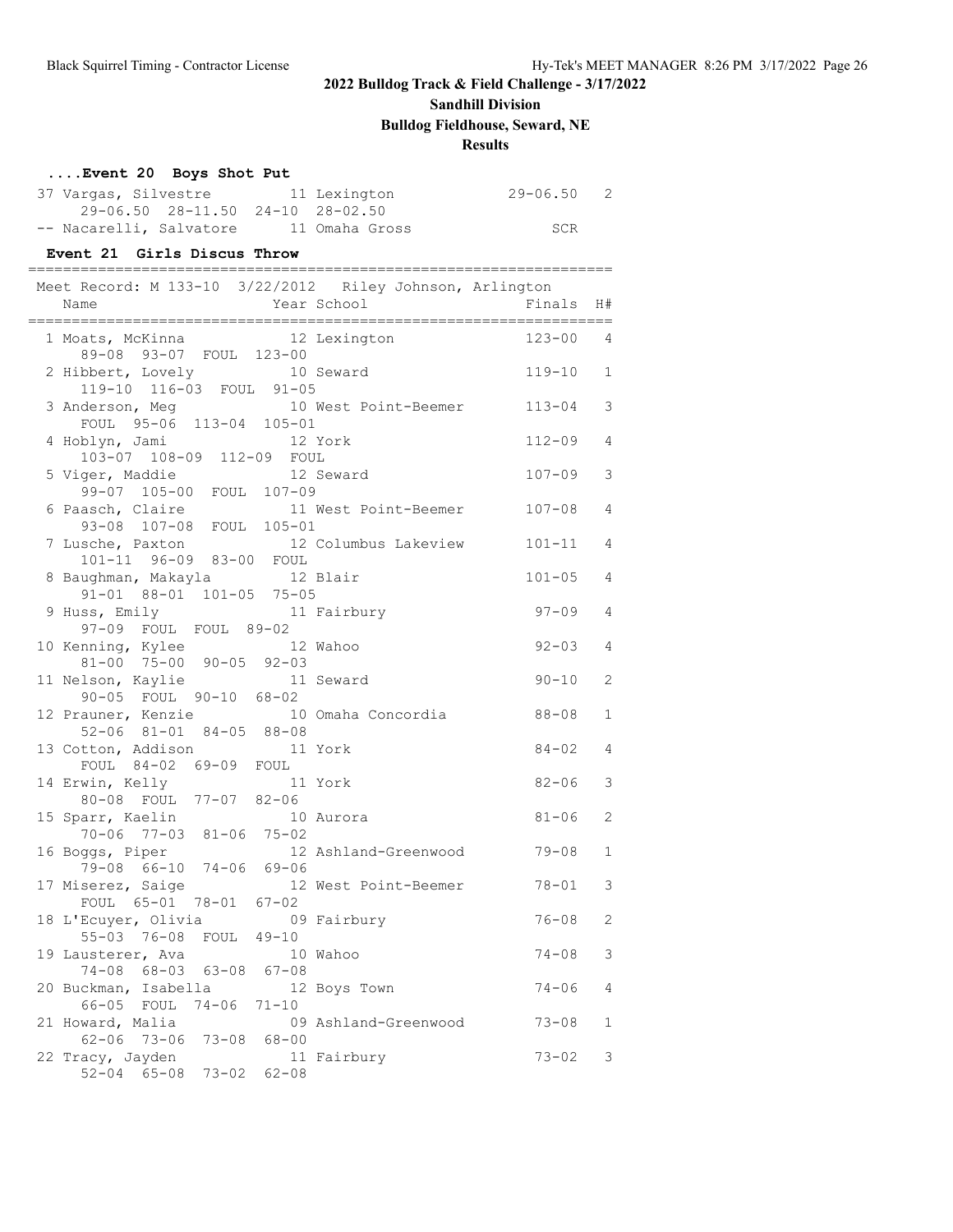# **Sandhill Division**

# **Bulldog Fieldhouse, Seward, NE**

## **Results**

### **....Event 21 Girls Discus Throw**

| 23 Alejandre, London 11 Omaha Concordia 572-02 1 |  |             |              |
|--------------------------------------------------|--|-------------|--------------|
| 42-02 72-02 63-07 58-04                          |  |             |              |
| 24 Reisen, Anna 12 Ashland-Greenwood             |  | $70 - 10$ 1 |              |
| FOUL 52-03 61-04 70-10                           |  |             |              |
| 25 Canales, Sadie 11 Boys Town                   |  | $70 - 04$ 3 |              |
| FOUL 70-04 56-11 64-07                           |  |             |              |
| 26 Bell, Bethany 69 Blair                        |  | 65-06       | $\mathbf{1}$ |
| FOUL 48-00 65-06 64-05                           |  |             |              |
| 27 Frink-Mathis, Hayden 09 Blair                 |  | $65 - 02$   | 2            |
| FOUL FOUL 65-02 FOUL                             |  |             |              |
| 28 Todd, Avaline 1990 Omaha Concordia            |  | $63 - 09$ 1 |              |
| 63-09 59-02 47-06 57-00                          |  |             |              |
| 29 Weaver, Aziyah 69 Boys Town                   |  | $63 - 02$ 3 |              |
| 62-01 63-02 54-02 54-09                          |  |             |              |
| 30 Merrihew, Naela 10 Aurora                     |  | $61 - 10$ 2 |              |
| 56-04 58-03 61-10 53-03                          |  |             |              |
| 31 Mueller, Ali 69 Columbus Lakeview             |  | $61 - 01$ 2 |              |
| FOUL FOUL FOUL 61-01                             |  |             |              |
| 32 Koehler, Rylee 12 Wahoo                       |  | $56 - 05$   | 2            |
| 39-05 56-05 FOUL FOUL                            |  |             |              |
| 33 Blahak, Macy 10 Columbus Lakeview             |  | $50 - 10$ 2 |              |
| 43-11 40-09 43-02 50-10                          |  |             |              |
| -- McKinney, Taryn 12 Aurora                     |  | FOUL 3      |              |
| FOUL FOUL FOUL FOUL                              |  |             |              |

### **Event 22 Boys Discus Throw**

| =========<br>Meet Record: M 168-07 3/16/2017 Dalton Peters, Aurora                                   |              |               |
|------------------------------------------------------------------------------------------------------|--------------|---------------|
| Year School Finals<br>Name                                                                           |              | H#            |
| 1 Griffith, Gage 12 Aurora                                                                           | $159 - 09$ 4 |               |
| FOUL 149-04 159-09 147-01<br>2 Ballard, Jay 12 Boys Town<br>FOUL 124-00 144-09 136-11                | $144 - 09$ 4 |               |
| 3 Lavaley, Carson 12 Wahoo<br>133-04 136-05 139-07 143-08                                            | $143 - 08$   | 4             |
| 4 Osten, Eli (12 Columbus Lakeview 140-00                                                            |              | 4             |
| 140-00 130-00 FOUL 123-07<br>5 Dale, Ethan 11 West Point-Beemer 124-04<br>107-10 77-10 103-03 124-04 |              | 3             |
| 6 Castellanos, Luis 11 Lexington<br>109-04 82-08 FOUL 124-02                                         | $124 - 02$   | 4             |
| 7 Sommerer, Gracen 12 Seward<br>116-06 117-08 FOUL 120-06                                            | $120 - 06$   | $\mathbf{1}$  |
| 8 Cox, Cameron 12 West Point-Beemer 117-03                                                           |              | $\mathcal{L}$ |
| 117-03 86-07 FOUL 104-02<br>9 Ohlson, Wade 11 Aurora<br>113-01 114-10 FOUL 114-03                    | $114 - 10$   | 4             |
| 10 Garcia, Jorge 12 Columbus Lakeview 113-08                                                         |              | 4             |
| FOUL 105-01 FOUL 113-08<br>11 Snodgrass, Dalton 10 York                                              | J113-08      | 3             |
| FOUL 104-03 FOUL 113-08<br>12 Allen, Jack 11 Aurora<br>110-03 106-10 113-04 107-05                   | $113 - 04$   | 4             |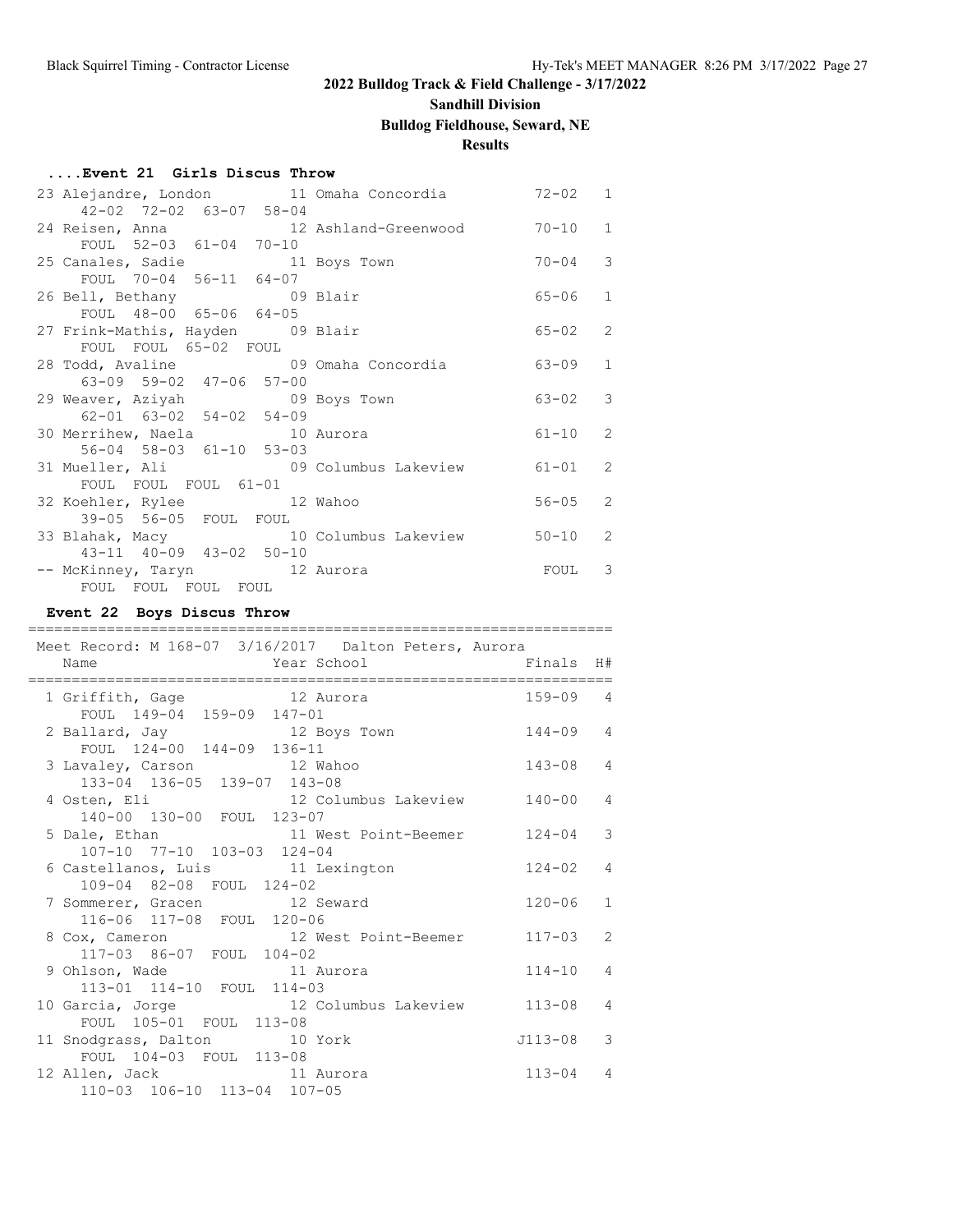### **Sandhill Division**

## **Bulldog Fieldhouse, Seward, NE**

## **Results**

| Event 22 Boys Discus Throw |  |  |  |  |
|----------------------------|--|--|--|--|
|----------------------------|--|--|--|--|

| 13 Scharff, Isaac 12 Lexington                                               | $111 - 02$ | 3            |
|------------------------------------------------------------------------------|------------|--------------|
| 103-10 105-10 102-07 111-02                                                  |            |              |
| $J111-02$ 3<br>14 Scanlon, Jake 09 Wahoo                                     |            |              |
| FOUL 83-08 111-02 78-11                                                      |            | 3            |
| 15 Mech, Braxton 12 Ashland-Greenwood 110-04<br>FOUL 110-04 FOUL FOUL        |            |              |
| 12 Boys Town                                                                 | 109-02     | $\mathbf{1}$ |
| 16 Weeda, Tyler 12 Both 12 Both 12 Both 109-02 104-08                        |            |              |
| 12 Omaha Concordia 108-01<br>17 Sanchez, Aaron                               |            | $\mathbf{1}$ |
| FOUL 104-06 FOUL 108-01                                                      |            |              |
| 18 Ehlers, Cole<br>12 York                                                   | $108 - 00$ | 3            |
| 98-02 106-08 FOUL 108-00                                                     |            |              |
| 19 Packett-Trisdale, Seagan 11 Blair                                         | $107 - 11$ | 4            |
| FOUL 99-08 FOUL 107-11                                                       |            |              |
| 20 Matalka, Justin 12 Seward                                                 | $107 - 05$ | $\mathbf{1}$ |
| FOUL 106-02 107-05 104-06                                                    |            |              |
| 21 Wilsey, Jaden 10 Ashland-Greenwood 106-08<br>FOUL 95-08 95-05 106-08      |            | 3            |
| 10 Omaha Gross<br>22 Streit, John                                            | $105 - 07$ | $\mathbf{1}$ |
| reit, John 10:<br>105-07 FOUL FOUL FOUL                                      |            |              |
| 12 Fairbury<br>23 Hyson, Kazz                                                | $105 - 04$ | 2            |
| 91-10 68-00 102-00 105-04                                                    |            |              |
| 24 Pompey, Isaiah<br>11 Boys Town                                            | $104 - 08$ | 3            |
| FOUL 102-07 95-00 104-08                                                     |            |              |
| 25 Rohleder, Dominek 11 Wahoo                                                | $104 - 06$ | 3            |
| 100-06 101-00 104-06 104-05                                                  |            |              |
| 26 Prochnow, Riley 11 Seward                                                 | $101 - 07$ | $\mathbf{1}$ |
| 99-10 101-07 101-02 82-08                                                    |            |              |
| 27 Kroger, Jalen 10 York<br>FOUL 96-04 95-03 48-11                           | 96-04      | 2            |
|                                                                              | $94 - 02$  | $\mathbf{1}$ |
| 28 Eastmen, Troy 12 Omaha Concordia<br>94-02 85-03 FOUL 88-03                |            |              |
| 29 Nacarelli, Salvatore 11 Omaha Gross                                       | $93 - 01$  | $\mathbf 1$  |
| 85-07 93-01 FOUL 76-01                                                       |            |              |
| 30 Hittle, Cody<br>12 West Point-Beemer 91-10                                |            | 2            |
| FOUL 91-06 FOUL 91-10                                                        |            |              |
| 31 Kabourek, Brandon 12 Omaha Gross                                          | 88-01      | 1            |
| 88-01 FOUL FOUL 79-04                                                        |            |              |
| 32 Dones, Sebastian 11 Lexington                                             | $80 - 00$  | 2            |
| 66-01 66-04 77-08 80-00                                                      |            |              |
| 33 Wal, Walcott 11 Omaha Roncalli<br>$77 - 06$                               | $77 - 06$  | 2            |
| FOUL 63-00 68-08<br>34 Hyson, Noah<br>10 Fairbury                            | $76 - 09$  | 2            |
| $70 - 02$<br>76-06 FOUL 76-09                                                |            |              |
| 10 Omaha Concordia<br>35 Hoaglan, Jaxon                                      | $75 - 08$  | 1            |
| 66-05 75-08 70-04 58-06                                                      |            |              |
| 36 Davidson, Samuel<br>10 Omaha Roncalli                                     | 71-11      | 2            |
| $71 - 11$ $64 - 05$<br>$68 - 04$<br>$68 - 02$                                |            |              |
| 37 Buck, Braxton<br>11 Ashland-Greenwood                                     | $68 - 03$  | 3            |
| FOUL 68-03<br>FOUL<br>$66 - 00$                                              |            |              |
| 38 Brogan, Conner<br>09 Omaha Roncalli                                       | $63 - 09$  | 2            |
| FOUL 63-09<br>FOUL<br>$50 - 03$<br>-- Ternus, Landon<br>11 Columbus Lakeview | FOUL       | 4            |
| FOUL FOUL FOUL<br>FOUL                                                       |            |              |
|                                                                              |            |              |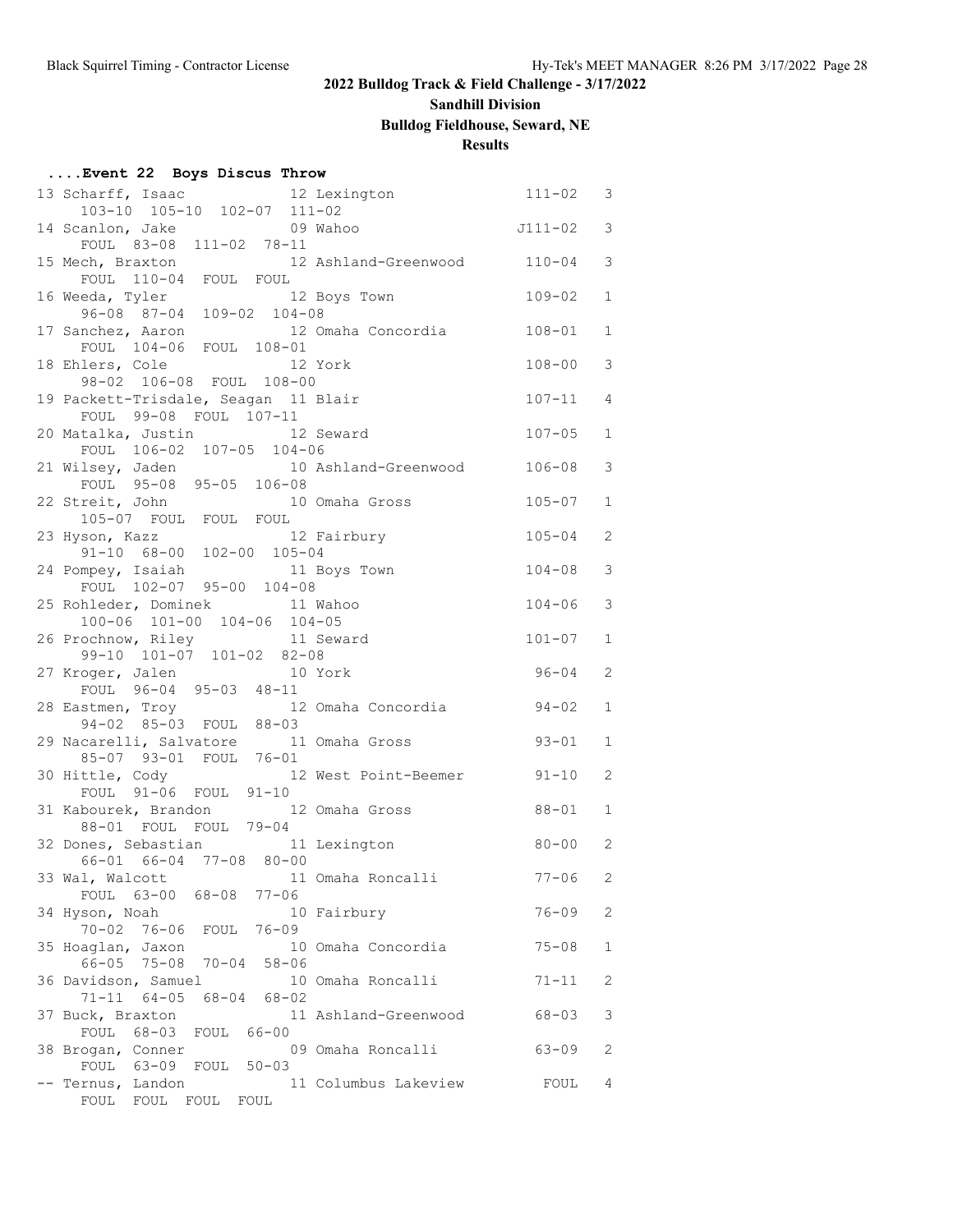# **Sandhill Division**

## **Bulldog Fieldhouse, Seward, NE**

### **Results**

## **....Event 22 Boys Discus Throw**

| -- Mccown, Ashton    | 11 Fairbury    | SCR |
|----------------------|----------------|-----|
| -- Phillips, Matthew | 12 Wahoo       | SCR |
| -- Weiss, Ryan       | 10 Omaha Gross | SCR |

### **Event 23 Girls Long Jump**

| Meet Record: M 17-04.75 3/15/2018 Madi Smith, Lexington<br>Name<br>====================================  | Year School                     | Finals H#                   |                                  |
|----------------------------------------------------------------------------------------------------------|---------------------------------|-----------------------------|----------------------------------|
| 1 Roehrs, Erika 12 Blair<br>14-07.50 13-01.50 14-11.50 16-01.50                                          |                                 | $16 - 01.50$ 1              |                                  |
| 2 Rodgers, Amber<br>$14-05.50$ $14-04.25$ $15-02.75$ $15-03.50$                                          | 12 Omaha Roncalli 15-03.50 3    |                             |                                  |
| 3 Kuecker, Reese 11 Lexington<br>13-08 13-08 15-02.50 14-04                                              |                                 | $15 - 02.50$                | $\mathfrak{Z}$                   |
| 4 Caballeros, Fernanda 12 Lexington<br>15-00 15-02 14-11.75 13-05.50<br>5 Krahulik, Ava 11 Seward        |                                 | $15 - 02.00$                | 3                                |
| $14-02$ $13-06.50$ $15-01$ $15-00$                                                                       |                                 | $15 - 01.00$                | $\mathbf{1}$                     |
| 6 Eikenhorst, Moriah 10 York<br>14-03 13-03.50 14-10.50 14-09.50                                         |                                 | $14 - 10.50$                | $\mathfrak{Z}$                   |
| 7 Johnson, Elly 12 Boys Town<br>13-11.25 14-06.50 14-08 FOUL                                             |                                 | $14 - 08.00$                | 3                                |
| 8 Peters, Jasmine 09 Boys Town<br>14-02 FOUL 14-08 14-06<br>9 Heikuetter, Helena 11 Omaha Gross          |                                 | $J14-08.00$<br>$14 - 05.50$ | $\mathfrak{Z}$<br>$\overline{c}$ |
| 13-10.50 12-10.50 14-03.50 14-05.50<br>10 Bengtson, Kehlanee 10 Aurora                                   |                                 | $14 - 03.00$                | 3                                |
| 13-10.75 13-08 14-03 13-08.50<br>11 Kapke, Regan                                                         | 09 Fairbury                     | $14 - 02.00$                | 2                                |
| 13-06.25 FOUL 14-02 13-11<br>12 Pike, Alivia 10 Ashland-Greenwood 14-01.50                               |                                 |                             | $\mathbf{1}$                     |
| 13-04.50 13-02 13-08 14-01.50<br>13 Robertson, Hannah 11 Fairbury 514-01.50<br>FOUL 13-06 14-01.50 13-06 |                                 |                             | 3                                |
| 14 Toelle, Addison 69 West Point-Beemer 14-01.00                                                         |                                 |                             | $\overline{c}$                   |
| FOUL 13-08.50 13-05 14-01<br>15 Lampe, Agnes 69 Omaha Roncalli 114-01.00                                 |                                 |                             | $\mathfrak{Z}$                   |
| $13-04$ $12-07$ $14-01$ $12-02.50$<br>16 Osmera, Hayden<br>11-05.75 12-07.25 14-00 13-08.25              | 09 Wahoo                        | $14 - 00.00$                | 2                                |
| 17 Schuster, Kasey<br>13-10 13-09.25 FOUL 13-11.50                                                       | 11 Aurora                       | 13-11.50                    | 3                                |
| 18 Weborg, Neveah<br>FOUL 12-08.50 13-10.50 13-07.50                                                     | 09 West Point-Beemer 13-10.50 2 |                             |                                  |
| 19 Keith, Emma 10 Ashland-Greenwood 13-05.50<br>13-00 13-05.50 13-04 12-09                               |                                 |                             | $\mathbf{1}$                     |
| 20 Johnson, Abi<br>13-01 FOUL 12-10 12-03                                                                | 09 Wahoo                        | $13 - 01.00$                | 2                                |
| 21 Curlile, Shelby<br>11-03.50 FOUL 12-11.75 12-11                                                       | 10 Boys Town                    | $12 - 11.75$                | $\mathbf{2}$                     |
| 22 Mandel, Chloe<br>12-08 12-08.50 11-07 12-10                                                           | 10 West Point-Beemer 12-10.00   |                             | 2                                |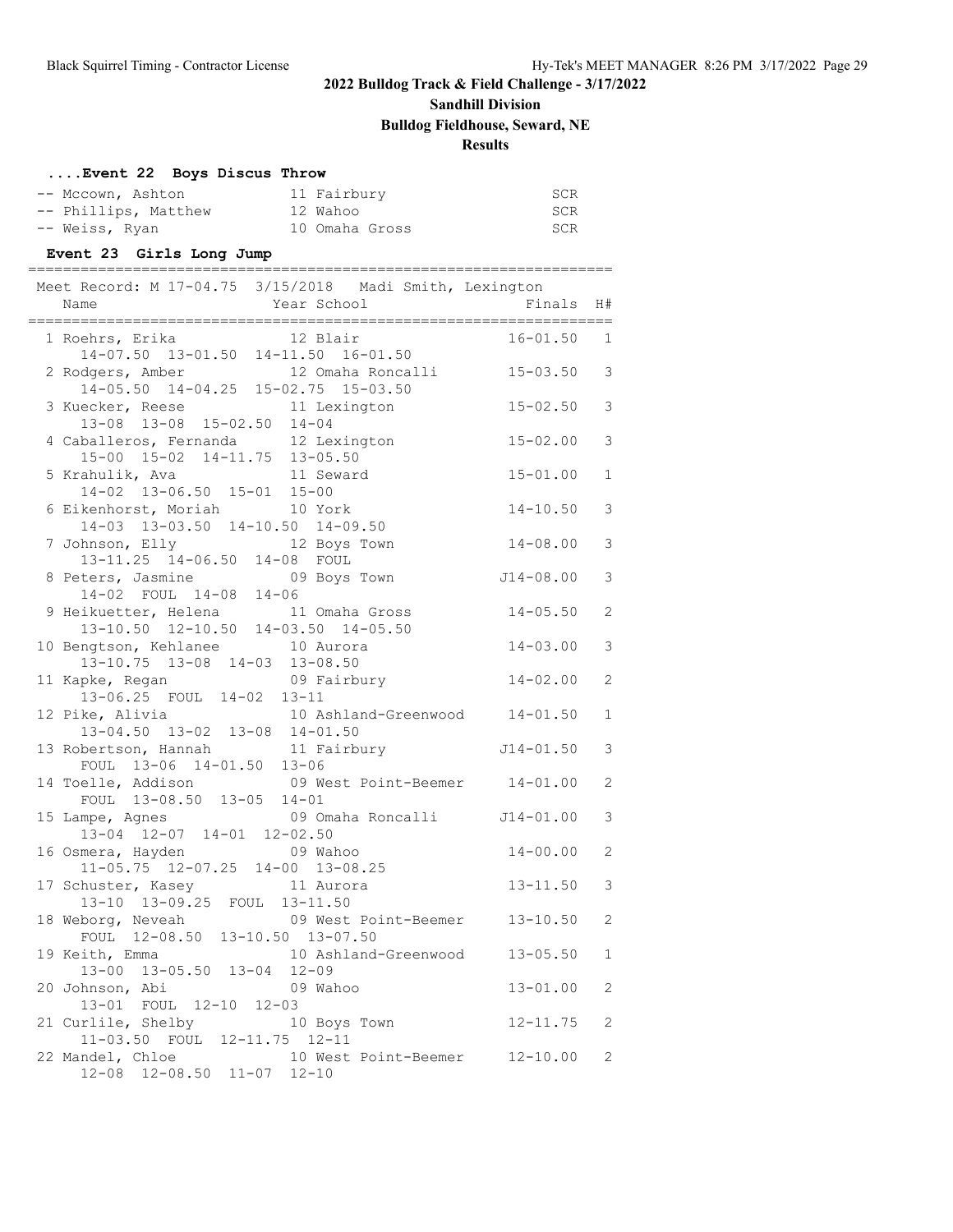# **Sandhill Division**

## **Bulldog Fieldhouse, Seward, NE**

**Results**

=========================

### **....Event 23 Girls Long Jump**

| 23 Arguello, Isabelle 69 Columbus Lakeview 512-10.00 2 |                   |                |                |
|--------------------------------------------------------|-------------------|----------------|----------------|
| $12-10$ $12-02$ $12-05.50$ $12-03.50$                  |                   |                |                |
| 24 Rice, Anna                                          | 09 Omaha Gross    | $12 - 08.50$ 1 |                |
| 12-06.50 12-08.50 FOUL 12-00.50                        |                   |                |                |
| 25 Miller, Mikayla 69 Seward                           |                   | $12 - 06.50$ 1 |                |
| $12-03$ $12-06.50$ $11-11$ $11-05$                     |                   |                |                |
| 26 Wanamaker, Lauren 69 Fairbury                       |                   | $12 - 03.00$   | $\sqrt{1}$     |
| $11-08$ $12-03$ $12-00.50$ $11-08.50$                  |                   |                |                |
| 27 Treves, Lydia                                       | 11 Omaha Roncalli | $11 - 10.00$   | $\overline{2}$ |
| $11-03.50$ $10-05$ $11-10$ $11-10$                     |                   |                |                |
| -- Sierra, Karla                                       | 12 Seward         | <b>DNS</b>     |                |

### **Event 24 Boys Long Jump**

| Meet Record: M 22-07 3/21/2015 Cale Wagner, Seward<br>Year School<br>Name                  | Finals         | H#             |
|--------------------------------------------------------------------------------------------|----------------|----------------|
| 1 Swahn, Curtis 12 Wahoo<br>$21-03.50$ $20-05.25$ $21-08.25$ $20-05.25$ $21-08.25$ $20-05$ |                |                |
| 2 Rodriguez, Juan 10 Columbus Lakeview 19-11.00 2<br>19-09.50 19-11 FOUL FOUL              |                |                |
| 3 Edmonds, Sam 10 Wahoo<br>$17-09.75$ $17-07.75$ $19-10$ $19-09.50$                        | 19-10.00       | $\overline{2}$ |
| 4 Meyer, Bennett 11 West Point-Beemer J19-10.00<br>FOUL FOUL 19-10 FOUL                    |                | 3              |
| 5 Stewart, Hunter 12 Lexington 19-08.25<br>19-08.25 FOUL 19-03.50 FOUL                     |                | 3              |
| 6 Kellogg, Trever 11 Boys Town 519-08.25<br>17-06.75 17-09.25 19-08.25 19-00.75            |                | 3              |
| 7 Baessler, Ethan 10 Blair<br>19-03 FOUL 18-07.50 19-07                                    | $19 - 07.00$   | $\mathbf{1}$   |
| 8 Mahoney, Brock 12 Columbus Lakeview 19-06.25<br>18-08 18-09.50 19-04 19-06.25            |                | 3              |
| 9 Woitaszewski, Ryan 11 West Point-Beemer 19-03.75<br>19-02 18-02 17-06 19-03.75           |                | $\overline{2}$ |
| 10 Dowling, Caleb 11 Lexington<br>19-02 FOUL FOUL 18-06.50                                 | $19 - 02.00$   | 3              |
| 11 Grizzle, Zane 12 Fairbury 19-02.00<br>FOUL 19-02 FOUL FOUL                              |                | 3              |
| 12 Covington, Timar 12 Boys Town 18-11.50<br>FOUL 18-06 18-11.50 FOUL                      |                | 3              |
| 12 Omaha Gross 518-11.50<br>13 Balis, Jack<br>18-01 FOUL 18-11.50 17-11.50                 |                | 3              |
| 14 Tessendorf, Cooper 12 Columbus Lakeview 18-10.50<br>FOUL FOUL 18-10.50 18-10.50         |                | 3              |
| 15 Matthias, Sam and 12 Seward<br>18-04.75 18-05.50 16-10.50 18-08.50                      | $18 - 08.50$   | $\overline{2}$ |
| 16 Olds, James 11 Fairbury<br>18-06.75 18-08 18-02.25 18-02.50                             | $18 - 08.00$   | $\mathfrak{D}$ |
| 17 Ramirz, Jace<br>09 Seward<br>18-06.50 FOUL 16-10 FOUL                                   | $18 - 06.50$   | $\mathbf{1}$   |
| 18 Holcomb, Ben 10 Blair<br>18-02.75 18-06.25 17-09 16-11.50                               | $18 - 06.25$ 1 |                |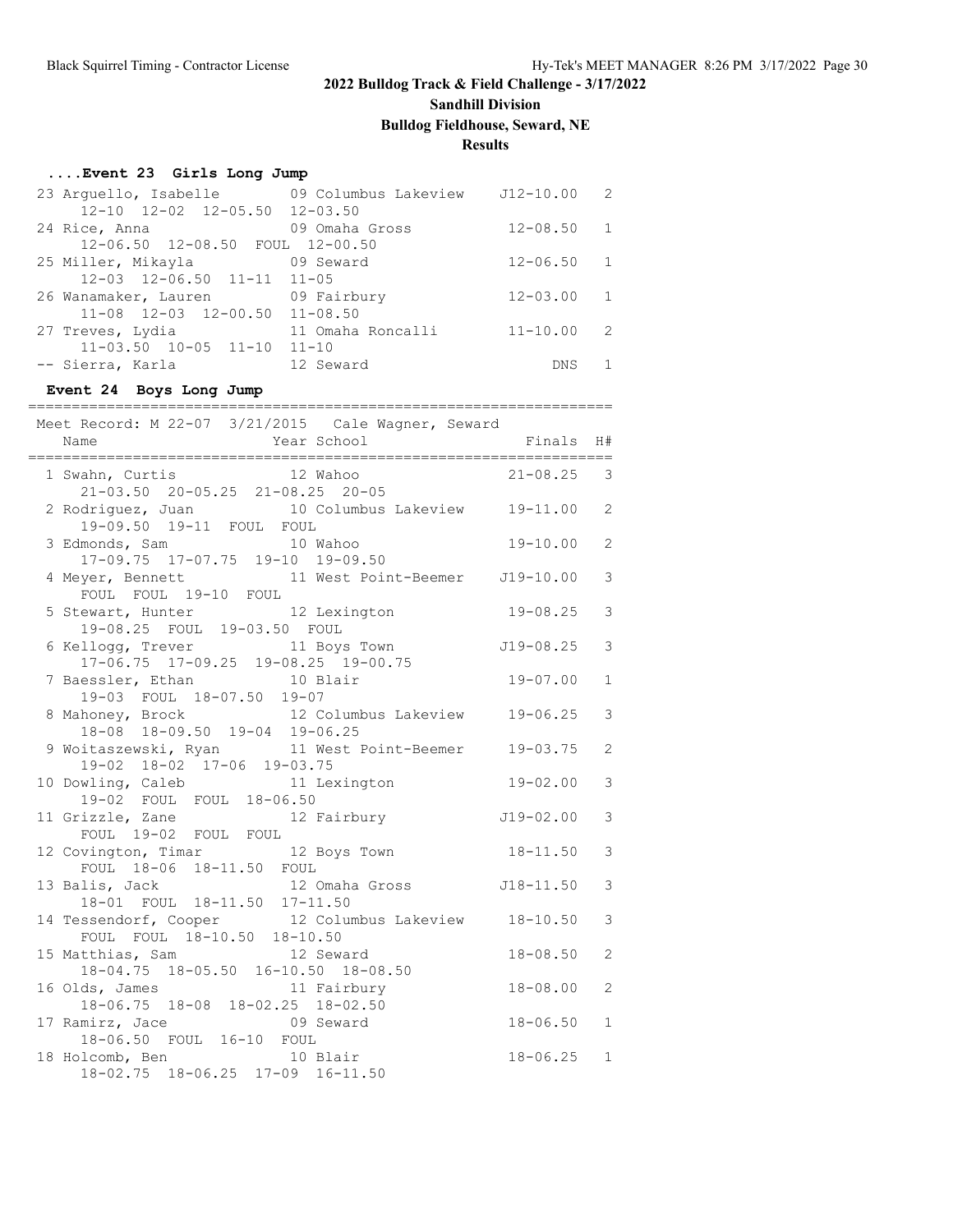## **Sandhill Division**

### **Bulldog Fieldhouse, Seward, NE**

### **Results**

| Event 24 Boys Long Jump                                                                        |                |                |
|------------------------------------------------------------------------------------------------|----------------|----------------|
| 19 Peterson, Declan 69 York<br>18-03.75  16-11  17-01  PASS                                    | $18 - 03.75$ 2 |                |
| 20 Egger, Maddex 10 Aurora                                                                     | $18 - 03.50$   | $\overline{c}$ |
| $17-06.50$ $18-03.50$ $15-05.75$ $16-03.75$<br>11 Lexington<br>21 Moss, Quentin                | $J18 - 03.50$  | 3              |
| FOUL 18-03.50 FOUL FOUL<br>22 Hammond, Gaven<br>09 Blair                                       | $18 - 00.00$   | $\mathbf{1}$   |
| 17-10.75 17-02.50 17-04.50 18-00                                                               |                |                |
| 23 Pajnigar, Thomas<br>12 Omaha Gross<br>17-10 16-07.75 17-03.50 17-06                         | $17 - 10.00$   | $\overline{c}$ |
| 12 Omaha Roncalli 17-03.50<br>24 Mahgoub, Yousif<br>FOUL FOUL 17-03.50 FOUL                    |                | $\overline{c}$ |
| 25 Malousek, Josh 12 Ashland-Greenwood<br>17-03 16-06.50 17-00.75 15-10.50                     | $17 - 03.00$   | $\mathbf{1}$   |
| 12 Ashland-Greenwood 16-04.50<br>26 Fortney, Mason                                             |                | $\mathbf{1}$   |
| 14-06.50 15-09.75 14-00.50 16-04.50<br>12 Omaha Roncalli<br>27 Berry, Tyler                    | $16 - 04.25$   | $\overline{c}$ |
| $16-04.25$ $16-03$ $14-08$ $15-04.50$<br>11 Boys Town<br>11 Boys 16-01.25 15-06 15-06.50 16-00 | $16 - 01.25$   | $\overline{c}$ |
| 12 West Point-Beemer 15-09.50<br>29 Alberts, Matt                                              |                | $\mathbf{1}$   |
| FOUL 15-09.50 15-07.75 14-07.75<br>10 Aurora<br>30 Perez, Elijah                               | $15 - 07.00$   | $\overline{c}$ |
| 15-04.25 14-01.75 15-07 14-08                                                                  |                |                |
| 31 VanLangingham, Keldon 09 Ashland-Greenwood 15-05.00<br>15-05 14-06.25 14-07 14-11.50        |                | $\mathbf{1}$   |
| 09 Wahoo<br>32 Smart, Caden<br>$14-06.50$ $14-01.75$ $14-08$ $15-00$                           | $15 - 00.00$   | $\mathbf{1}$   |
| 33 Novotny, Aiden 69 Fairbury                                                                  | $14 - 11.50$   | $\mathbf{1}$   |
| FOUL 14-10.75 14-11.50 14-06.50<br>34 Schadwinkel, Caden 09 Seward                             | $14 - 08.25$   | $\mathbf{1}$   |
| 14-08.25 FOUL 12-10 14-01.75<br>09 Omaha Roncalli 14-05.50<br>35 Mackey, Braden                |                | $\mathbf{1}$   |
| FOUL 14-05.50 13-09.50 13-02<br>-- Hernandez, Julian 69 Aurora                                 | FOUL           | 3              |
| FOUL FOUL FOUL FOUL<br>-- Maschmeier, Landyn 12 Columbus Lakeview                              | SCR            |                |
| Event 25 Girls Triple Jump                                                                     |                |                |
| Meet Record: M 35-09 3/22/2014 Lauren Crockett, Wahoo                                          | Finals H#      |                |
| 1 Frenzen, Molly 11 Columbus Lakeview 32-11.00 2<br>32-02.50 32-11 31-09.50 FOUL               |                |                |

2 Vomacka, Brooklyn 10 Omaha Gross 32-02.50 2

3 Roewert, Schuyler 11 Blair 31-04.50 1

4 Snodgrass, Campbell 09 West Point-Beemer 31-01.00 2

5 Kuecker, Reese 11 Lexington 30-08.00 2

FOUL FOUL FOUL 32-02.50

30-03 29-00.25 31-01.25 31-04.50

28-03.50 29-00.25 28-10.50 30-08

31-01 FOUL 30-04.75 FOUL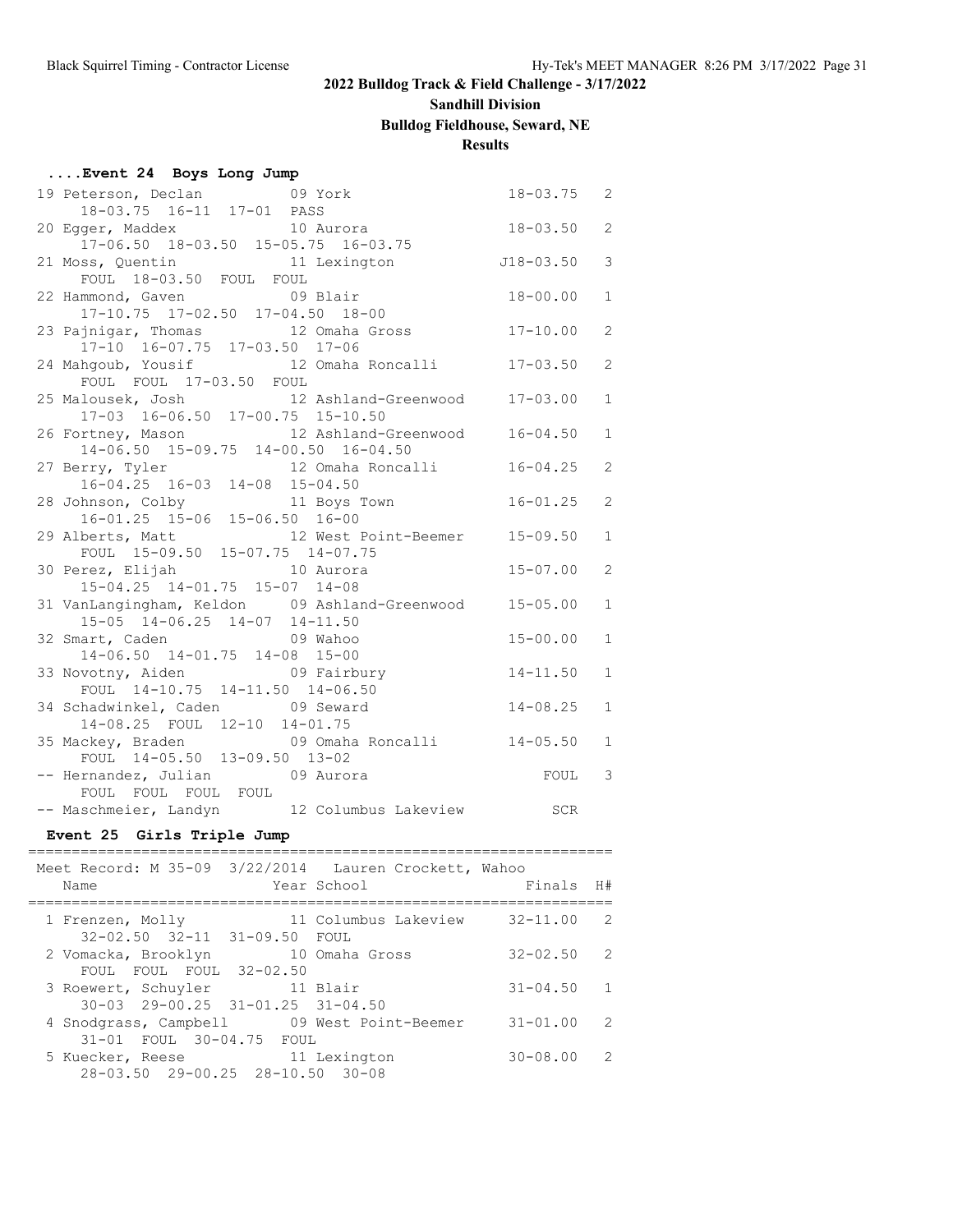# **Sandhill Division**

# **Bulldog Fieldhouse, Seward, NE**

**Results**

### **....Event 25 Girls Triple Jump**

|                                                                                                                |              | $\mathbf{1}$   |
|----------------------------------------------------------------------------------------------------------------|--------------|----------------|
| 6 Harms, Presley 11 Ashland-Greenwood 30-05.50<br>30-05.50 29-09 29-06.25 29-11                                |              |                |
|                                                                                                                |              | $\mathbf{1}$   |
| 28-07.25 27-09 28-10.75 30-02                                                                                  |              |                |
| 8 Bittner, Olivia 11 Omaha Roncalli 29-11.25                                                                   |              | $\overline{2}$ |
| 28-03 FOUL 27-08.25 29-11.25                                                                                   |              |                |
| 9 Cooney, Tabitha 12 Wahoo                                                                                     | $29 - 09.50$ | 2              |
| 29-07.50 29-04 29-09 29-09.50                                                                                  |              |                |
| 10 Miller, Mikayla (1998) 99-09 28-11.25<br>28-10.75 29-08.50 29-09 28-11.25                                   |              | $\mathbf{1}$   |
|                                                                                                                |              |                |
| 11 Rodgers, Breyauna 12 Omaha Roncalli 29-07.00                                                                |              | 2              |
| 29-00.25 29-00.75 29-07 29-01                                                                                  |              |                |
| 12 Rohr, Josie 10 Omaha Roncalli 29-05.75<br>29-01.75 28-04.75 29-05.75 27-00.50                               |              | $\overline{2}$ |
|                                                                                                                |              |                |
| 13 Rasmussen, Sierra de Contra de Contra de 29-00.75                                                           |              | $\mathbf{1}$   |
| FOUL 29-00.50 FOUL 29-00.75                                                                                    |              |                |
| 14 Keith, Emma 10 Ashland-Greenwood 28-06.75                                                                   |              | $\mathbf{1}$   |
| 28-02 28-06.75 27-06.25 27-06.75                                                                               |              |                |
| 15 Toelle, Addison 09 West Point-Beemer 28-02.50                                                               |              | $\mathbf{1}$   |
| 28-01.50 28-02.50 26-11 27-08                                                                                  |              |                |
| 16 Vocelka, Deja 10 Fairbury 10 Vocelka, 27-10.75                                                              |              | 2              |
| 24-02 FOUL 26-10.50 27-10.75                                                                                   |              |                |
| 17 Consbruck, Logan 11 West Point-Beemer 27-07.00                                                              |              | 2              |
| 27-03.50 27-04.75 25-10.50 27-07<br>27-03.50 27-04.75 25-10.50 27-07<br>18 Ohlde, Madison 10 Fairbury 26-08.00 |              |                |
|                                                                                                                |              | $\mathbf{1}$   |
| 19 DeBoer, Malayne 10 Fairbury 26-05.25<br>25-00 26-05.25 25-05.50 FOUL<br>20 Curlile Shelbury                 |              | $\mathbf{1}$   |
|                                                                                                                |              |                |
| 20 Curlile, Shelby 10 Boys Town                                                                                | $25 - 11.75$ | $\mathbf{1}$   |
| FOUL 25-11.75 24-06.75 25-05                                                                                   |              |                |
| 21 Michal, Hope 12 Boys Town 24-03.75 1                                                                        |              |                |
| FOUL FOUL 24-00.50 24-03.75                                                                                    |              |                |
| -- Arguello, Isabelle 69 Columbus Lakeview 5CR                                                                 |              |                |
|                                                                                                                |              |                |

### **Event 26 Boys Triple Jump**

| Name |                                                                                        |              | Meet Record: M 46-05 3/15/2018 Ajack Waikur, Lexington<br>Year School | Finals        | H#            |
|------|----------------------------------------------------------------------------------------|--------------|-----------------------------------------------------------------------|---------------|---------------|
|      | 1 Staehr, Carsen                                                                       |              | 11 Aurora                                                             | $43 - 04.00$  | 2             |
|      | 43-04 42-08.75 PASS PASS<br>2 Holcomb, Ben<br>$39-10.75$ $40-04.50$ $40-10$ $39-00.75$ | 10 Blair     |                                                                       | $40 - 10.00$  | $\mathbf{1}$  |
|      | 3 Stewart, Hunter<br>39-06 FOUL 40-04.75 37-10                                         | 12 Lexington |                                                                       | $40 - 04.75$  | $\mathcal{L}$ |
|      | 4 Weddle, Treven<br>FOUL 39-02.75 FOUL 39-09.25                                        |              | 10 West Point-Beemer                                                  | $39 - 09.25$  | 2             |
|      | 5 Mahqoub, Yousif<br>FOUL 37-01.50 39-03 38-03.50                                      |              | 12 Omaha Roncalli                                                     | $39 - 03.00$  | 2             |
|      | 6 Peters, Alex<br>FOUL 38-11 37-11 37-03                                               |              | 12 Aurora                                                             | $38 - 11.00$  | $\mathcal{L}$ |
|      | 7 Dowling, Caleb<br>37-08.50 FOUL 35-08.25 38-11                                       |              | 11 Lexington                                                          | $J38 - 11.00$ | $\mathcal{L}$ |
|      |                                                                                        |              |                                                                       |               |               |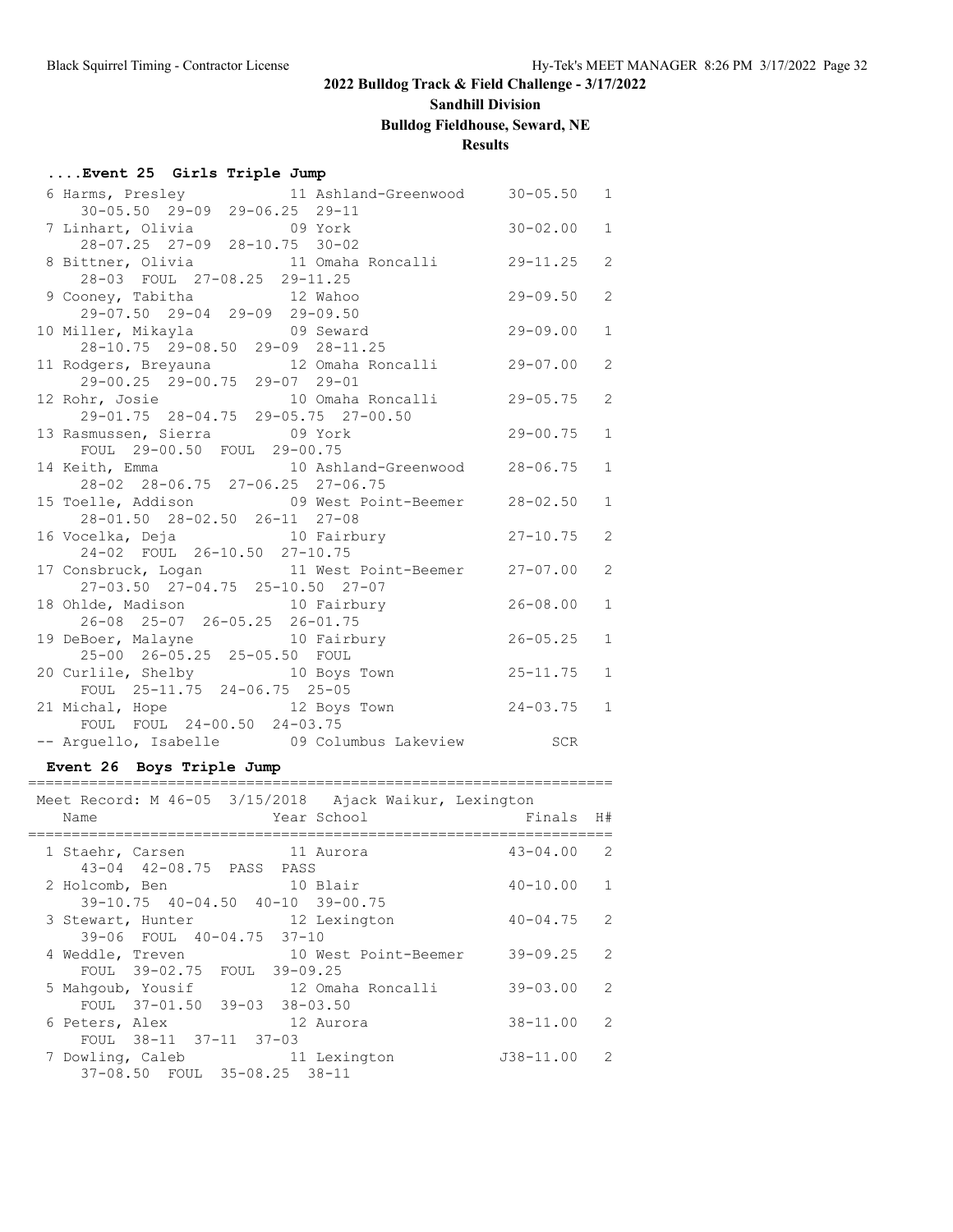# **Sandhill Division**

## **Bulldog Fieldhouse, Seward, NE**

## **Results**

| Event 26 Boys Triple Jump |  |  |  |
|---------------------------|--|--|--|
|---------------------------|--|--|--|

| 12 Omaha Roncalli 38-08.00<br>8 Kobore, Ken                                          |              | 2              |
|--------------------------------------------------------------------------------------|--------------|----------------|
| 38-08 37-09 37-01.75 38-06.50                                                        |              | 2              |
| 9 Strauss, Greysen 11 Lexington 38-00.00<br>FOUL FOUL 38-00 FOUL                     |              |                |
| 10 Taylor, Ziachia (11 Boys Town 37-03.75)                                           |              | $\overline{2}$ |
| 36-03.50 37-03.75 36-04.25 35-07.50                                                  |              |                |
| 11 Tessendorf, Cooper 12 Columbus Lakeview 36-11.00                                  |              | $\mathbf{2}$   |
| $34-09$ $35-08.50$ $36-08$ $36-11$                                                   |              |                |
| 12 Mahoney, Brock 12 Columbus Lakeview J36-11.00<br>36-11 35-00 FOUL 35-08.50        |              | 2              |
|                                                                                      |              |                |
| 13 Maschmeier, Landyn 12 Columbus Lakeview 36-08.00<br>34-07.25 35-00.50 36-08 36-04 |              | $\mathbf{1}$   |
|                                                                                      |              | $\overline{2}$ |
| 14 Berry, Tyler 12 Omaha Roncalli 36-07.00<br>FOUL 36-07 36-04.50 36-01.25           |              |                |
| 15 Nething, Eli<br>09 York                                                           | $36 - 02.00$ | $\mathbf{1}$   |
| FOUL 36-02 33-09.75 FOUL                                                             |              |                |
| 16 Shellito, Silas<br>12 Wahoo                                                       | $36 - 01.00$ | 2              |
| 34-03.50 35-00 35-04.25 36-01                                                        |              |                |
| 17 Battreall, Gavin 10 Omaha Gross 35-07.25                                          |              | $\mathbf{1}$   |
| 35-07.25 33-02.50 31-02 33-00                                                        |              |                |
| 18 Bordovsky, Noah 18 09 Wahoo                                                       | $34 - 10.50$ | $\mathbf{1}$   |
| 34-10.50 31-02.75 FOUL PASS<br>19 Malousek, Josh 12 Ashland-Greenwood 34-09.00       |              | $\mathbf{1}$   |
| FOUL FOUL FOUL 34-09                                                                 |              |                |
| 20 Gartner, Wyatt 69 York                                                            | $34 - 07.00$ | $\mathbf{1}$   |
| 34-07 33-06 34-04.50 FOUL                                                            |              |                |
| 21 Anderson, Shelton 11 Blair                                                        | $34 - 00.25$ | $\mathbf{1}$   |
| $33-09.50$ $34-00.25$ $32-05$ $33-03.75$                                             |              |                |
| 22 Fry, Lukas 69 Aurora                                                              | $33 - 10.00$ | $\mathbf{1}$   |
| 33-10 33-03 33-03.75 33-03.50                                                        |              |                |
| 23 Troyer, Conner 09 West Point-Beemer 32-11.00<br>FOUL 32-01.75 32-02.75 32-11      |              | $\overline{2}$ |
|                                                                                      |              | $\mathbf{1}$   |
| 24 Nippert, Korey 09 Fairbury 32-05.50<br>FOUL 32-05.50 29-00 31-02                  |              |                |
| 25 Weber, Nathan<br>09 Seward                                                        | $31 - 04.00$ | $\mathbf{1}$   |
| FOUL 31-04 FOUL 29-07.25                                                             |              |                |
| 09 Ashland-Greenwood 30-07.00<br>26 Wilhite, Nick                                    |              | $\mathbf{1}$   |
| 28-08.50 29-08 30-07 PASS                                                            |              |                |
| 27 Engalman, Seth 11 Fairbury 29-07.00                                               |              | $\mathbf{1}$   |
| FOUL 29-04.75 29-07 FOUL                                                             |              |                |
| -- Johnson, Jerik 09 Fairbury<br>FOUL FOUL FOUL PASS                                 | FOUL         | 1              |
|                                                                                      |              |                |

### **Event 27 Girls Pole Vault**

| Name             |   |   |                               |     | Year School |                                                           | Meet Record: M 10-01 3/15/2018 Leigh Jahnke, West Point-Beem<br>Finals |
|------------------|---|---|-------------------------------|-----|-------------|-----------------------------------------------------------|------------------------------------------------------------------------|
| 1 Lierman, Mikya |   |   | 11 Fairbury                   |     |             |                                                           | $10 - 00.00$                                                           |
|                  |   |   |                               |     |             | $7-00$ $7-06$ $8-00$ $8-06$ $9-00$ $9-06$ $10-00$ $10-06$ |                                                                        |
|                  |   |   | $P$ $P$ $P$ 0 0 0             |     |             | XXX                                                       |                                                                        |
| 2 Cemer, Sami    |   |   |                               |     | 12 Blair    |                                                           | $9 - 00.00$                                                            |
|                  |   |   | 7-00 7-06 8-00 8-06 9-00 9-06 |     |             |                                                           |                                                                        |
|                  | P | ∩ | $\circ$                       | XXX |             |                                                           |                                                                        |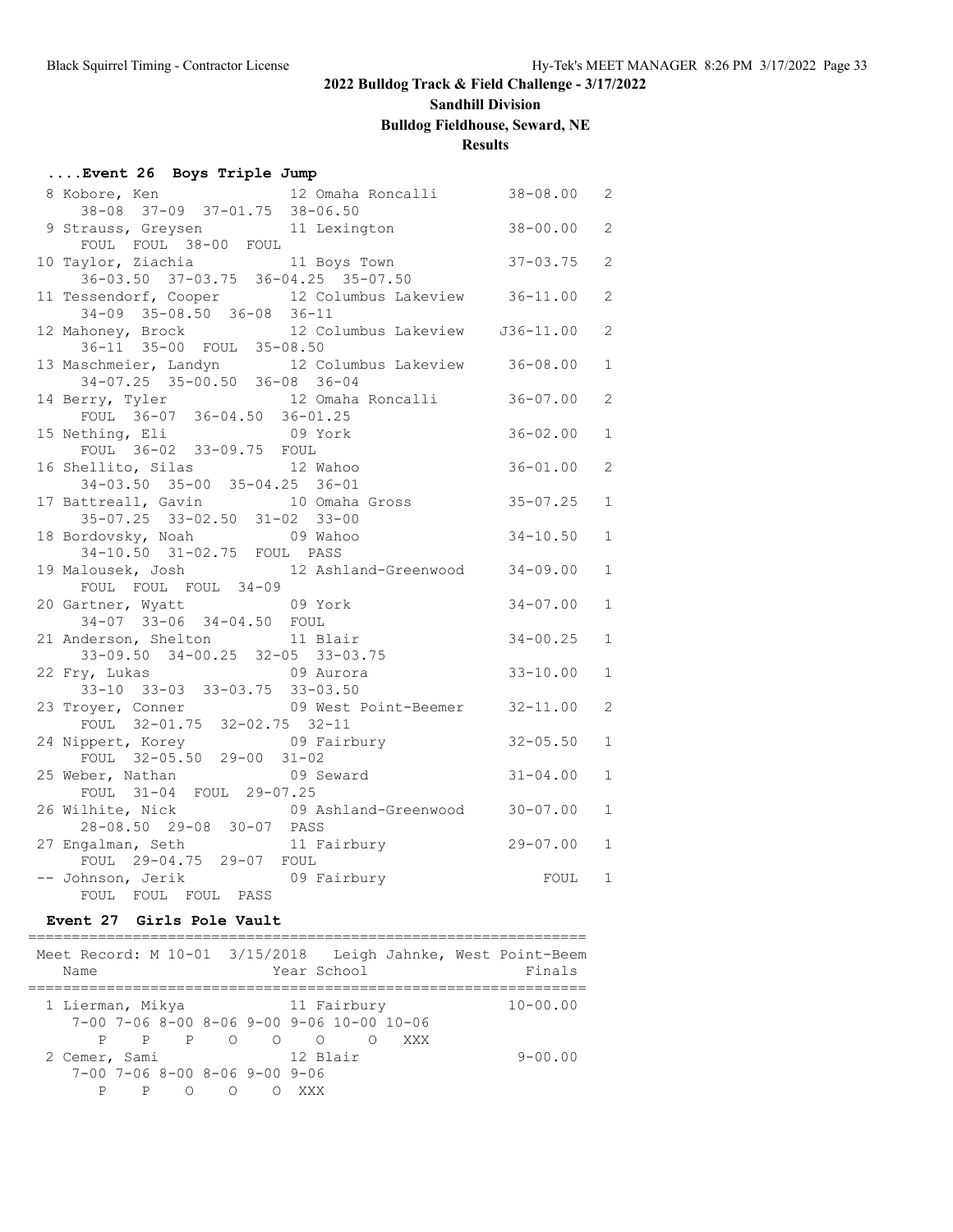### **Sandhill Division**

**Bulldog Fieldhouse, Seward, NE**

## **Results**

| 2 Driewer, Melanie 12 York<br>$9 - 00.00$<br>$7-00$ $7-06$ $8-00$ $8-06$ $9-00$ $9-06$<br>P P P O O XXX<br>4 Koch, Chloe<br>09 York<br>$J9 - 00.00$<br>$7-00$ $7-06$ $8-00$ $8-06$ $9-00$ $9-06$<br>P P O O XXO XXX<br>$8 - 06.00$<br>5 Mans, Jami<br>12 Fairbury<br>$7 - 00$ $7 - 06$ $8 - 00$ $8 - 06$ $9 - 00$<br>P O O XO XXX<br>6 Driewer, Morgan 11 York<br>$J8 - 06.00$<br>$7-00$ $7-06$ $8-00$ $8-06$ $9-00$<br>P P XO XXO XXX<br>7 Sutton, Kalli<br>11 Lexington<br>$8 - 00.00$<br>$7 - 00$ $7 - 06$ $8 - 00$ $8 - 06$<br>P O O XXX<br>7 Harbison, Cordelia<br>$8 - 00.00$<br>12 Lexington<br>$7 - 00$ $7 - 06$ $8 - 00$ $8 - 06$<br>P O O XXX<br>9 Pike, Alivia<br>10 Ashland-Greenwood J8-00.00<br>$7 - 00$ $7 - 06$ $8 - 00$ $8 - 06$<br>XO<br>O XO XXX<br>9 Bengtson, Kehlanee<br>$J8 - 00.00$<br>10 Aurora<br>$7 - 00$ $7 - 06$ $8 - 00$ $8 - 06$<br>O XO XO XXX<br>11 Robinson, Megan<br>11 Wahoo<br>$J8 - 00.00$<br>$7 - 00$ $7 - 06$ $8 - 00$ $8 - 06$<br>XO XO XO XXX<br>12 West Point-Beemer 7-00.00<br>12 Figueroa, Brisa<br>$7 - 00$ $7 - 06$<br>O XXX<br>10 Columbus Lakeview 7-00.00<br>12 Finecy, Morgan<br>$7 - 00$ $7 - 06$<br>O XXX<br>14 Davis, Lily<br>10 Fairbury<br>$J7 - 00.00$<br>$7 - 00$ $7 - 06$<br>XXO XXX<br>-- Ruiu, Caterina<br>12 Seward<br>NH<br>$7 - 00$<br>XXX<br>- Smidt, Mackinnzie<br>09 West Point-Beemer<br>ΝH<br>$7 - 00$<br>XXX<br>-- Boell, Ashlynn<br>11 West Point-Beemer<br>NH<br>$7 - 00$<br>XXX<br>-- Keith, Hannah<br>12 Ashland-Greenwood<br>NH<br>$7 - 00$<br>XXX<br>-- Darling, Grace<br>11 Wahoo<br>NH<br>$7 - 00$<br>XXX<br>-- Schmeckpeper, Marisa<br>09 Seward<br>NH<br>$7 - 00$ | Event 27 Girls Pole Vault |     |  |  |  |  |  |  |  |
|---------------------------------------------------------------------------------------------------------------------------------------------------------------------------------------------------------------------------------------------------------------------------------------------------------------------------------------------------------------------------------------------------------------------------------------------------------------------------------------------------------------------------------------------------------------------------------------------------------------------------------------------------------------------------------------------------------------------------------------------------------------------------------------------------------------------------------------------------------------------------------------------------------------------------------------------------------------------------------------------------------------------------------------------------------------------------------------------------------------------------------------------------------------------------------------------------------------------------------------------------------------------------------------------------------------------------------------------------------------------------------------------------------------------------------------------------------------------------------------------------------------------------------------------------------------------------------------------------------------------------------------------------|---------------------------|-----|--|--|--|--|--|--|--|
|                                                                                                                                                                                                                                                                                                                                                                                                                                                                                                                                                                                                                                                                                                                                                                                                                                                                                                                                                                                                                                                                                                                                                                                                                                                                                                                                                                                                                                                                                                                                                                                                                                                   |                           |     |  |  |  |  |  |  |  |
|                                                                                                                                                                                                                                                                                                                                                                                                                                                                                                                                                                                                                                                                                                                                                                                                                                                                                                                                                                                                                                                                                                                                                                                                                                                                                                                                                                                                                                                                                                                                                                                                                                                   |                           |     |  |  |  |  |  |  |  |
|                                                                                                                                                                                                                                                                                                                                                                                                                                                                                                                                                                                                                                                                                                                                                                                                                                                                                                                                                                                                                                                                                                                                                                                                                                                                                                                                                                                                                                                                                                                                                                                                                                                   |                           |     |  |  |  |  |  |  |  |
|                                                                                                                                                                                                                                                                                                                                                                                                                                                                                                                                                                                                                                                                                                                                                                                                                                                                                                                                                                                                                                                                                                                                                                                                                                                                                                                                                                                                                                                                                                                                                                                                                                                   |                           |     |  |  |  |  |  |  |  |
|                                                                                                                                                                                                                                                                                                                                                                                                                                                                                                                                                                                                                                                                                                                                                                                                                                                                                                                                                                                                                                                                                                                                                                                                                                                                                                                                                                                                                                                                                                                                                                                                                                                   |                           |     |  |  |  |  |  |  |  |
|                                                                                                                                                                                                                                                                                                                                                                                                                                                                                                                                                                                                                                                                                                                                                                                                                                                                                                                                                                                                                                                                                                                                                                                                                                                                                                                                                                                                                                                                                                                                                                                                                                                   |                           |     |  |  |  |  |  |  |  |
|                                                                                                                                                                                                                                                                                                                                                                                                                                                                                                                                                                                                                                                                                                                                                                                                                                                                                                                                                                                                                                                                                                                                                                                                                                                                                                                                                                                                                                                                                                                                                                                                                                                   |                           |     |  |  |  |  |  |  |  |
|                                                                                                                                                                                                                                                                                                                                                                                                                                                                                                                                                                                                                                                                                                                                                                                                                                                                                                                                                                                                                                                                                                                                                                                                                                                                                                                                                                                                                                                                                                                                                                                                                                                   |                           |     |  |  |  |  |  |  |  |
|                                                                                                                                                                                                                                                                                                                                                                                                                                                                                                                                                                                                                                                                                                                                                                                                                                                                                                                                                                                                                                                                                                                                                                                                                                                                                                                                                                                                                                                                                                                                                                                                                                                   |                           |     |  |  |  |  |  |  |  |
|                                                                                                                                                                                                                                                                                                                                                                                                                                                                                                                                                                                                                                                                                                                                                                                                                                                                                                                                                                                                                                                                                                                                                                                                                                                                                                                                                                                                                                                                                                                                                                                                                                                   |                           |     |  |  |  |  |  |  |  |
|                                                                                                                                                                                                                                                                                                                                                                                                                                                                                                                                                                                                                                                                                                                                                                                                                                                                                                                                                                                                                                                                                                                                                                                                                                                                                                                                                                                                                                                                                                                                                                                                                                                   |                           |     |  |  |  |  |  |  |  |
|                                                                                                                                                                                                                                                                                                                                                                                                                                                                                                                                                                                                                                                                                                                                                                                                                                                                                                                                                                                                                                                                                                                                                                                                                                                                                                                                                                                                                                                                                                                                                                                                                                                   |                           |     |  |  |  |  |  |  |  |
|                                                                                                                                                                                                                                                                                                                                                                                                                                                                                                                                                                                                                                                                                                                                                                                                                                                                                                                                                                                                                                                                                                                                                                                                                                                                                                                                                                                                                                                                                                                                                                                                                                                   |                           |     |  |  |  |  |  |  |  |
|                                                                                                                                                                                                                                                                                                                                                                                                                                                                                                                                                                                                                                                                                                                                                                                                                                                                                                                                                                                                                                                                                                                                                                                                                                                                                                                                                                                                                                                                                                                                                                                                                                                   |                           |     |  |  |  |  |  |  |  |
|                                                                                                                                                                                                                                                                                                                                                                                                                                                                                                                                                                                                                                                                                                                                                                                                                                                                                                                                                                                                                                                                                                                                                                                                                                                                                                                                                                                                                                                                                                                                                                                                                                                   |                           |     |  |  |  |  |  |  |  |
|                                                                                                                                                                                                                                                                                                                                                                                                                                                                                                                                                                                                                                                                                                                                                                                                                                                                                                                                                                                                                                                                                                                                                                                                                                                                                                                                                                                                                                                                                                                                                                                                                                                   |                           |     |  |  |  |  |  |  |  |
|                                                                                                                                                                                                                                                                                                                                                                                                                                                                                                                                                                                                                                                                                                                                                                                                                                                                                                                                                                                                                                                                                                                                                                                                                                                                                                                                                                                                                                                                                                                                                                                                                                                   |                           |     |  |  |  |  |  |  |  |
|                                                                                                                                                                                                                                                                                                                                                                                                                                                                                                                                                                                                                                                                                                                                                                                                                                                                                                                                                                                                                                                                                                                                                                                                                                                                                                                                                                                                                                                                                                                                                                                                                                                   |                           |     |  |  |  |  |  |  |  |
|                                                                                                                                                                                                                                                                                                                                                                                                                                                                                                                                                                                                                                                                                                                                                                                                                                                                                                                                                                                                                                                                                                                                                                                                                                                                                                                                                                                                                                                                                                                                                                                                                                                   |                           |     |  |  |  |  |  |  |  |
|                                                                                                                                                                                                                                                                                                                                                                                                                                                                                                                                                                                                                                                                                                                                                                                                                                                                                                                                                                                                                                                                                                                                                                                                                                                                                                                                                                                                                                                                                                                                                                                                                                                   |                           |     |  |  |  |  |  |  |  |
|                                                                                                                                                                                                                                                                                                                                                                                                                                                                                                                                                                                                                                                                                                                                                                                                                                                                                                                                                                                                                                                                                                                                                                                                                                                                                                                                                                                                                                                                                                                                                                                                                                                   |                           |     |  |  |  |  |  |  |  |
|                                                                                                                                                                                                                                                                                                                                                                                                                                                                                                                                                                                                                                                                                                                                                                                                                                                                                                                                                                                                                                                                                                                                                                                                                                                                                                                                                                                                                                                                                                                                                                                                                                                   |                           |     |  |  |  |  |  |  |  |
|                                                                                                                                                                                                                                                                                                                                                                                                                                                                                                                                                                                                                                                                                                                                                                                                                                                                                                                                                                                                                                                                                                                                                                                                                                                                                                                                                                                                                                                                                                                                                                                                                                                   |                           |     |  |  |  |  |  |  |  |
|                                                                                                                                                                                                                                                                                                                                                                                                                                                                                                                                                                                                                                                                                                                                                                                                                                                                                                                                                                                                                                                                                                                                                                                                                                                                                                                                                                                                                                                                                                                                                                                                                                                   |                           |     |  |  |  |  |  |  |  |
|                                                                                                                                                                                                                                                                                                                                                                                                                                                                                                                                                                                                                                                                                                                                                                                                                                                                                                                                                                                                                                                                                                                                                                                                                                                                                                                                                                                                                                                                                                                                                                                                                                                   |                           |     |  |  |  |  |  |  |  |
|                                                                                                                                                                                                                                                                                                                                                                                                                                                                                                                                                                                                                                                                                                                                                                                                                                                                                                                                                                                                                                                                                                                                                                                                                                                                                                                                                                                                                                                                                                                                                                                                                                                   |                           |     |  |  |  |  |  |  |  |
|                                                                                                                                                                                                                                                                                                                                                                                                                                                                                                                                                                                                                                                                                                                                                                                                                                                                                                                                                                                                                                                                                                                                                                                                                                                                                                                                                                                                                                                                                                                                                                                                                                                   |                           |     |  |  |  |  |  |  |  |
|                                                                                                                                                                                                                                                                                                                                                                                                                                                                                                                                                                                                                                                                                                                                                                                                                                                                                                                                                                                                                                                                                                                                                                                                                                                                                                                                                                                                                                                                                                                                                                                                                                                   |                           |     |  |  |  |  |  |  |  |
|                                                                                                                                                                                                                                                                                                                                                                                                                                                                                                                                                                                                                                                                                                                                                                                                                                                                                                                                                                                                                                                                                                                                                                                                                                                                                                                                                                                                                                                                                                                                                                                                                                                   |                           |     |  |  |  |  |  |  |  |
|                                                                                                                                                                                                                                                                                                                                                                                                                                                                                                                                                                                                                                                                                                                                                                                                                                                                                                                                                                                                                                                                                                                                                                                                                                                                                                                                                                                                                                                                                                                                                                                                                                                   |                           |     |  |  |  |  |  |  |  |
|                                                                                                                                                                                                                                                                                                                                                                                                                                                                                                                                                                                                                                                                                                                                                                                                                                                                                                                                                                                                                                                                                                                                                                                                                                                                                                                                                                                                                                                                                                                                                                                                                                                   |                           |     |  |  |  |  |  |  |  |
|                                                                                                                                                                                                                                                                                                                                                                                                                                                                                                                                                                                                                                                                                                                                                                                                                                                                                                                                                                                                                                                                                                                                                                                                                                                                                                                                                                                                                                                                                                                                                                                                                                                   |                           |     |  |  |  |  |  |  |  |
|                                                                                                                                                                                                                                                                                                                                                                                                                                                                                                                                                                                                                                                                                                                                                                                                                                                                                                                                                                                                                                                                                                                                                                                                                                                                                                                                                                                                                                                                                                                                                                                                                                                   |                           |     |  |  |  |  |  |  |  |
|                                                                                                                                                                                                                                                                                                                                                                                                                                                                                                                                                                                                                                                                                                                                                                                                                                                                                                                                                                                                                                                                                                                                                                                                                                                                                                                                                                                                                                                                                                                                                                                                                                                   |                           |     |  |  |  |  |  |  |  |
|                                                                                                                                                                                                                                                                                                                                                                                                                                                                                                                                                                                                                                                                                                                                                                                                                                                                                                                                                                                                                                                                                                                                                                                                                                                                                                                                                                                                                                                                                                                                                                                                                                                   |                           |     |  |  |  |  |  |  |  |
|                                                                                                                                                                                                                                                                                                                                                                                                                                                                                                                                                                                                                                                                                                                                                                                                                                                                                                                                                                                                                                                                                                                                                                                                                                                                                                                                                                                                                                                                                                                                                                                                                                                   |                           |     |  |  |  |  |  |  |  |
|                                                                                                                                                                                                                                                                                                                                                                                                                                                                                                                                                                                                                                                                                                                                                                                                                                                                                                                                                                                                                                                                                                                                                                                                                                                                                                                                                                                                                                                                                                                                                                                                                                                   |                           |     |  |  |  |  |  |  |  |
|                                                                                                                                                                                                                                                                                                                                                                                                                                                                                                                                                                                                                                                                                                                                                                                                                                                                                                                                                                                                                                                                                                                                                                                                                                                                                                                                                                                                                                                                                                                                                                                                                                                   |                           |     |  |  |  |  |  |  |  |
|                                                                                                                                                                                                                                                                                                                                                                                                                                                                                                                                                                                                                                                                                                                                                                                                                                                                                                                                                                                                                                                                                                                                                                                                                                                                                                                                                                                                                                                                                                                                                                                                                                                   |                           |     |  |  |  |  |  |  |  |
|                                                                                                                                                                                                                                                                                                                                                                                                                                                                                                                                                                                                                                                                                                                                                                                                                                                                                                                                                                                                                                                                                                                                                                                                                                                                                                                                                                                                                                                                                                                                                                                                                                                   |                           |     |  |  |  |  |  |  |  |
|                                                                                                                                                                                                                                                                                                                                                                                                                                                                                                                                                                                                                                                                                                                                                                                                                                                                                                                                                                                                                                                                                                                                                                                                                                                                                                                                                                                                                                                                                                                                                                                                                                                   |                           |     |  |  |  |  |  |  |  |
|                                                                                                                                                                                                                                                                                                                                                                                                                                                                                                                                                                                                                                                                                                                                                                                                                                                                                                                                                                                                                                                                                                                                                                                                                                                                                                                                                                                                                                                                                                                                                                                                                                                   |                           |     |  |  |  |  |  |  |  |
|                                                                                                                                                                                                                                                                                                                                                                                                                                                                                                                                                                                                                                                                                                                                                                                                                                                                                                                                                                                                                                                                                                                                                                                                                                                                                                                                                                                                                                                                                                                                                                                                                                                   |                           |     |  |  |  |  |  |  |  |
|                                                                                                                                                                                                                                                                                                                                                                                                                                                                                                                                                                                                                                                                                                                                                                                                                                                                                                                                                                                                                                                                                                                                                                                                                                                                                                                                                                                                                                                                                                                                                                                                                                                   |                           |     |  |  |  |  |  |  |  |
|                                                                                                                                                                                                                                                                                                                                                                                                                                                                                                                                                                                                                                                                                                                                                                                                                                                                                                                                                                                                                                                                                                                                                                                                                                                                                                                                                                                                                                                                                                                                                                                                                                                   |                           |     |  |  |  |  |  |  |  |
|                                                                                                                                                                                                                                                                                                                                                                                                                                                                                                                                                                                                                                                                                                                                                                                                                                                                                                                                                                                                                                                                                                                                                                                                                                                                                                                                                                                                                                                                                                                                                                                                                                                   |                           |     |  |  |  |  |  |  |  |
|                                                                                                                                                                                                                                                                                                                                                                                                                                                                                                                                                                                                                                                                                                                                                                                                                                                                                                                                                                                                                                                                                                                                                                                                                                                                                                                                                                                                                                                                                                                                                                                                                                                   |                           |     |  |  |  |  |  |  |  |
|                                                                                                                                                                                                                                                                                                                                                                                                                                                                                                                                                                                                                                                                                                                                                                                                                                                                                                                                                                                                                                                                                                                                                                                                                                                                                                                                                                                                                                                                                                                                                                                                                                                   |                           |     |  |  |  |  |  |  |  |
|                                                                                                                                                                                                                                                                                                                                                                                                                                                                                                                                                                                                                                                                                                                                                                                                                                                                                                                                                                                                                                                                                                                                                                                                                                                                                                                                                                                                                                                                                                                                                                                                                                                   |                           |     |  |  |  |  |  |  |  |
|                                                                                                                                                                                                                                                                                                                                                                                                                                                                                                                                                                                                                                                                                                                                                                                                                                                                                                                                                                                                                                                                                                                                                                                                                                                                                                                                                                                                                                                                                                                                                                                                                                                   |                           |     |  |  |  |  |  |  |  |
|                                                                                                                                                                                                                                                                                                                                                                                                                                                                                                                                                                                                                                                                                                                                                                                                                                                                                                                                                                                                                                                                                                                                                                                                                                                                                                                                                                                                                                                                                                                                                                                                                                                   |                           | XXX |  |  |  |  |  |  |  |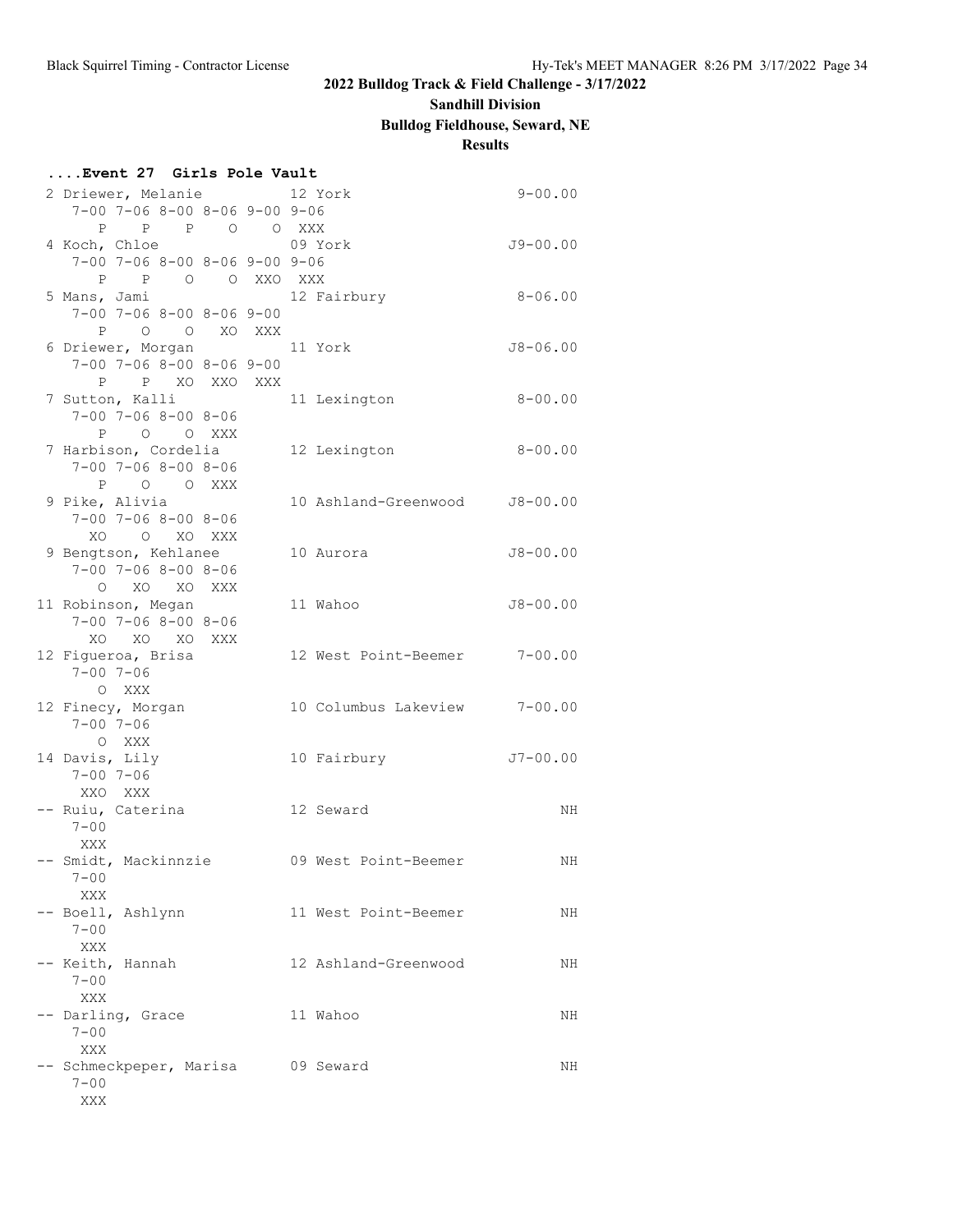### **Sandhill Division**

**Bulldog Fieldhouse, Seward, NE**

### **Results**

### **....Event 27 Girls Pole Vault**

| -- Novak, Kyla |  | 09 Seward | ΝH |
|----------------|--|-----------|----|
| $7 - 00$       |  |           |    |
| XXX            |  |           |    |
|                |  |           |    |

================================================================

### **Event 28 Boys Pole Vault**

|  |                                                  | Meet Record: M 15-02 3/16/2017 Chase Berry, Seward                         |  |
|--|--------------------------------------------------|----------------------------------------------------------------------------|--|
|  | Name                                             | Year School<br><b>Example 1</b> Finals                                     |  |
|  |                                                  | 1 Carlson, Caden 12 Aurora 14-00.00                                        |  |
|  |                                                  | 8-06 9-00 9-06 10-00 10-06 11-00 11-06 12-00 12-06 13-00 13-06 14-00 14-06 |  |
|  |                                                  | P P P P P P P P P P O XXO O XXX                                            |  |
|  |                                                  | 2 Robinson, Michael 12 Wahoo 13-00.00                                      |  |
|  |                                                  | 8-06 9-00 9-06 10-00 10-06 11-00 11-06 12-00 12-06 13-00 13-06             |  |
|  |                                                  | P P P P P P P P XO O XXO XXX                                               |  |
|  |                                                  | 3 Jacobson, Jax 11 West Point-Beemer 11-06.00                              |  |
|  |                                                  | 8-06 9-00 9-06 10-00 10-06 11-00 11-06 12-00                               |  |
|  |                                                  | P P P P P P O O XXX                                                        |  |
|  |                                                  | 4 Knott, Kalen 11 Seward 511-06.00                                         |  |
|  |                                                  | 8-06 9-00 9-06 10-00 10-06 11-00 11-06 12-00 12-06                         |  |
|  |                                                  | P P P P P P XO P XXX                                                       |  |
|  |                                                  | 5 Mahoney, Brock 12 Columbus Lakeview 11-00.00                             |  |
|  | 8-06 9-00 9-06 10-00 10-06 11-00 11-06           |                                                                            |  |
|  |                                                  | P P P O O O XXX                                                            |  |
|  | 5 Hill, Nolan 11 Seward                          | $11 - 00.00$                                                               |  |
|  | 8-06 9-00 9-06 10-00 10-06 11-00 11-06           |                                                                            |  |
|  | P P P O O O XXX<br>7 Rosendale, Conner 12 Seward |                                                                            |  |
|  |                                                  | $J11 - 00.00$                                                              |  |
|  | 8-06 9-00 9-06 10-00 10-06 11-00 11-06           |                                                                            |  |
|  |                                                  | P P P XXO XO XXO XXX                                                       |  |
|  | 8 Holoch, Hudson 10 York                         | $10 - 00.00$                                                               |  |
|  | 8-06 9-00 9-06 10-00 10-06                       |                                                                            |  |
|  | P P P XO XXX                                     |                                                                            |  |
|  |                                                  | 9 Lundgren, Ethan 10 Blair 9-06.00                                         |  |
|  | 8-06 9-00 9-06 10-00                             |                                                                            |  |
|  | P P O XXX                                        |                                                                            |  |
|  | 10 Rist, Robbie                                  | 10 Ashland-Greenwood J9-06.00                                              |  |
|  | 8-06 9-00 9-06 10-00                             |                                                                            |  |
|  | O O XO XXX                                       | $J9 - 06.00$                                                               |  |
|  | 10 O'Grady, Calin<br>8-06 9-00 9-06 10-00        | 09 Blair                                                                   |  |
|  | P P XO XXX                                       |                                                                            |  |
|  | 12 Treffer, Greg                                 | 12 Lexington J9-06.00                                                      |  |
|  | 8-06 9-00 9-06 10-00                             |                                                                            |  |
|  | O XO XO XXX                                      |                                                                            |  |
|  | 13 Bailey, Morgan                                | 11 Lexington 59-06.00                                                      |  |
|  | 8-06 9-00 9-06 10-00                             |                                                                            |  |
|  | O O XXO XXX                                      |                                                                            |  |
|  | 14 Vanlaningham, Dalton                          | 09 Fairbury<br>$8 - 06.00$                                                 |  |
|  | $8 - 069 - 00$                                   |                                                                            |  |
|  | O XXX                                            |                                                                            |  |
|  | -- Pilakowski, Eli                               | Columbus Lakeview<br>NH                                                    |  |
|  | $8 - 06$                                         |                                                                            |  |
|  | XXX                                              |                                                                            |  |
|  |                                                  |                                                                            |  |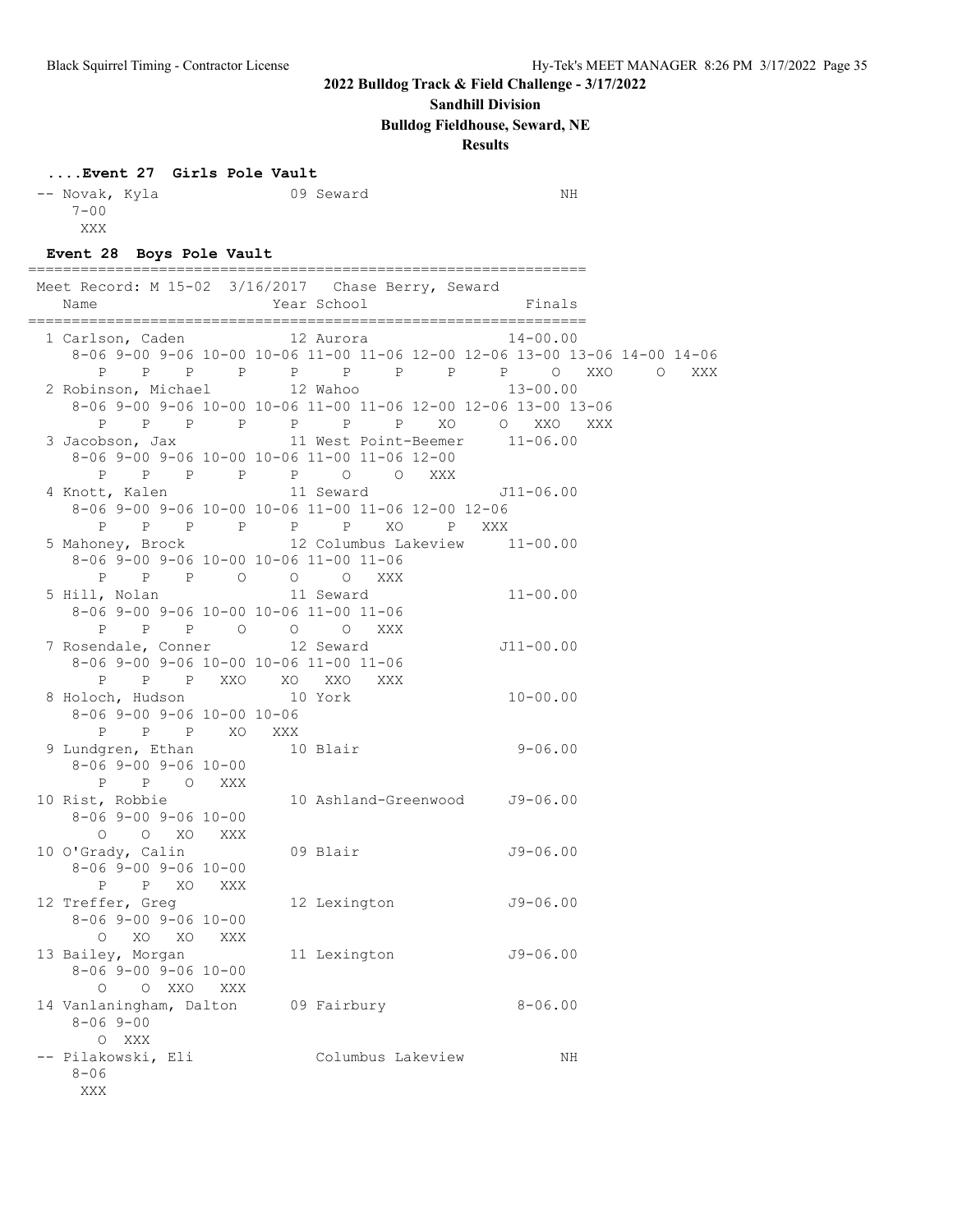# **Sandhill Division**

## **Bulldog Fieldhouse, Seward, NE**

## **Results**

### **....Event 28 Boys Pole Vault**

| -- Molt, Dustin<br>$8 - 06$                                                        | 10 Columbus Lakeview             | NH                 |
|------------------------------------------------------------------------------------|----------------------------------|--------------------|
| XXX<br>-- Bear, Hayden<br>$8 - 06$                                                 | 09 Fairbury                      | NΗ                 |
| XXX<br>-- Doggett, Brayden<br>$8 - 06$                                             | 09 West Point-Beemer             | NΗ                 |
| XXX<br>-- Sherwood, Chase 12 West Point-Beemer<br>8-06 9-00 9-06 10-00 10-06 11-00 |                                  | NH                 |
| P<br>P P P P XXX<br>-- Beetison, Ty<br>$8 - 06$                                    | 11 Ashland-Greenwood             | NH                 |
| XXX<br>-- Perez, Elijah<br>$8 - 06$                                                | 10 Aurora                        | NH                 |
| XXX<br>-- Belsky, Ethan<br>-- Bargen, Owen                                         | 12 Blair<br>11 Columbus Lakeview | DNS.<br><b>SCR</b> |
| -- Johnson, Ethan                                                                  | 12 Fairbury                      | <b>SCR</b>         |

### **Event 29 Girls High Jump**

| Name<br>.=============================== |  | <u>======</u> |                                                  |                                                         | Year School The Management of the Management of the Management of the Management of the Management of the Management of the Management of the Management of the Management of the Management of the Management of the Manageme<br>------------------------- | Meet Record: M 5-02 3/14/2019 Brooke Meyer/Tasha Freiberg,<br>Finals |
|------------------------------------------|--|---------------|--------------------------------------------------|---------------------------------------------------------|-------------------------------------------------------------------------------------------------------------------------------------------------------------------------------------------------------------------------------------------------------------|----------------------------------------------------------------------|
|                                          |  |               |                                                  |                                                         |                                                                                                                                                                                                                                                             | 1 Barcel, Blake 10 Columbus Lakeview 5-00.00                         |
|                                          |  |               |                                                  | 3-10 4-00 4-02 4-04 4-06 4-08 4-10 5-00 5-02            |                                                                                                                                                                                                                                                             |                                                                      |
|                                          |  |               |                                                  | P P O O O O XO O XXX                                    |                                                                                                                                                                                                                                                             |                                                                      |
| 2 Miller, Kelsey 69 Seward               |  |               |                                                  |                                                         |                                                                                                                                                                                                                                                             | $4 - 10.00$                                                          |
|                                          |  |               |                                                  | $3-10$ $4-00$ $4-02$ $4-04$ $4-06$ $4-08$ $4-10$ $5-00$ |                                                                                                                                                                                                                                                             |                                                                      |
|                                          |  |               |                                                  | P P P O O O O XXX                                       |                                                                                                                                                                                                                                                             |                                                                      |
| 3 Connealy, Maria 12 Omaha Gross         |  |               |                                                  |                                                         |                                                                                                                                                                                                                                                             | $J4-10.00$                                                           |
|                                          |  |               |                                                  | 3-10 4-00 4-02 4-04 4-06 4-08 4-10 5-00                 |                                                                                                                                                                                                                                                             |                                                                      |
|                                          |  |               |                                                  | P P P O O O XXO XXX                                     |                                                                                                                                                                                                                                                             |                                                                      |
|                                          |  |               |                                                  |                                                         |                                                                                                                                                                                                                                                             | $J4 - 10.00$                                                         |
|                                          |  |               |                                                  | $3-10$ 4-00 4-02 4-04 4-06 4-08 4-10 5-00               |                                                                                                                                                                                                                                                             |                                                                      |
|                                          |  |               |                                                  | P O O XXO O XXO XXO XXX                                 |                                                                                                                                                                                                                                                             |                                                                      |
|                                          |  |               |                                                  |                                                         |                                                                                                                                                                                                                                                             | 5 Kaup, Allie 69 West Point-Beemer 4-08.00                           |
|                                          |  |               | $3-10$ 4-00 4-02 4-04 4-06 4-08 4-10             |                                                         |                                                                                                                                                                                                                                                             |                                                                      |
|                                          |  |               | P O O O O O XXX                                  |                                                         |                                                                                                                                                                                                                                                             |                                                                      |
| 6 Davis, Allison 11 Fairbury             |  |               |                                                  |                                                         |                                                                                                                                                                                                                                                             | $J4 - 08.00$                                                         |
|                                          |  |               | $3-10$ $4-00$ $4-02$ $4-04$ $4-06$ $4-08$ $4-10$ |                                                         |                                                                                                                                                                                                                                                             |                                                                      |
|                                          |  |               | P P P XO O O XXX                                 |                                                         |                                                                                                                                                                                                                                                             |                                                                      |
| 6 Zeleny, Markeal 11 Wahoo               |  |               |                                                  |                                                         |                                                                                                                                                                                                                                                             | $J4 - 08.00$                                                         |
|                                          |  |               | $3-10$ $4-00$ $4-02$ $4-04$ $4-06$ $4-08$ $4-10$ |                                                         |                                                                                                                                                                                                                                                             |                                                                      |
|                                          |  |               | 0 0 0 0 XO 0 XXX                                 |                                                         |                                                                                                                                                                                                                                                             |                                                                      |
|                                          |  |               |                                                  |                                                         |                                                                                                                                                                                                                                                             | $J4 - 08.00$                                                         |
|                                          |  |               | $3-10$ $4-00$ $4-02$ $4-04$ $4-06$ $4-08$ $4-10$ |                                                         |                                                                                                                                                                                                                                                             |                                                                      |
|                                          |  |               | 0 0 0 0 0 XO XXX                                 |                                                         |                                                                                                                                                                                                                                                             |                                                                      |
| 9 Cole, Cobie 11 Fairbury                |  |               |                                                  |                                                         |                                                                                                                                                                                                                                                             | $J4 - 08.00$                                                         |
|                                          |  |               | $3-10$ 4-00 4-02 4-04 4-06 4-08 4-10             |                                                         |                                                                                                                                                                                                                                                             |                                                                      |
|                                          |  |               | P O O O O XXO XXX                                |                                                         |                                                                                                                                                                                                                                                             |                                                                      |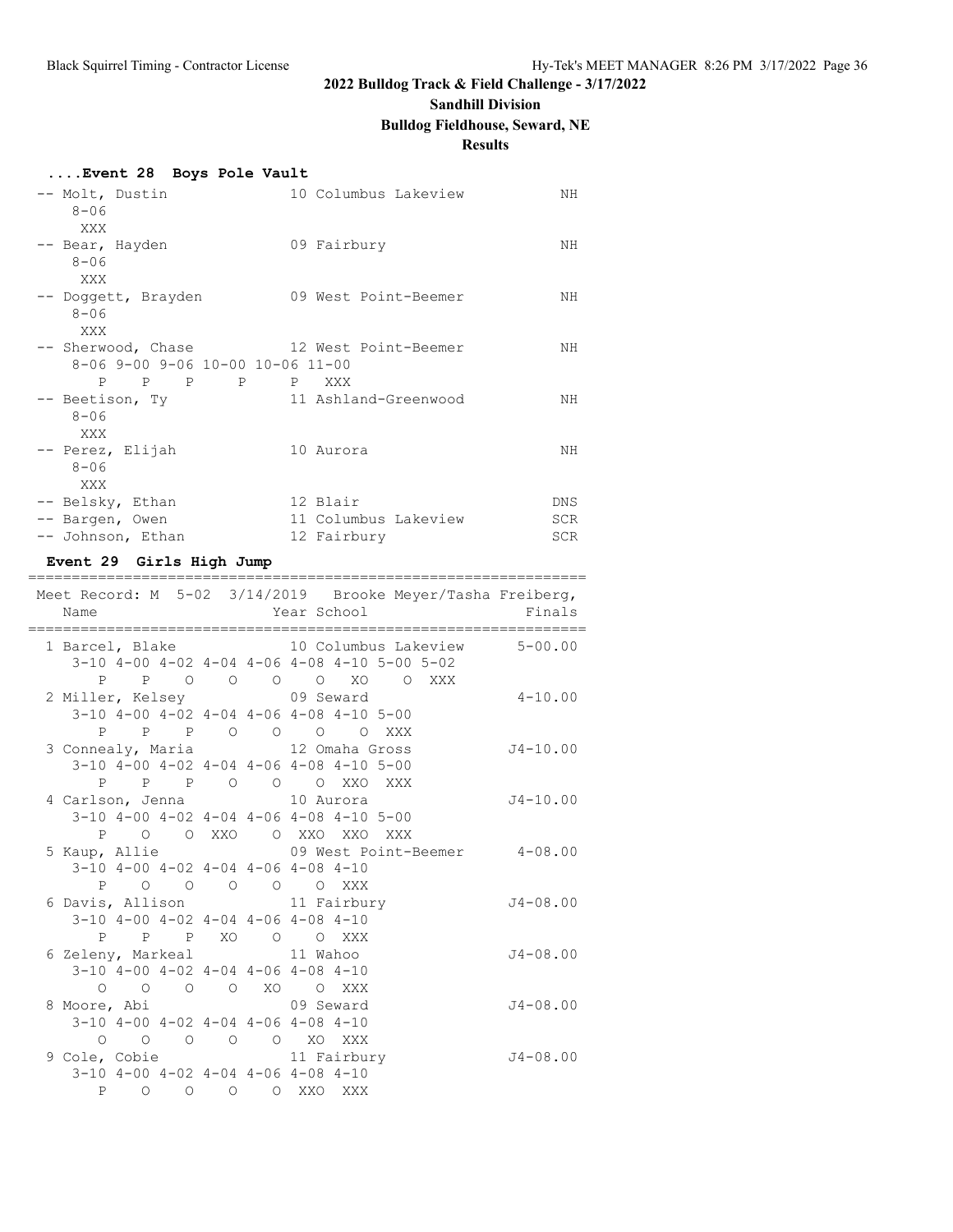### **Sandhill Division**

## **Bulldog Fieldhouse, Seward, NE**

## **Results**

| Event 29 Girls High Jump                            |                               |              |
|-----------------------------------------------------|-------------------------------|--------------|
| 10 Kolterman, Sarah 11 Wahoo                        |                               | $4 - 06.00$  |
| $3-10$ $4-00$ $4-02$ $4-04$ $4-06$ $4-08$           |                               |              |
| P 0 0 0 0 XXX                                       |                               |              |
| 10 Moore, Cherish 10 Columbus Lakeview 4-06.00      |                               |              |
| $3-10$ $4-00$ $4-02$ $4-04$ $4-06$ $4-08$           |                               |              |
| P P O O O XXX                                       |                               |              |
| 12 Rodgers, Amber                                   | 12 Omaha Roncalli 4-04.00     |              |
| $3-10$ $4-00$ $4-02$ $4-04$ $4-06$                  |                               |              |
| 0 0 0 0 XXX                                         |                               |              |
| 12 Snodgrass, Campbell 09 West Point-Beemer 4-04.00 |                               |              |
| $3-10$ $4-00$ $4-02$ $4-04$ $4-06$                  |                               |              |
| O O O XXX<br>$\mathbf{P}$                           |                               |              |
| 12 Limback, Kennedy 69 Seward                       |                               | $4 - 04.00$  |
| $3-10$ $4-00$ $4-02$ $4-04$ $4-06$                  |                               |              |
| P P O O XXX                                         |                               |              |
| 15 Gibbs, Autumn                                    | 11 Columbus Lakeview J4-04.00 |              |
| $3-10$ $4-00$ $4-02$ $4-04$ $4-06$                  |                               |              |
| O O XO XXX<br>$\Omega$                              |                               |              |
| 16 Hoffman, Kayleigh 11 Omaha Gross 4-02.00         |                               |              |
| $3-10$ $4-00$ $4-02$ $4-04$                         |                               |              |
| P O O XXX                                           |                               |              |
| 16 Schuster, Kasey                                  | 11 Aurora                     | $4 - 02.00$  |
| $3-10$ $4-00$ $4-02$ $4-04$                         |                               |              |
| O O O XXX                                           |                               |              |
| 18 Earlywine, Tia                                   | 11 Omaha Roncalli J4-02.00    |              |
| $3-10$ $4-00$ $4-02$ $4-04$                         |                               |              |
| XO O O XXX                                          |                               |              |
| 19 Libich, Rebecca                                  | 12 York                       | $J4 - 02.00$ |
| $3-10$ $4-00$ $4-02$ $4-04$                         |                               |              |
| P XO XO XXX                                         |                               |              |
| 20 Vocelka, Deja                                    | 10 Fairbury                   | $J4 - 02.00$ |
| $3-10$ $4-00$ $4-02$ $4-04$                         |                               |              |
| XO XO XO XXX                                        |                               |              |
| 21 Schroeder, Lexi                                  | 12 Omaha Roncalli 4-00.00     |              |
| $3 - 10$ $4 - 00$ $4 - 02$                          |                               |              |
| XO XO XXX                                           |                               |              |
| -- Gross, Olivia                                    | 10 West Point-Beemer          | ΝH           |
| $3 - 10$ $4 - 00$                                   |                               |              |
| P XXX                                               |                               |              |
| -- Borchers, Abbey                                  | 12 Wahoo                      | <b>DNS</b>   |
| -- Wendt, Nicole                                    | 09 Blair                      | <b>DNS</b>   |
| -- Kearney, Rachael                                 | 11 Lexington                  | SCR          |

## **Event 30 Boys High Jump**

| Meet Record: M 6-07 3/18/2021  Dylan Starr, Fairbury<br>Name |   |   |        |            | Year School |                                                     |     |     |     | Finals      |
|--------------------------------------------------------------|---|---|--------|------------|-------------|-----------------------------------------------------|-----|-----|-----|-------------|
| 1 Belsky, Ethan                                              |   |   |        |            | 12 Blair    |                                                     |     |     |     | $6 - 02.00$ |
|                                                              |   |   |        |            |             | $4-10$ 5-00 5-02 5-04 5-06 5-08 5-10 6-00 6-02 6-04 |     |     |     |             |
|                                                              |   |   |        |            |             | P P P O O O O O O                                   |     |     | XXX |             |
| 2 Ramaekers, Ethan                                           |   |   |        |            | 10 Aurora   |                                                     |     |     |     | $6 - 00.00$ |
|                                                              |   |   |        |            |             | $4-10$ 5-00 5-02 5-04 5-06 5-08 5-10 6-00 6-02      |     |     |     |             |
| P                                                            | P | P | $\cap$ | $\bigcirc$ |             | XXV                                                 | XO. | XXX |     |             |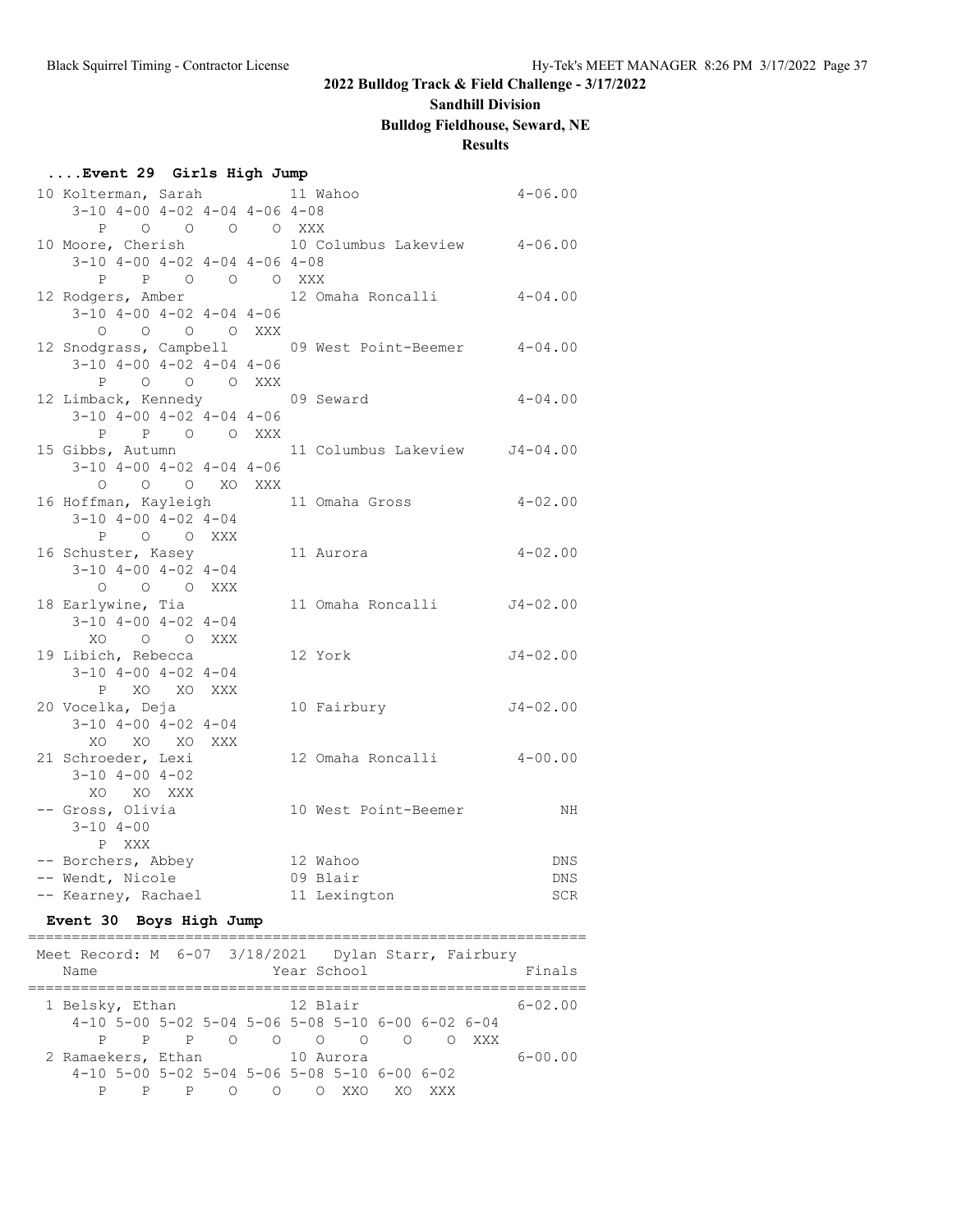# **Sandhill Division**

## **Bulldog Fieldhouse, Seward, NE**

## **Results**

### **....Event 30 Boys High Jump**

|                                              | 3 Shepard, Evan 12 Ashland-Greenwood 5-10.00     |              |
|----------------------------------------------|--------------------------------------------------|--------------|
| 4-10 5-00 5-02 5-04 5-06 5-08 5-10 6-00      |                                                  |              |
| P P P O O O XXX<br>P                         |                                                  |              |
| 3 Kobore, Ken 12 Omaha Roncalli              |                                                  | $5 - 10.00$  |
| 4-10 5-00 5-02 5-04 5-06 5-08 5-10 6-00      |                                                  |              |
| $\mathbf{P}$<br>O P O O O O XXX              |                                                  |              |
| 5 Beetison, Ty                               | 11 Ashland-Greenwood J5-10.00                    |              |
| 4-10 5-00 5-02 5-04 5-06 5-08 5-10 6-00      |                                                  |              |
| P P O O XO O XXX<br>P                        |                                                  |              |
| 6 Strauss, Greysen 11 Lexington              |                                                  | $J5 - 10.00$ |
| 4-10 5-00 5-02 5-04 5-06 5-08 5-10 6-00      |                                                  |              |
| P P P O O O XXO XXX                          |                                                  |              |
| 7 Borchers, Alex                             | 09 Wahoo                                         | $J5 - 10.00$ |
| 4-10 5-00 5-02 5-04 5-06 5-08 5-10 6-00      |                                                  |              |
| O O XO XO XXO XXO XXX<br>P                   |                                                  |              |
| 8 Biehl, Jax                                 | 11 Fairbury                                      | $5 - 08.00$  |
| 4-10 5-00 5-02 5-04 5-06 5-08 5-10           |                                                  |              |
| P P P O O XO XXX                             |                                                  |              |
| 9 Grandgenett, Garrett 11 Wahoo              |                                                  | $J5 - 08.00$ |
| 4-10 5-00 5-02 5-04 5-06 5-08 5-10           |                                                  |              |
| P P P XXO O XXO XXX                          |                                                  |              |
| 10 Carel, Devon                              | 11 Fairbury                                      | $5 - 04.00$  |
| $4-10$ 5-00 5-02 5-04 5-06                   |                                                  |              |
| P P P O XXX                                  |                                                  |              |
| 10 Malousek, Josh                            | 12 Ashland-Greenwood 5-04.00                     |              |
| $4-10$ 5-00 5-02 5-04 5-06                   |                                                  |              |
| P<br>P P OXXX                                |                                                  |              |
|                                              | 12 Peterson, Jarek 69 Omaha Concordia 55-04.00   |              |
| $4-10$ 5-00 5-02 5-04 5-06                   |                                                  |              |
| P P O XO XXX                                 |                                                  |              |
|                                              | 13 Doggett, Brayden 69 West Point-Beemer 5-02.00 |              |
| $4-10$ 5-00 5-02 5-04                        |                                                  |              |
| XO XO XO XXX                                 |                                                  |              |
| 14 Lavaley, Sawyer                           | 09 Wahoo                                         | $J5 - 02.00$ |
| $4-10$ 5-00 5-02 5-04                        |                                                  |              |
| O O XXO XXX                                  |                                                  |              |
| 15 Halverson, Turner                         | 11 Columbus Lakeview 5-00.00                     |              |
| $4 - 10$ 5 - 00 5 - 02                       |                                                  |              |
| O XXX<br>$\circ$                             |                                                  |              |
| 16 Battreall, Gavin                          | 10 Omaha Gross                                   | $J5 - 00.00$ |
| $4-10$ 5-00 5-02                             |                                                  |              |
| XO XXX<br>P                                  |                                                  |              |
| 17 Petersen, Max<br>$4 - 10$ $5 - 00$        | 09 West Point-Beemer 4-10.00                     |              |
| $\circ$<br>XXX                               |                                                  |              |
| 18 Truax, Dru                                | 11 Lexington                                     | $J4 - 10.00$ |
| $4 - 10$ 5-00                                |                                                  |              |
| XO XXX                                       |                                                  |              |
| -- Mccown, Ethan                             | 11 Fairbury                                      | NH           |
| $4 - 10$                                     |                                                  |              |
| XXX                                          |                                                  |              |
| -- Gatzemeyer, Mitchell 10 West Point-Beemer |                                                  | NH           |
| $4 - 10$                                     |                                                  |              |
| XXX                                          |                                                  |              |